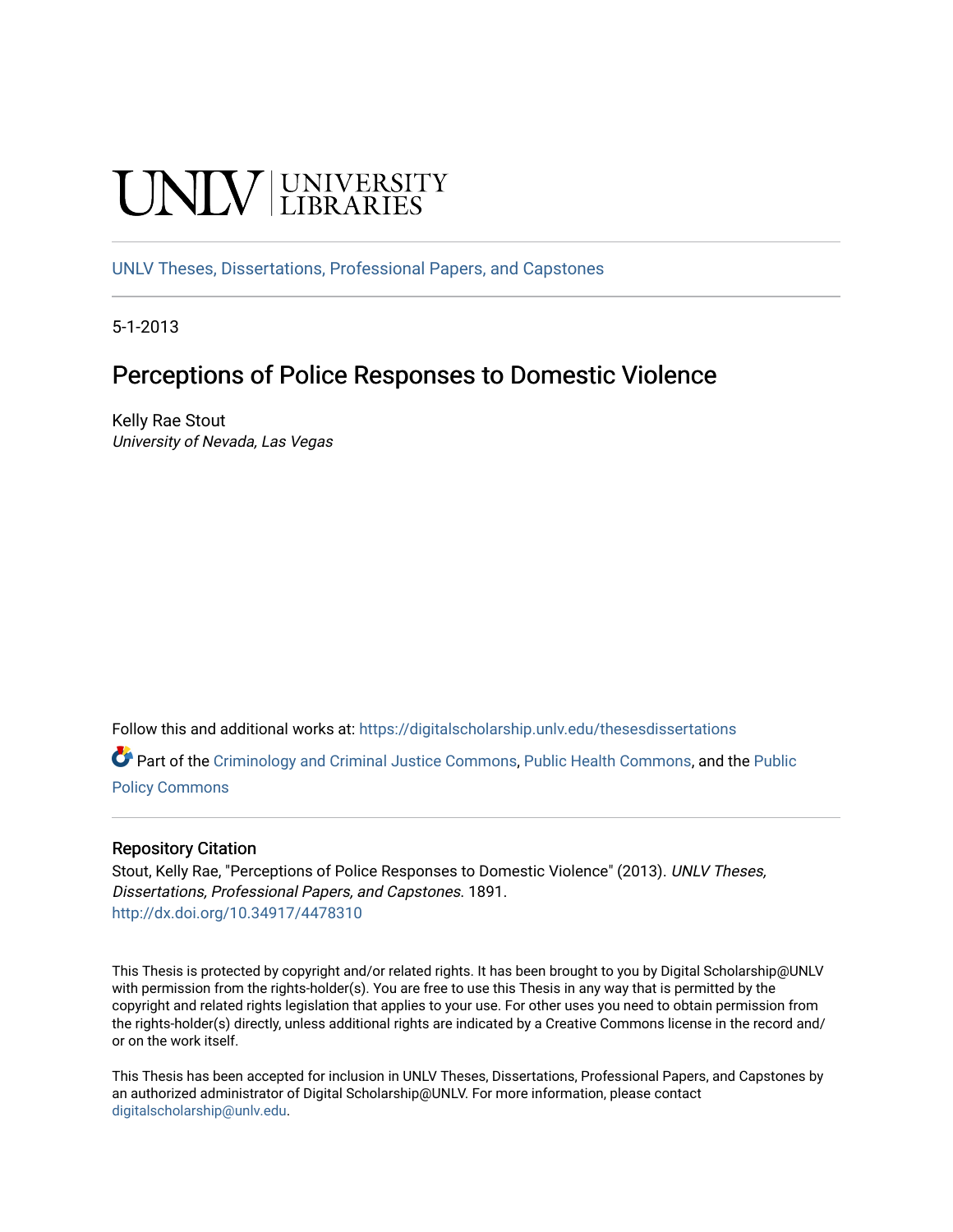# PERCEPTIONS OF POLICE RESPONSES TO DOMESTIC VIOLENCE

by

Kelly R. Stout

A thesis submitted in partial fulfillment of the requirements for the

**Master of Arts in Criminal Justice**

**Department of Criminal Justice Greenspun College of Urban Affairs The Graduate College**

**University of Nevada, Las Vegas May 2013**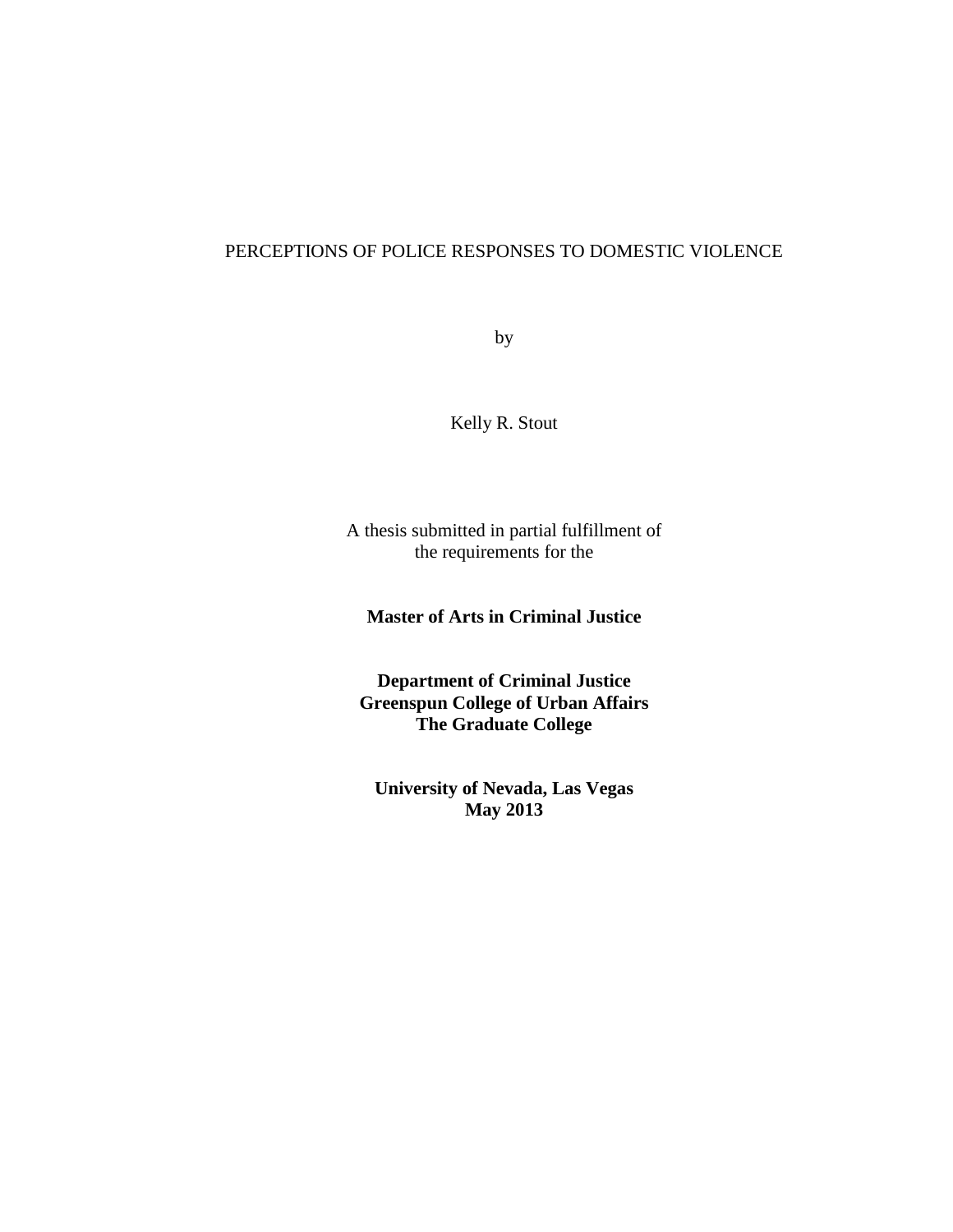Copyright by Kelly R. Stout, 2013

All Rights Reserved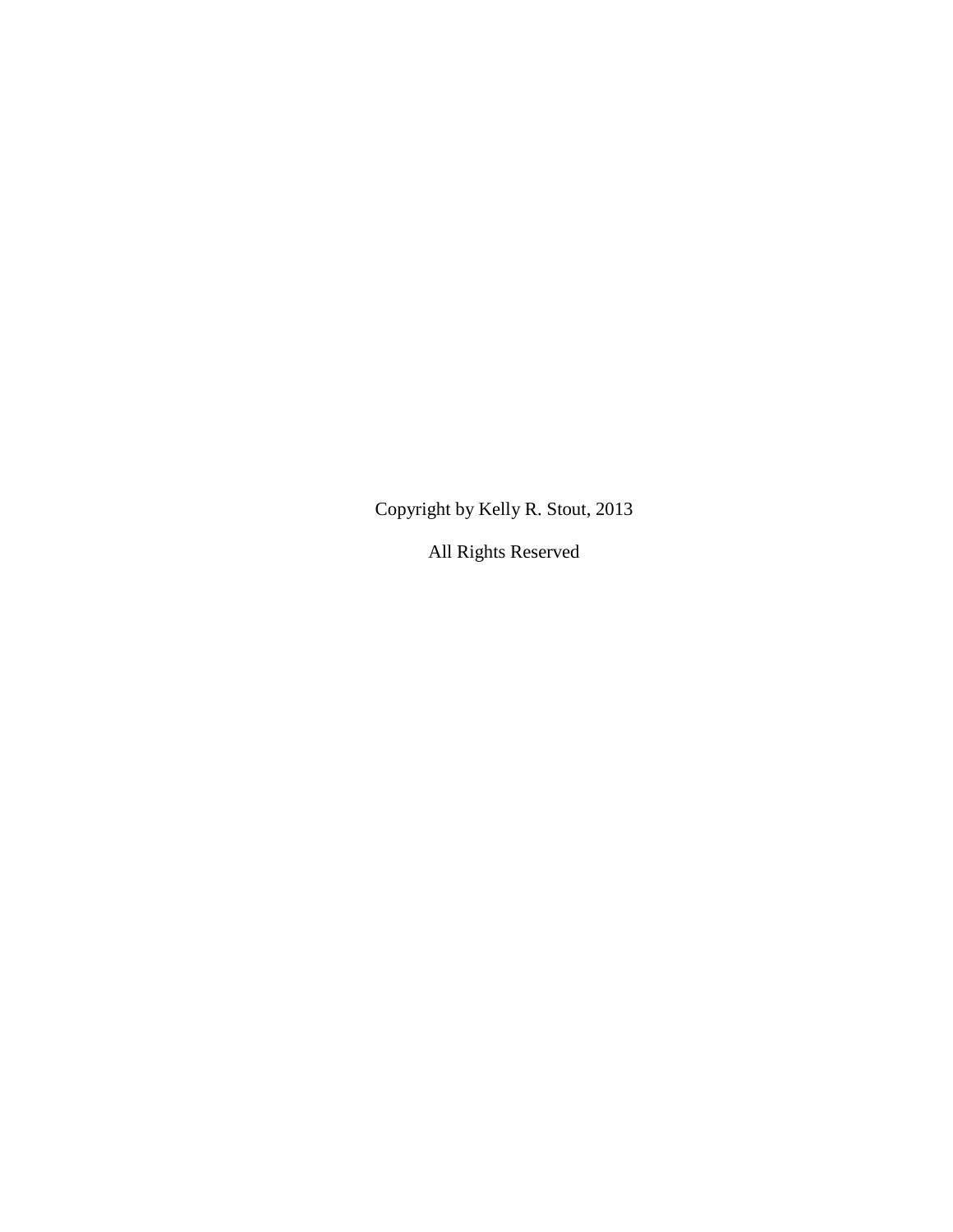

# THE GRADUATE COLLEGE

We recommend the thesis prepared under our supervision by

Kelly R. Stout

entitled

Perceptions of Police Responses to Domestic Violence

be accepted in partial fulfillment of the requirements for the degree of

# **Master of Arts in Criminal Justice** Department of Criminal Justice

M. Alexis Kennedy, Ph.D., Committee Chair

William Sousa, Ph.D., Committee Member

Tamara Madensen, Ph.D., Committee Member

Katherine Hertlein, Ph.D., Graduate College Representative

Thomas Piechota, Ph.D., Interim Vice President for Research & Dean of the Graduate College

**May 2013**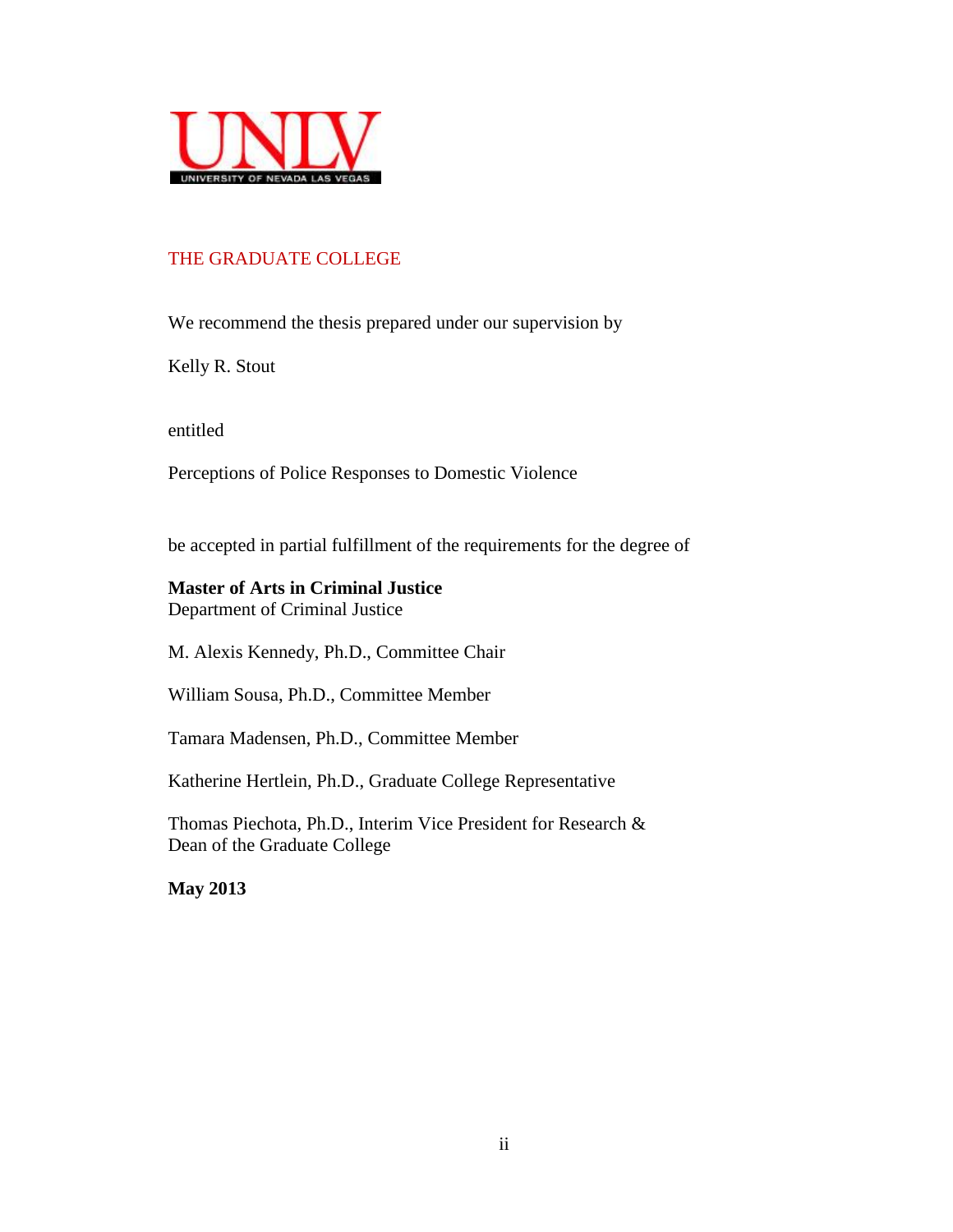#### ABSTRACT

#### Perceptions of Police Responses to Domestic Violence

by

Kelly R. Stout

Dr. M. Alexis Kennedy, Examination Committee Chair Associate Professor of Criminal Justice University of Nevada, Las Vegas

Domestic violence, also known as, intimate partner violence (IPV), has become an epidemic in the United States. According to the Center for Disease Control and prevention (CDC), about 24 women and men are victimized by an intimate partner each minute, equaling about 12 million victims every year (2012b).

In recent years, the public has become more aware of IPV situations. An increase in public service announcements has helped to inform the public and has brought these dangerous situations out from behind closed doors. In the age of technology, information is more easily distributed and exchanged which has also increased public awareness.

Police departments have also become more diligent about addressing IPV in homes. The implementation and use of lethality assessments in police departments around the country has led to more efficient police responses and increased the number of victims identified to be in lethal relationships (Campbell, 1995).

This research is intended to explore public knowledge about IPV and examine the public's support for new police policies directing officer responses to IPV calls for service. Furthermore, this paper will seek to connect the relationship between public awareness and support of police actions.

iii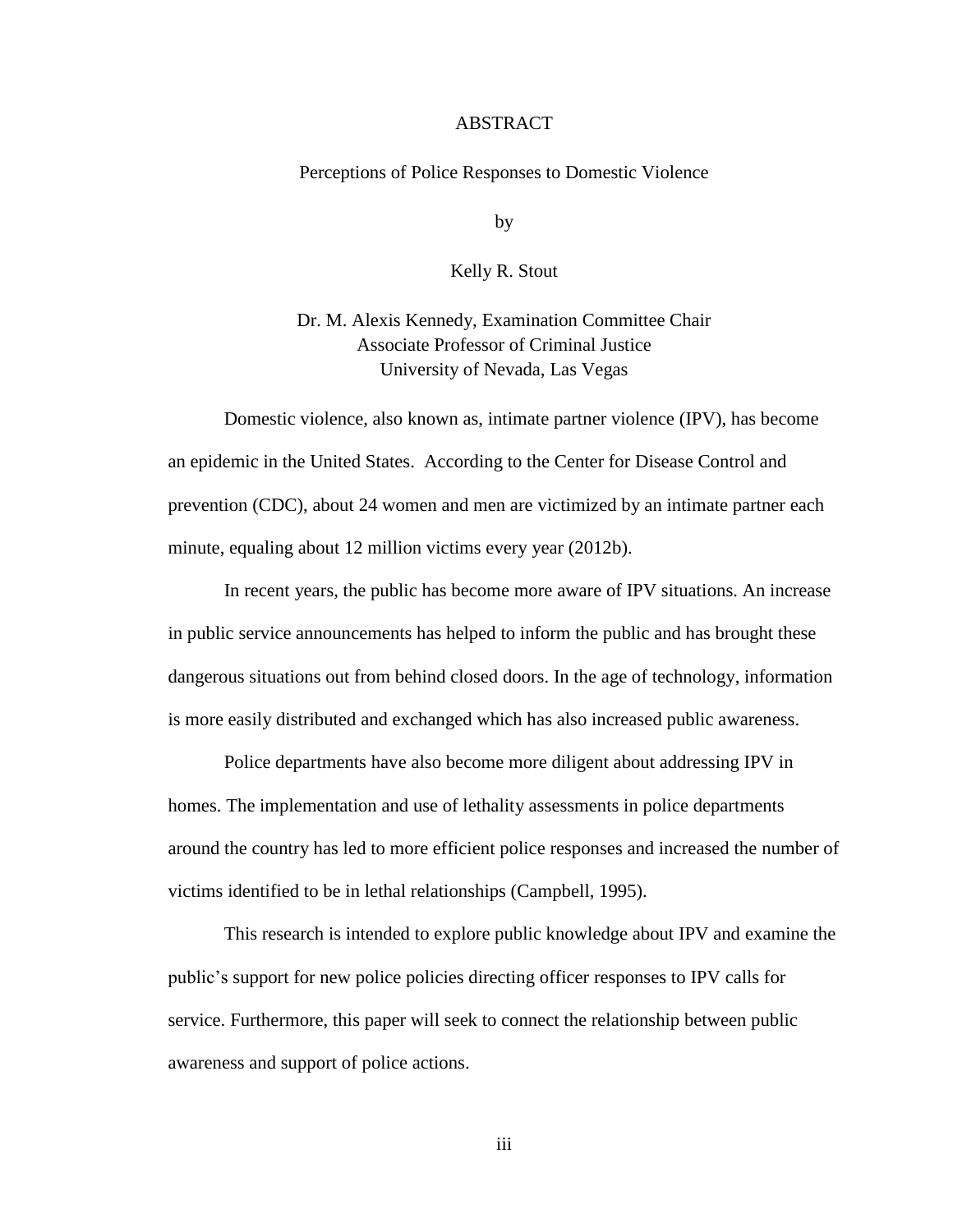#### ACKNOWLEDGEMENTS

I would like to thank Dr. M. Alexis Kennedy for her immense help during this entire process. I could not have done this without her guidance and mentorship. Her encouragement and support during my struggles got me through this difficult process. I would like to thank her for always making time in her busy schedule to help me.

I would also like to thank, Dr. Bill Sousa, Dr. Tamara Madensen, and Dr. Kat Hertlein for being a part of my thesis committee. Your input and encouragement have been greatly appreciated.

Finally, I would like to thank my parents for their never ending love and support. Thank you for always being there for me and supporting me in everything I have ever done. I cannot imagine being where I am today without you.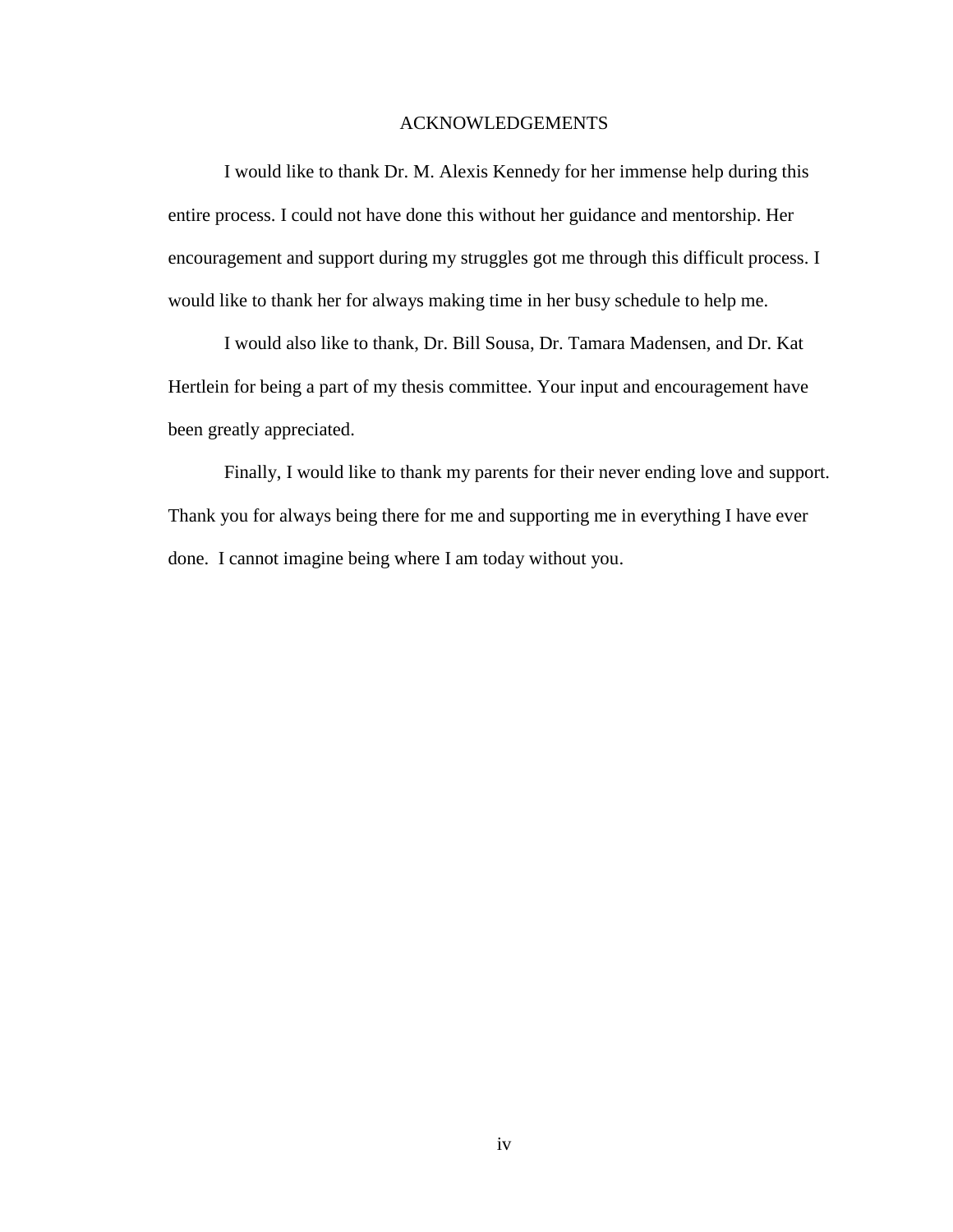# TABLE OF CONTENTS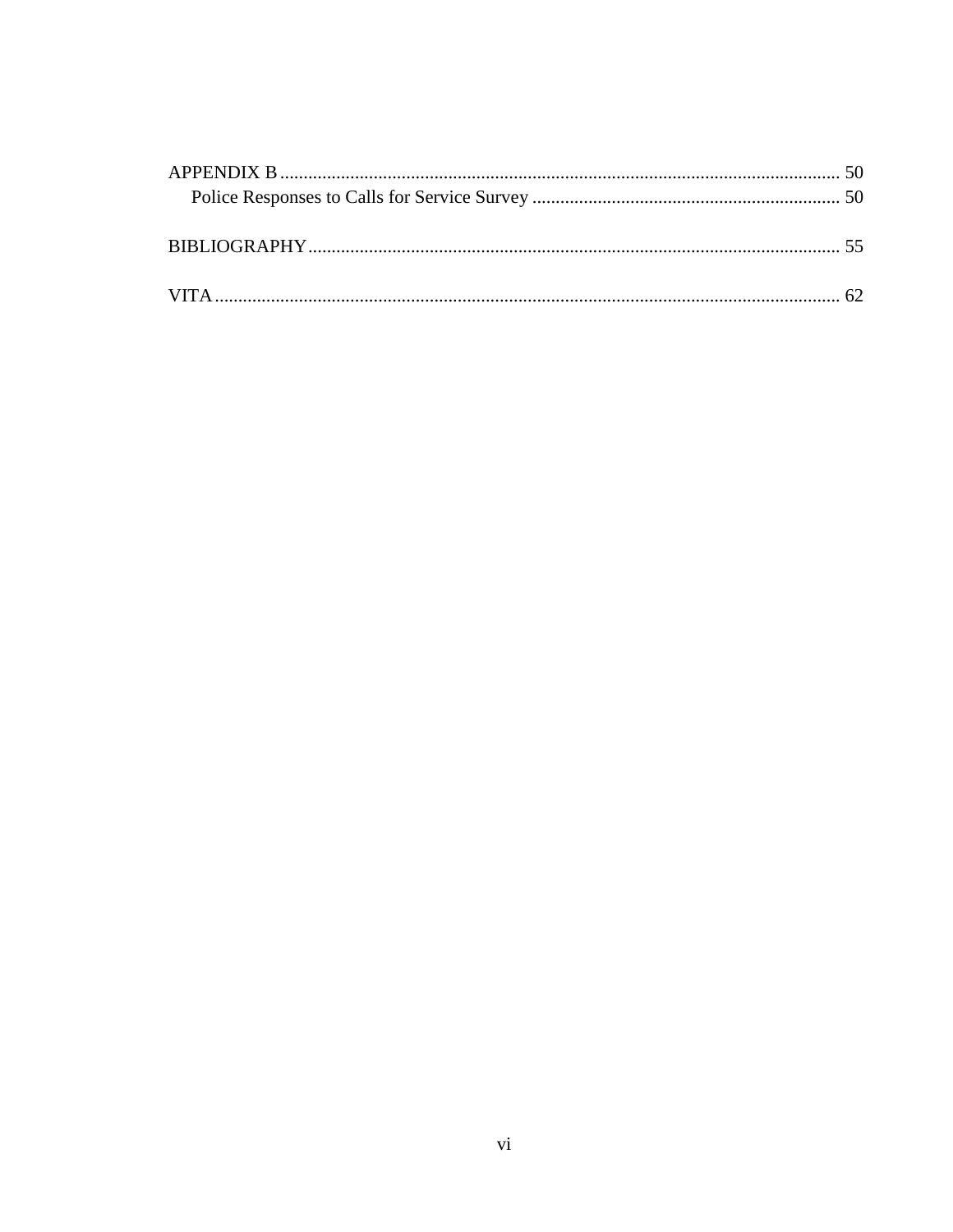# LIST OF TABLES

| Table 1  |                                                                | .23 |
|----------|----------------------------------------------------------------|-----|
| Table 2  |                                                                |     |
| Table 3  |                                                                |     |
| Table 4  |                                                                |     |
| Table 5  |                                                                |     |
| Table 6  |                                                                |     |
| Table 7  |                                                                |     |
| Table 8  |                                                                |     |
| Table 9  | Regression models using gender and race as predictors          |     |
|          |                                                                |     |
| Table 10 | Regression models using gender and race as predictors          |     |
|          |                                                                | .39 |
| Table 11 | Regression models using gender and races as predictors         |     |
|          |                                                                | .40 |
|          | Table 12 Regression models using gender and race as predictors |     |
|          |                                                                |     |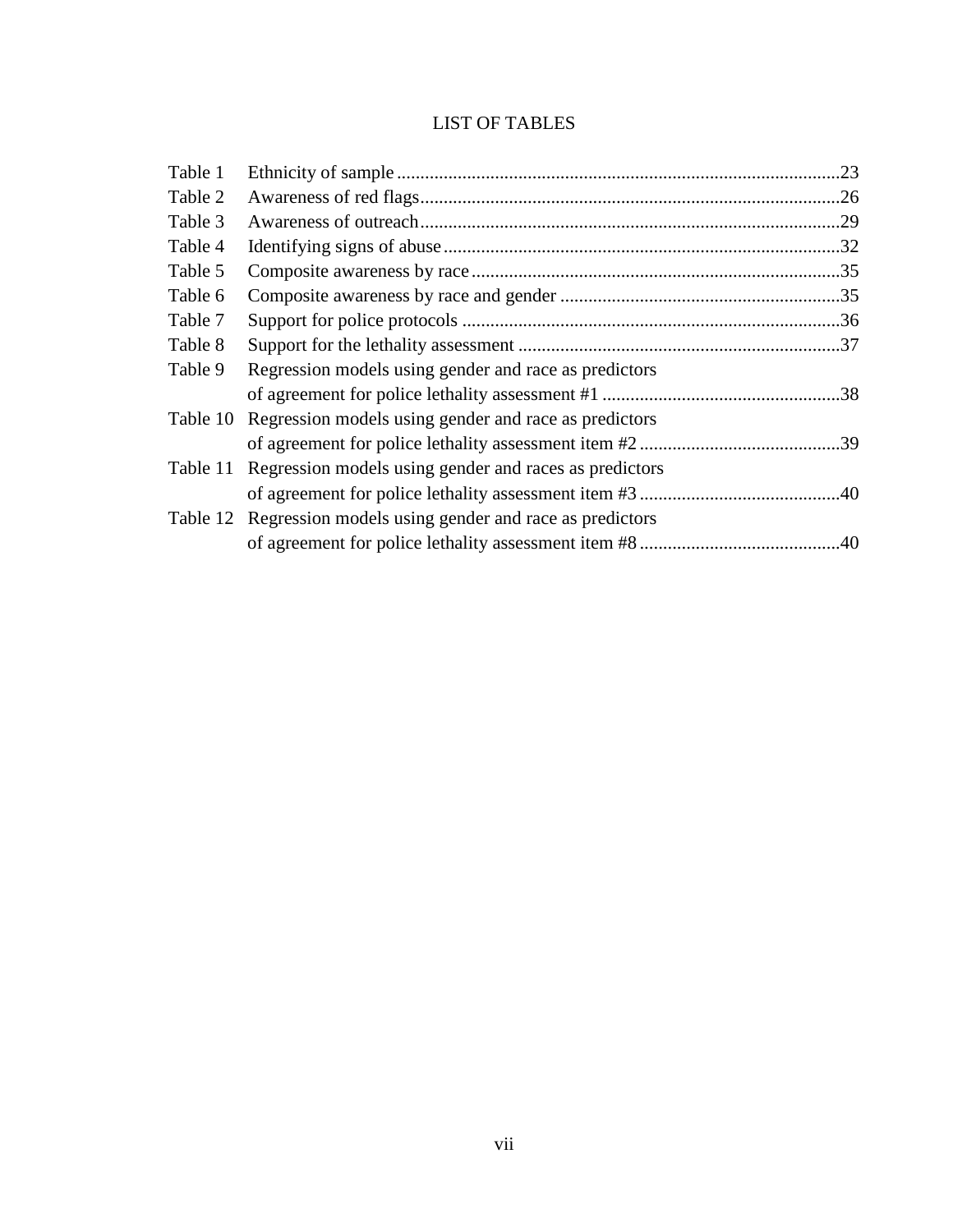# LIST OF FIGURES

| Figure 1 Awareness of red flags     |  |
|-------------------------------------|--|
|                                     |  |
| Figure 2 Awareness of red flags     |  |
|                                     |  |
| Figure 3 Awareness of outreach      |  |
|                                     |  |
| Figure 4 Awareness of outreach      |  |
|                                     |  |
| Figure 5 Identifying signs of abuse |  |
|                                     |  |
| Figure 6 Identifying signs of abuse |  |
|                                     |  |
|                                     |  |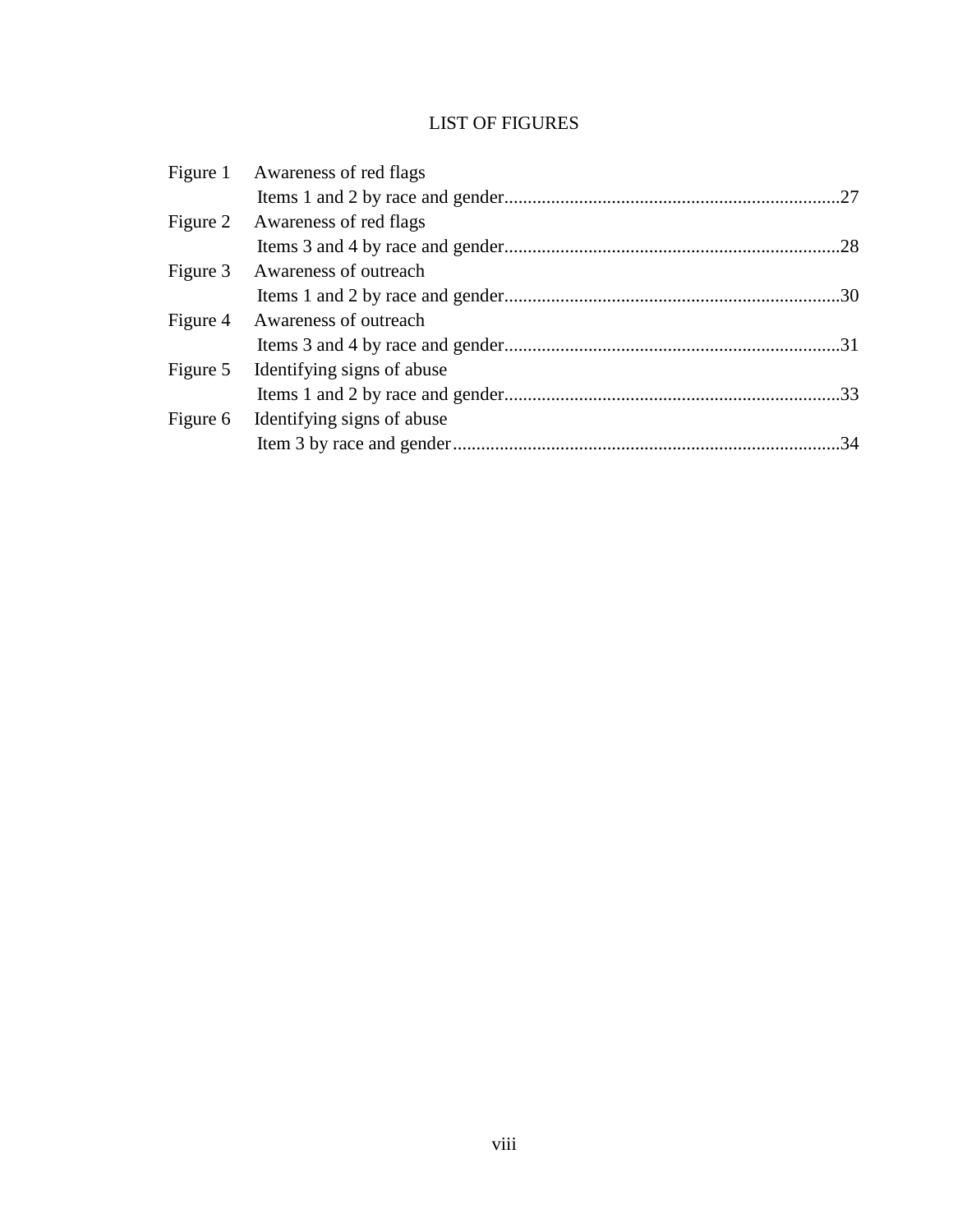#### CHAPTER 1

# INTRODUCTION

Domestic violence, also known as, intimate partner violence (IPV), has become an epidemic in the United States. According to the Center for Disease Control and prevention (CDC), about 24 women and men are victimized by an intimate partner each minute, equaling about 12 million victims every year (2012b). In 2007, intimate partner homicides (IPH) accounted for 14% of all homicides in the nation. Of those IPV homicides, 70% of the victims were female (CDC, 2012b).

Unfortunately, Nevada has consistently led the nation in negative IPV statistics. In 2010, the national average for women killed by men was 1.22 per 100,000, but Nevada's average was over double the national average with 2.62 per 100,000 (Violence Policy Center, 2012).

In recent years, the public has become more aware of IPV situations. An increase in public service announcements has helped to inform the public and has brought these dangerous situations out from behind closed doors. In the age of technology, information is more easily distributed and exchanged which has also increased public awareness.

Just as the public has become more conscientious of IPV, police departments have also become more diligent about addressing IPV in homes. These situations are no longer considered "family beefs" (Worden, 2000, p. 216) but rather criminal acts of violence. The changes in police protocols when addressing IPV calls for service have shown that they are aware of the dangers of severe IPV. The implementation and use of lethality assessments in police departments around the country has led to more efficient police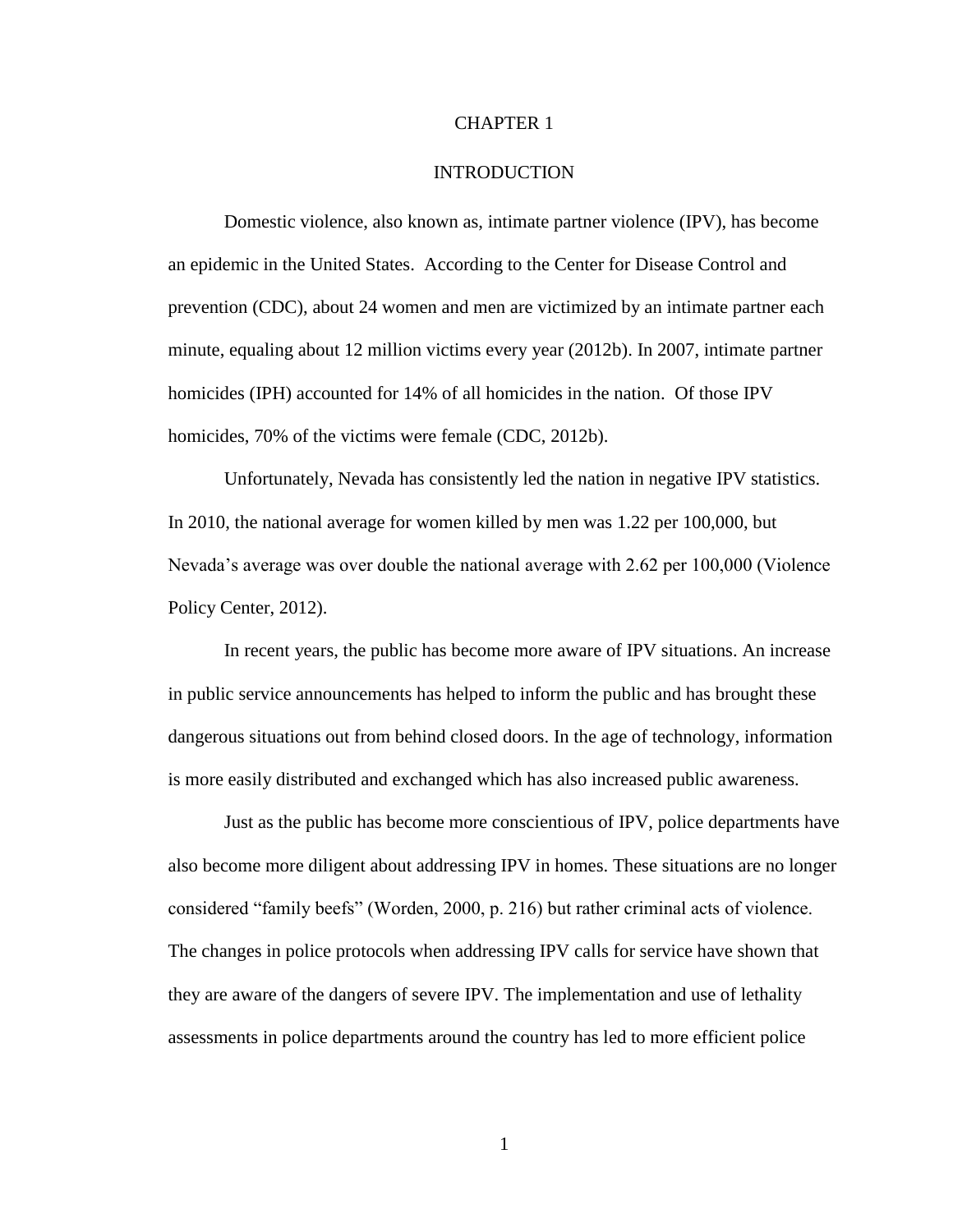responses and increased the number of victims identified to be in lethal relationships (Campbell, 1995).

This research is intended to explore public knowledge about IPV and examine the public's support for new police policies directing officer responses to IPV calls for service. Furthermore, this paper will seek to connect the relationship between public awareness and support of police actions.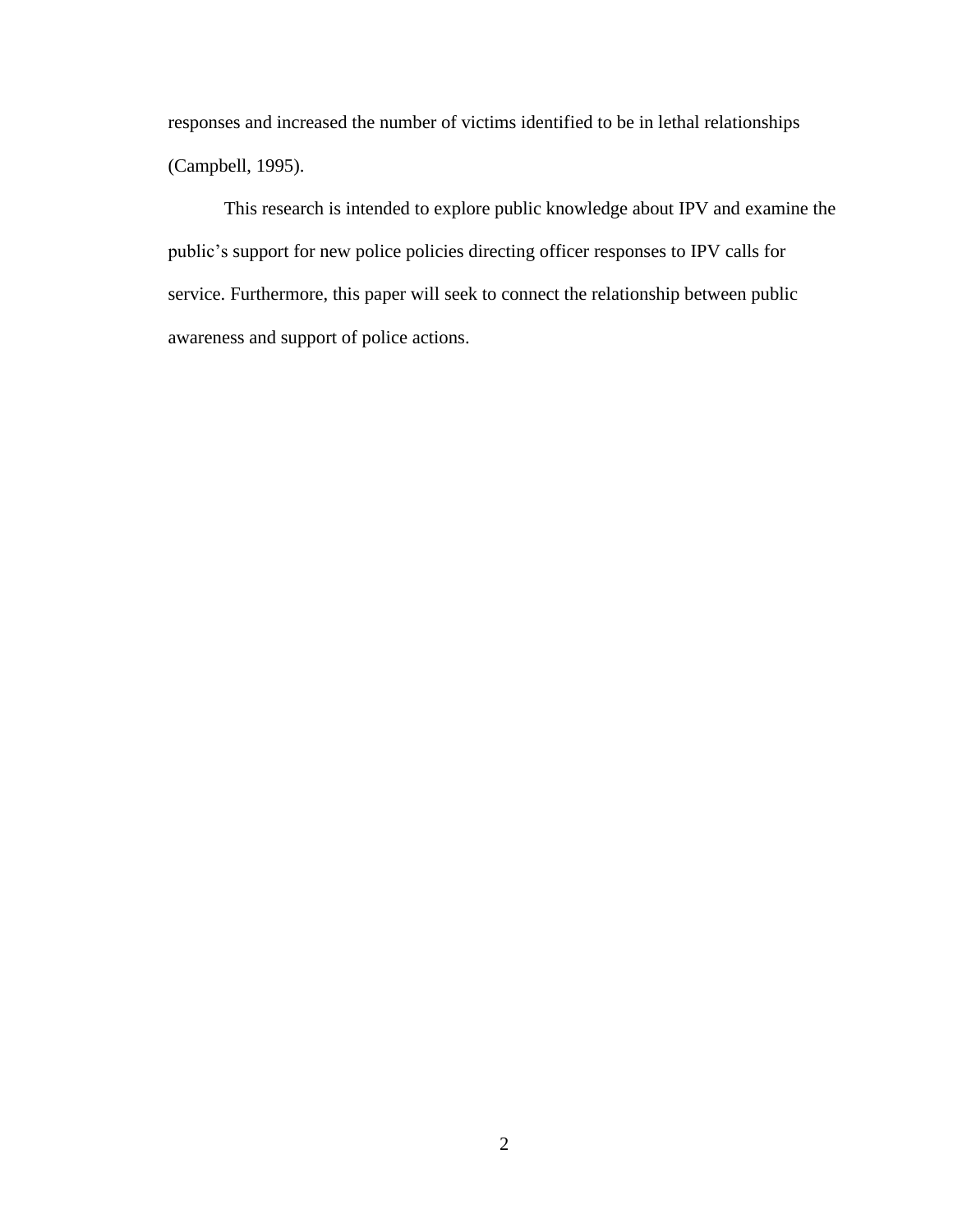#### CHAPTER 2

# REVIEW OF RELATED LITERATURE

#### Definitions of Intimate Partner Violence

Domestic violence or IPV has always been a difficult area to study. Research has often been limited because this type of violence most often occurs behind closed doors, involving police only when someone calls attention to it. Previously, poor police reports and responses have played a part in impeding research as well. Also contributing to the lack of research on responses in the past has been the reluctance to intervene in relationships between adults. However, in recent years IPV has become more of a public health concern. It is being seen as a harmful cycle that is dangerous to victims, their children, and even society. The lack of research in the past has made it difficult to create effective interventions for IPV situations. Lethality assessments are a research based solution for intervening. These interventions are becoming more popular in police departments and have shown to be quite effective in deterring future violence. Although still a difficult area of study, research on IPV has increased with the exposure of the problem and has increased public and police awareness as well.

With the new awareness of domestic violence there has been a change in terminology as well. Domestic violence is used less in exchange for intimate partner violence (IPV). Intimate partner violence or abuse has become the more commonly used phrase because abuse can continue even after the partners are no longer domestically residing (Taket et al., 2003). Intimate partner refers to either current or ex-spouses, current or ex-dating companions, or two people who have children together. The term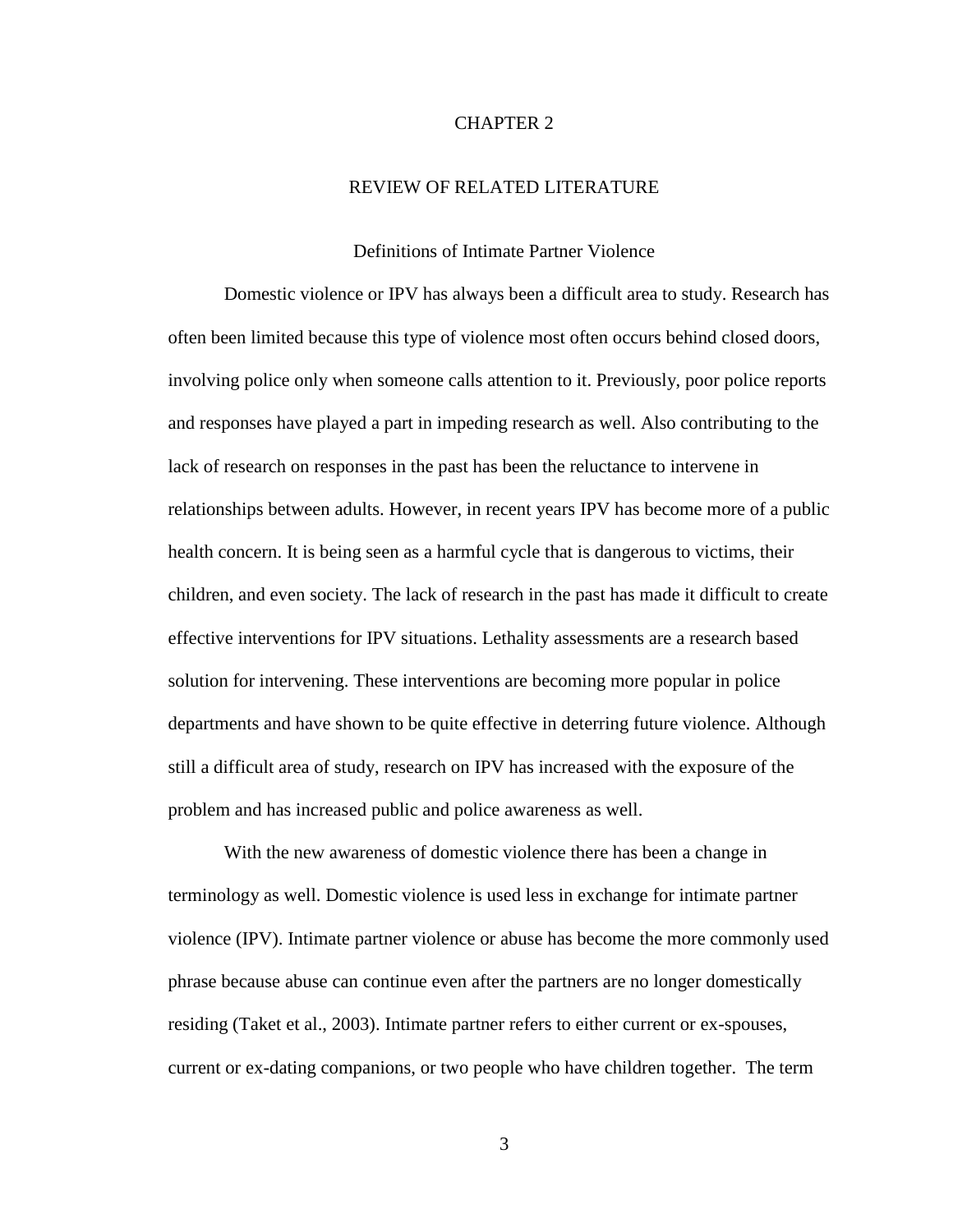"intimate partner" can be applied to both heterosexual and homosexual partners, and can span across all racial and cultural sects (Pattavina, Hirschel, Buzawa, Faggiani & Bentley, 2007). Intimate partner violence can consist of physical, sexual, and emotional abuse, as well as, threatening or stalking behaviors. These behaviors do not appear in isolation but typically occur on a continuum and can either include one type of abuse or several (CDC, 2012a).

Physical abuse is the most commonly recognized type of abuse in IPV situations and some would consider it the most severe abuse (Breiding, Black, & Ryan, 2008). Almost 15% of women and just under 4% of men have experienced rape, physical harm, or stalking in an intimate partner relationship (Black et al., 2011). Physical violence can include: throwing objects at victim, hitting, kicking, biting, hair pulling, choking, burning, cutting, shooting, shoving, or anything else that leaves a mark or inflicts pain upon the victim. (Black, 2011; Crofford, 2007; Leserman & Drossman, 2007; Strauss & Gelles, 1986).

Sexual abuse is often considered a physical abuse; however, sexual abuse can occur without any other physical abuses (CDC, 2012a). According to the CDC, there are three categories of sexual abuse in IPV situations (2010). The first type of sexual abuse is using force in a sexual act against the victim's will. In any case of force, it does not matter if the act was completed or not. The next type of sexual abuse is taking advantage of a victim's impairment in a sexual setting. Impairments can include: lack of knowledge of the situation, mental illness, physical disability, or the influence of substances such as drugs or alcohol (CDC, 2010a). The last type of sexual violence is any sexual contact that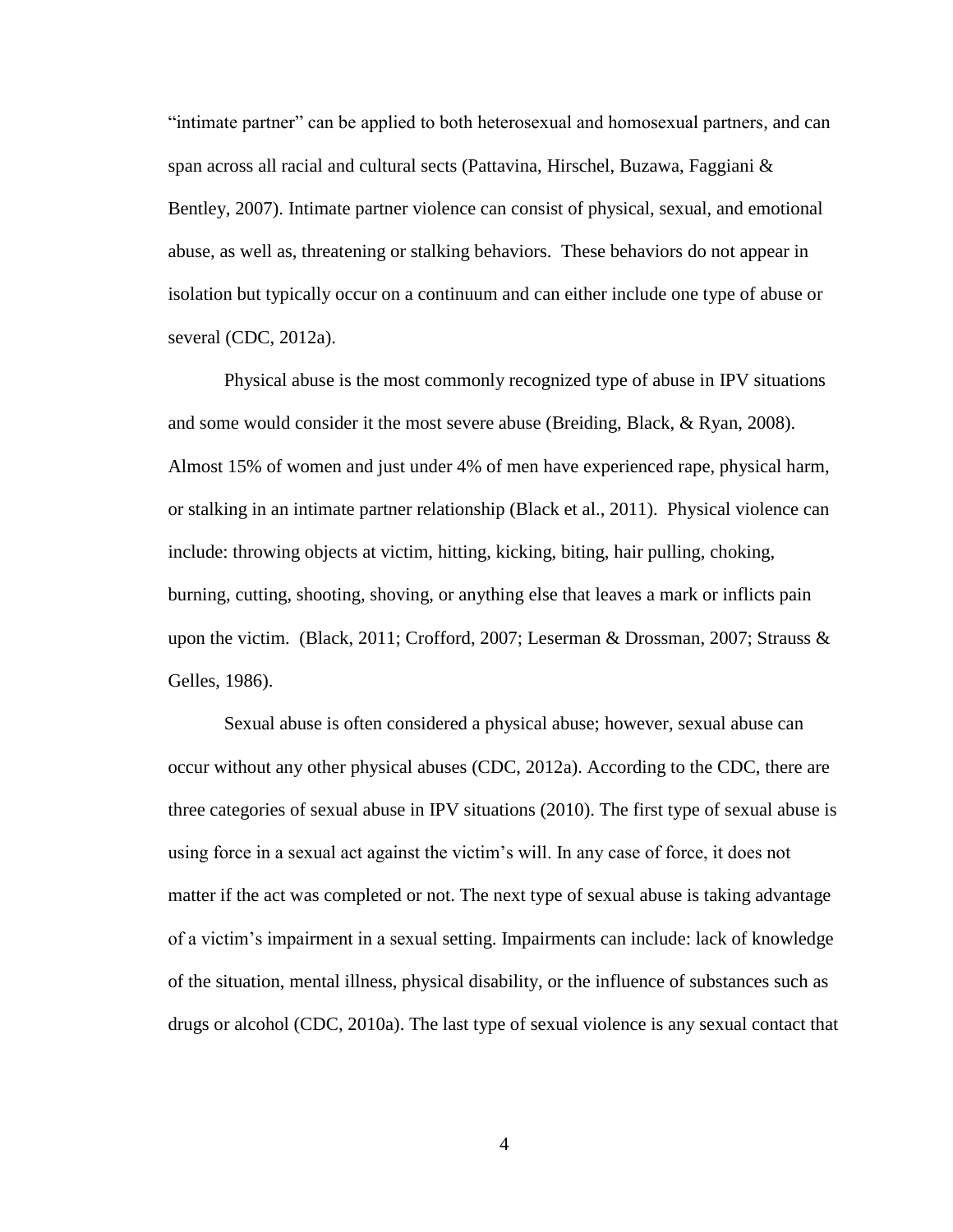can be interpreted as abusive. Although a broad definition, this can include any factors that are not addressed in the previous categories of sexual abuse (CDC, 2010b).

Although physical violence is a very harmful element of IPV, the psychological effects are just as damaging. Psychological and emotional abuse often coincide with physical violence and include the threat or promise of physical violence (CDC, 2010b). The tactics used in psychological abuse include anything that makes the victim feel insecure or degrades the victim. Public humiliation, isolation from friends or family, and denying the victim access to money or medical attention are examples of tactics used for psychological abuse (CDC, 2010a). Stalking is also considered a form of psychological abuse. As a harassing behavior, stalking causes insecurities by constantly contacting the victim, showing up at the victims residence or job, or even destroying the victim's property (CDC, 2010b).

There are a variety of factors that can contribute to the possibility of becoming a victim of IPV (CDC, 2010b). Becoming involved in an abusive relationship is often guided by individual, community, and societal factors. Individual risk indicators are anything from low self-esteem, unemployment, and antisocial personality traits, to heavy drug or alcohol use, history of abuse, or depression (CDC, 2010a).

The community in which a person comes from can also influence future relationships or decrease the opportunities for leaving an abusive relationship. Community factors include poverty, poor community sanctions, and lack of protective institutions (CDC, 2010b). One of the most influential ideals that encourages abusive relationships is the societal idea of traditional gender roles. The exaggeration of men being the dominant figure in the home and the women being the submissive can cause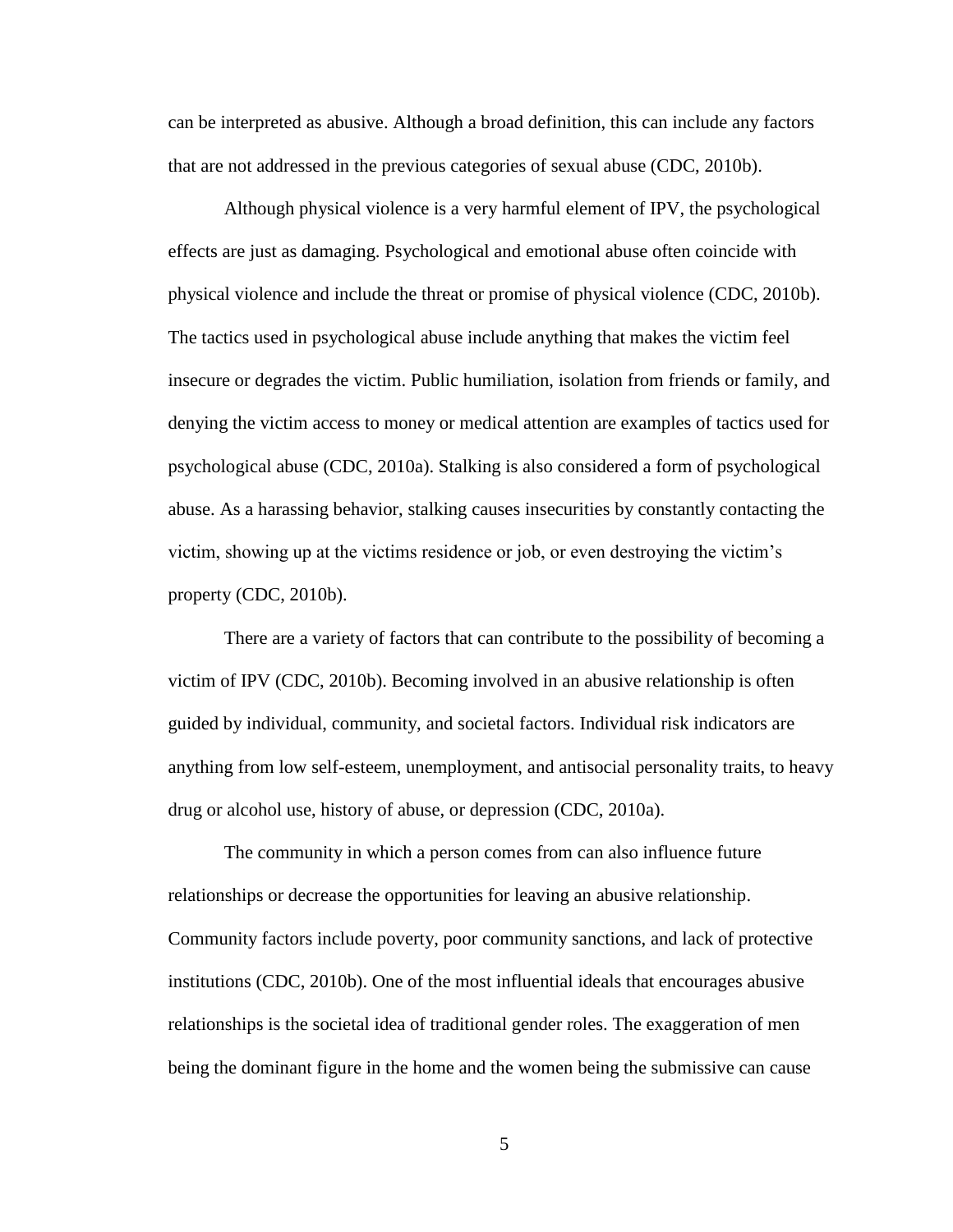women and men to seek relationships that fit this stereotype (CDC, 2010b). Individual, community, and societal factors can lead to the start of an abusive relationship where dominance is exerted, economic disputes are frequent, unhealthy family ties are created and violence is commonplace (CDC, 2010b).

Intimate partner violence can affect anyone at any time, but research has also shown that some populations are more susceptible to IPV abuse (Pattavina, Hirschel, Buzawa, Faggiani & Bentley, 2007; Messinger, 2010). These populations are at a greater risk because of either their sexual minority status or their ethnic minority status (Pattavina et al., 2007; Thronson, 2012).

Same-sex couples can experience IPV at a more frequent rate than heterosexual couples but with the same level of violence (Pattavina et al., 2007). These relationships follow the same cyclical nature as opposite sex violence and can also escalate over time. The most noticeable difference is that batterers tend to use different psychological techniques to get the victim to stay. Abusers can threaten to "out" a partner to family, friends, or employers, and they can threaten them with infection of HIV (Pattavina et al., 2007). Not only do same-sex couples experience IPV at a more frequent rate than heterosexual couples, but they also face challenges when reporting incidents to responding officers. One of the most common reasons for lack of response from police is the use of the mutual batterer threat. This is where batterer will tell the police that either the victim was just as abusive or even started the altercation (Pattavina et al., 2007).

Research on ethnic victims of IPV has shown that although Hispanic women are more likely to report abuse by a partner than non-Hispanics, abuse rates based on ethnicity are significantly higher (Sumter, 2006). Specifically, African-American women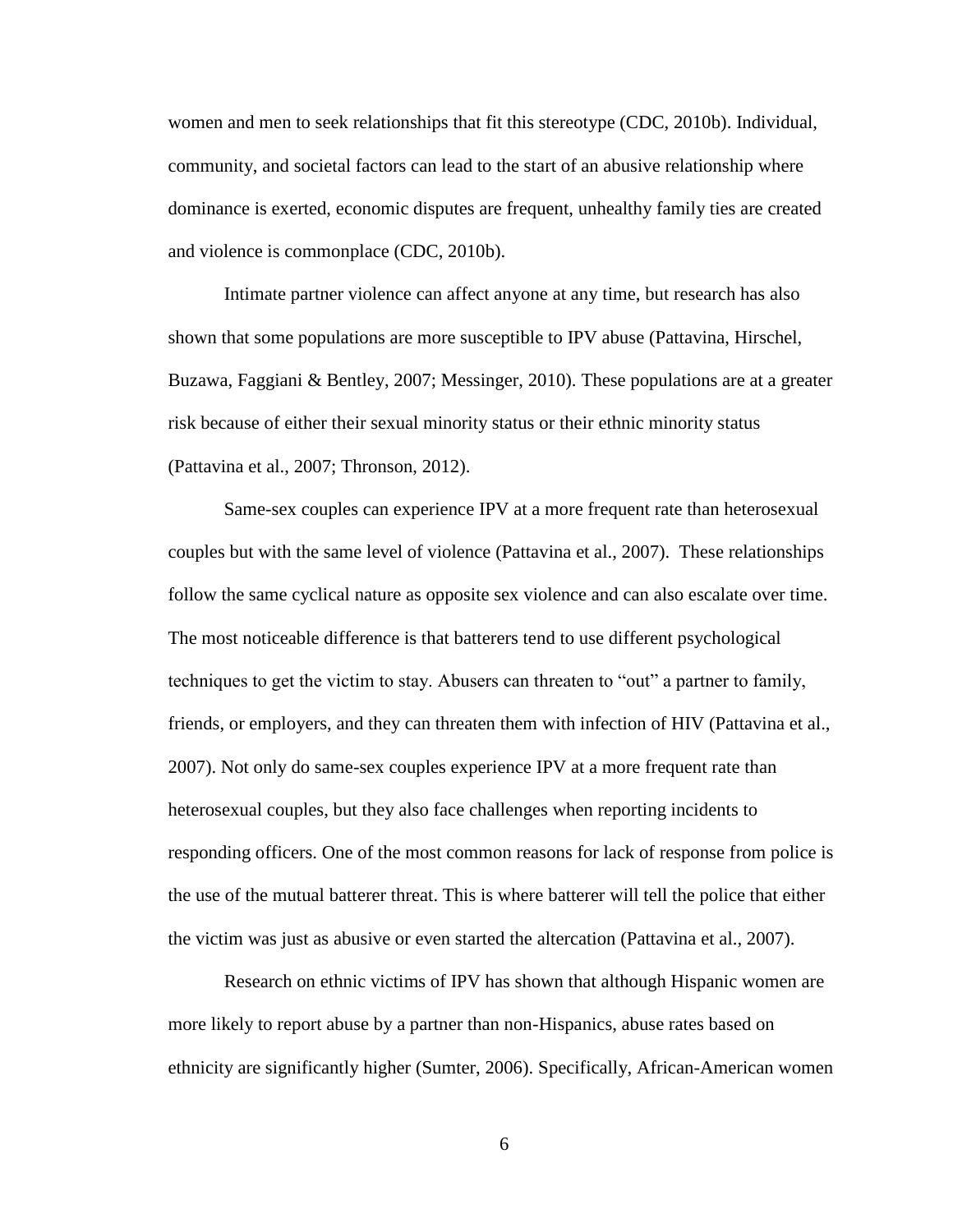are more likely to experience abuse than any other ethnic minority group (Healey  $\&$ Smith, 1998). Different ethnic groups also have varying views on seeking help for IPV situations (Sumter, 2006). Some ethnic groups feel that IPV should be contained within the family and some groups such as immigrants do not know about help that it is available to them (Sumter, 2006; Thronson, 2012).

Research suggests that IPV occurs in lower income households almost twice as much as either middle or upper class households (Benson, Wooldredge, Thistlethwaite, & Fox, 2004; Straus, Gelles, Steinmetz, 1980). Disparities in victimization based on race can be partially explained by this economic and social inequality (Benson et al., 2004). According to Benson et al., African Americans are more likely to experience IPV because of stress created by economic and social inequality (2004). This stress can cause stressful home environments where violence can be commonplace as a coping mechanism (Benson et al., 2004).

#### Batterers and the Cycle of Abuse

As outsiders looking in, it is hard to understand why someone would stay in an abusive and dangerous relationship. Due to the cyclic nature of these volatile relationships, the victim/abuser connection can eventually become stronger the longer the relationship goes on (Barry, 2003). Not only does this cycle keep the victim on edge but in a way it makes them feel even more connected and committed to the abuser. They fear what will happen if they try to leave and feel guilty for thoughts of leaving (Barry, 2003). This is referred to as traumatic bonding (Dutton, 1995).

The first part of the cycle is when happiness in the relationship starts to fade into a tense standoff between the partners (Walker, 1984). In most cases, the woman withdraws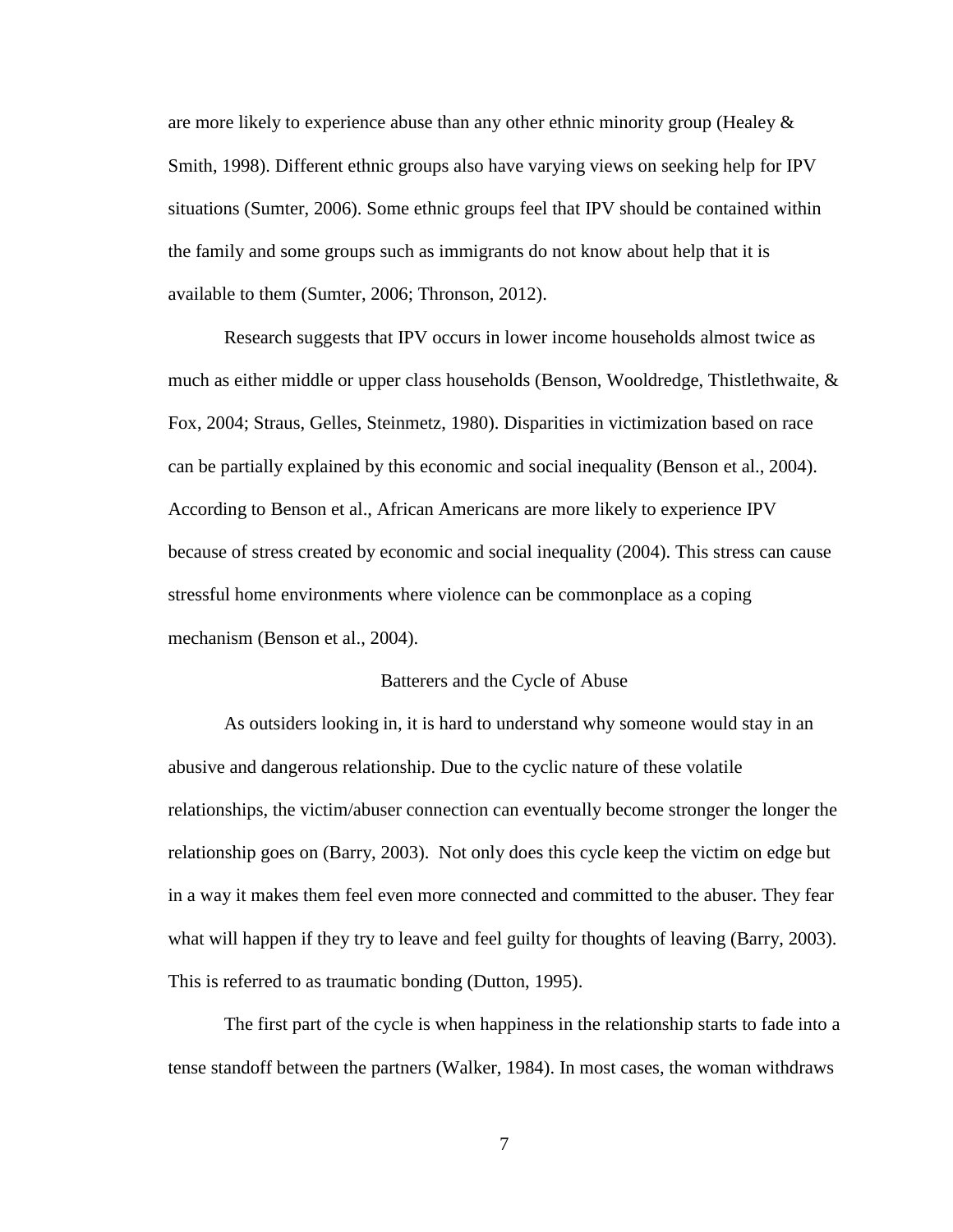to avoid conflict with an increasingly angry man. The next phase is when the violence is brought to the surface. The man will use violence as a form of punishment (Walker, 1984). The punishment phase can be as little as one slap or be as extensive as harsh abuse over several days. The last phase is what most refer to as the honeymoon phase. This is when the man shows guilt and regret for the abuse. The show of remorse is often enough to convince the woman that it won't happen again. The honeymoon period is commonly short-lived and the cycle begins again (Walker, 1984). As the cycle continues, it is seen that the abusive periods are longer, more erratic, and more violent (Barry, 2003).

# Costs of IPV

Intimate partner violence is still happening behind closed doors, but the consequences are leaking out of the home and affecting not only the victims but society as well. Society as a whole is starting to see the effects of IPV as well. Every year almost \$4.1 billion is spent on treating victims of IPV with medical and mental health services (CDC, 2003). It is estimated that another \$1.8 billion is lost due to loss of job productivity experienced by victims (CDC, 2003). The CDC also reports that these numbers are most likely underestimated and do not account for the total amount that IPV actually costs every year (2003). Not only do these financial costs have an immediate effect on society but it is also estimated that up to 15 years after experiencing abuse, victims will need medical and mental health services (CDC, 2003). Due to the severity of most IPV situations, victims can experience continuous unemployment, health problems that limit their employment, and live in conditions that force them to live off of public assistance (CDC, 2003).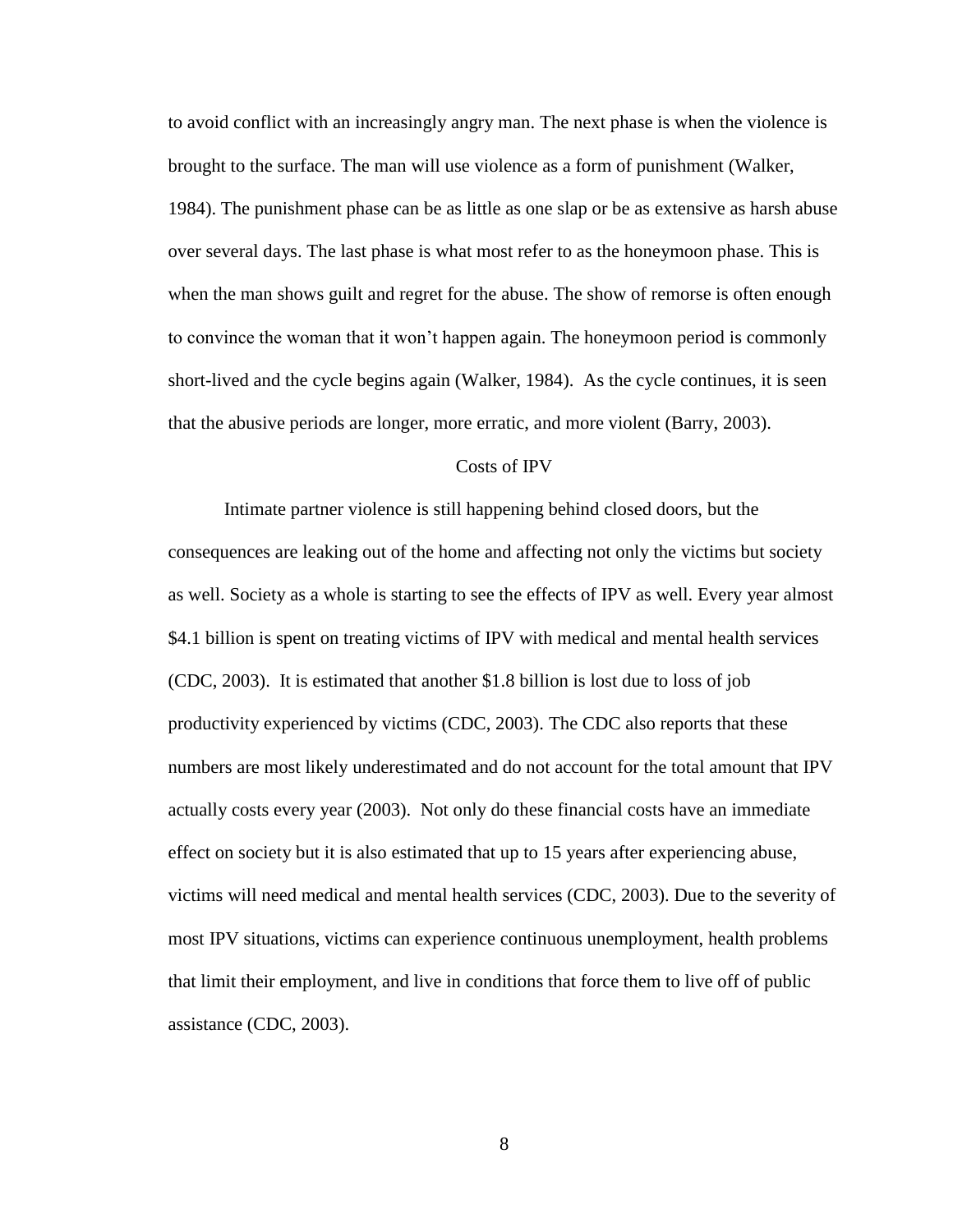Every year there are approximately 322,000 rapes by intimate partners. Almost one-third of those rapes resulted in additional injuries as well. It is also estimated that about 36,161 of those injuries required some type of medical attention (CDC, 2003).

Not only is society paying for the effects of IPV but in some cases it is contributing to it (CDC, 2009b). Societal norms that condone violence, sexual exploitation, ideals of male superiority and female submission, and weak social controls can increase the likelihood of a person perpetrating violence on another or increase the possibility of becoming a victim (CDC, 2009a).

#### Consequences of Intimate Partner Violence

Intimate partner violence has been linked to many physical, psychological and emotional traumas such as: severe injury, post-traumatic stress disorder, and depression (Campbell, 1995). Since IPV can include all types of abuses and at different levels of severity, it is also common for a victim to have a multitude of physical and emotional problems, even after the relationship has ended (CDC, 2012).

Immediate injuries caused by IPV can be anything from minor cuts, bruises, ior welts to severe internal injuries (CDC, 2012). Head traumas and broken bones are frequently found among victims of IPV. The toll that physical abuse can take on the body is not only immediate but can be long lasting. Many victims experience heart problems, immune deficiencies, and gastrointestinal issues due to stress on the body (Black, 2011; Crofford, 2007; Leserman and Drossman, 2007). Some common ailments associated with chronic physical abuse are: asthma, bladder/kidney infections, fibromyalgia, irritable bowel syndrome, central nervous system disorders, and migraines (Appel & Holden, 1998).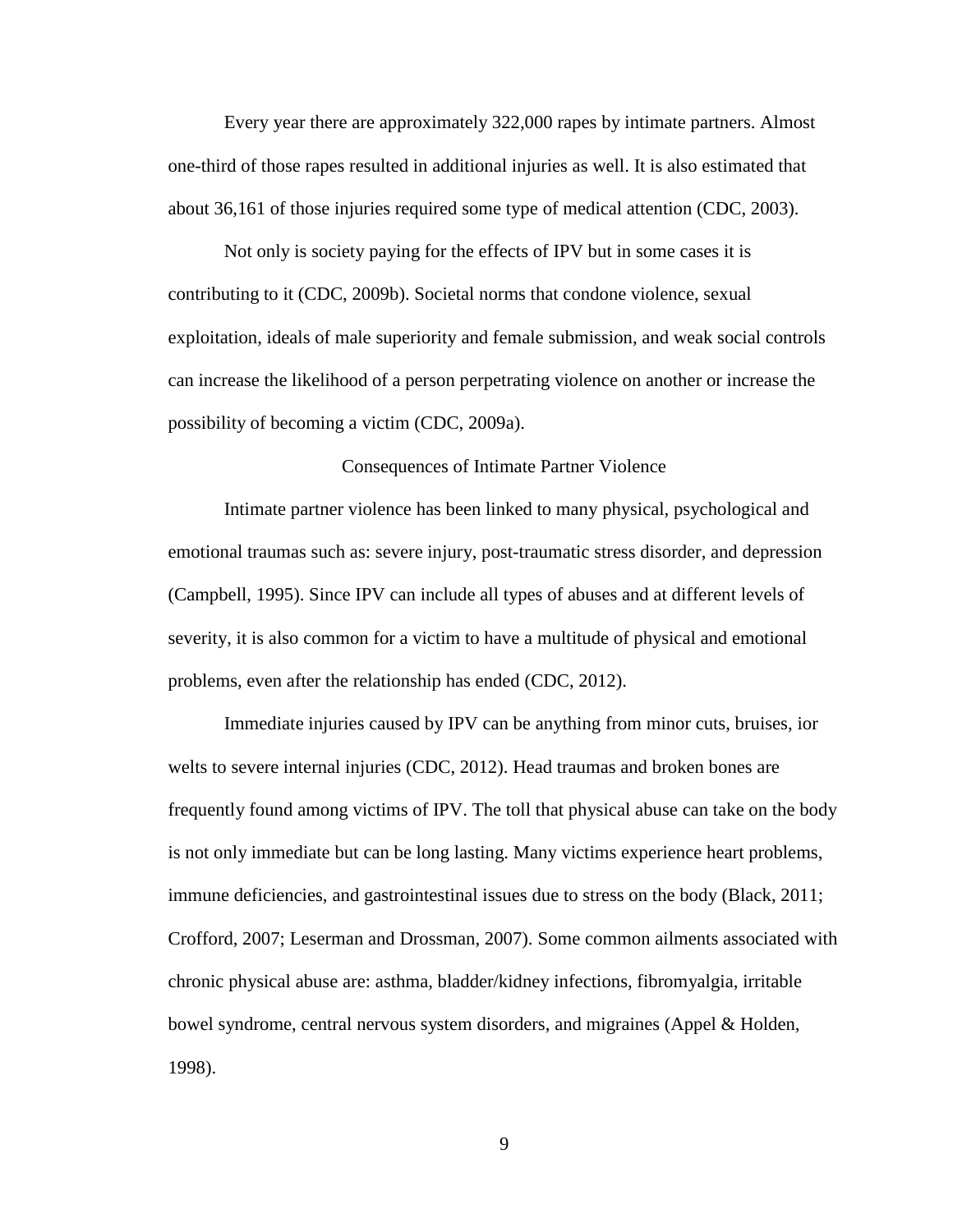Since rape is a common part of severe intimate partner physical and sexual abuse situations, reproductive problems and sexual dysfunctions are commonplace (Black et al., 2011). Sexually transmitted infections are also frequently found among victims, including HIV/AIDS (Black et al., 2011). Continuous physical and sexual abuse can also cause problems with pregnancies. Babies are often premature, weigh very little, and rarely make it full term (Appel & Holden, 1998). Unplanned pregnancies can also be a point of tension that causes the abuser to become even more violent (Taket et al., 2003; Appel  $\&$ Holden, 1998).

Although IPV refers to the violence between adult partners, children are rarely spared from the violence (Stanley, Miller, Foster, & Thomson, 2010). Every year about 3 million children are exposed to domestic violence in their households (Reynolds, Wallace, Hill, Weist, & Nabors, 2001). According to Appel and Holden, there is a greater chance of child abuse when IPV violence is in the household (1998). Even if the violence is not directed at the child, there is a high risk factor for the child being harmed when it is between parents (Appel & Holden, 1998).

There is a significant correlation between IPV violence and children experiencing not only abuse but social and psychological impairments from witnessing IPV (Appel & Holden, 1998). Children in abusive households experience poor sleeping habits, low motivation in school, speech impediments, suicidal thoughts, and emotional indifference. When children witness IPV they can develop behaviors that are detrimental to their social skills, alter their trust in adults, and teach them that violence is an acceptable behavior (Reynolds et al., 2001; Taket et al., 2003). Research has shown that boys can develop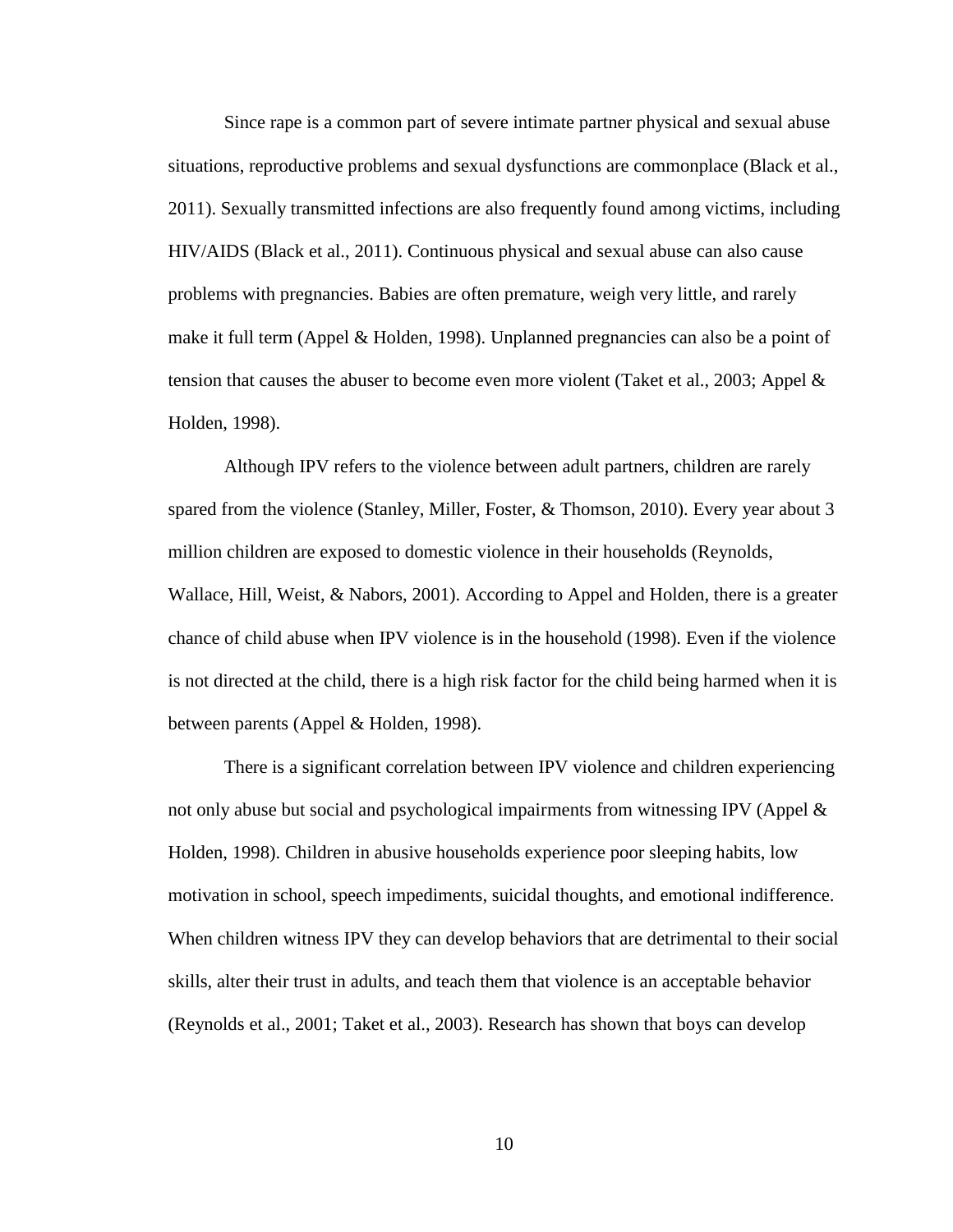violent behaviors such as: continuing the cycle of abuse with their significant others and girls often become victims of abuse themselves later in life (Reynolds et al., 2001).

The emotional and psychological effects of IPV can include severe anxiety, trouble sleeping, panic attacks, and flashbacks of the experienced violence (CDC, 2012). Post-traumatic stress disorder (PTSD) and depression can be found co-occuring in 31% to 84 % of IPV victims (Jones, Hughes, & Unterstaller, 2001).

In many cases, victims not only enter the relationship with low self-esteem levels but they suffer from even lower self-esteem from the abuse (CDC, 2009). During and after an abusive relationship, a victim will experience distrust in others, have a warranted fear of intimacy, and have an emotional detachment from friends and family (CDC, 2012). The depression and self-esteem issues experienced by victims can also lead to long lasting eating disorders and obsessive compulsive disorder (CDC, 2009; Gleason, 1993).

Various studies have shown that a history of IPV can lead to an increase in risk taking behaviors (Heise & Garcia-Moreno, 2002; Plichta, 2004; Roberts, Auinger, & Klein, 2005; Silverman, Raj, Mucci, & Hathaway 2001). Victims may engage in unhealthy sexual behaviors such as: increased frequency of unprotected sex, unhealthy partner choices, or they may even turn to prostitution (CDC, 2012). Decision making abilities may also be affected by an increase in drug use or alcohol consumption. In some cases, victims see the only way of dealing with the physical and emotional toll of IPV is through suicide (CDC, 2012).

Socially, victims may experience avoidance by the general public, difficulty in accessing help services, and little knowledge of how to contact medical or mental health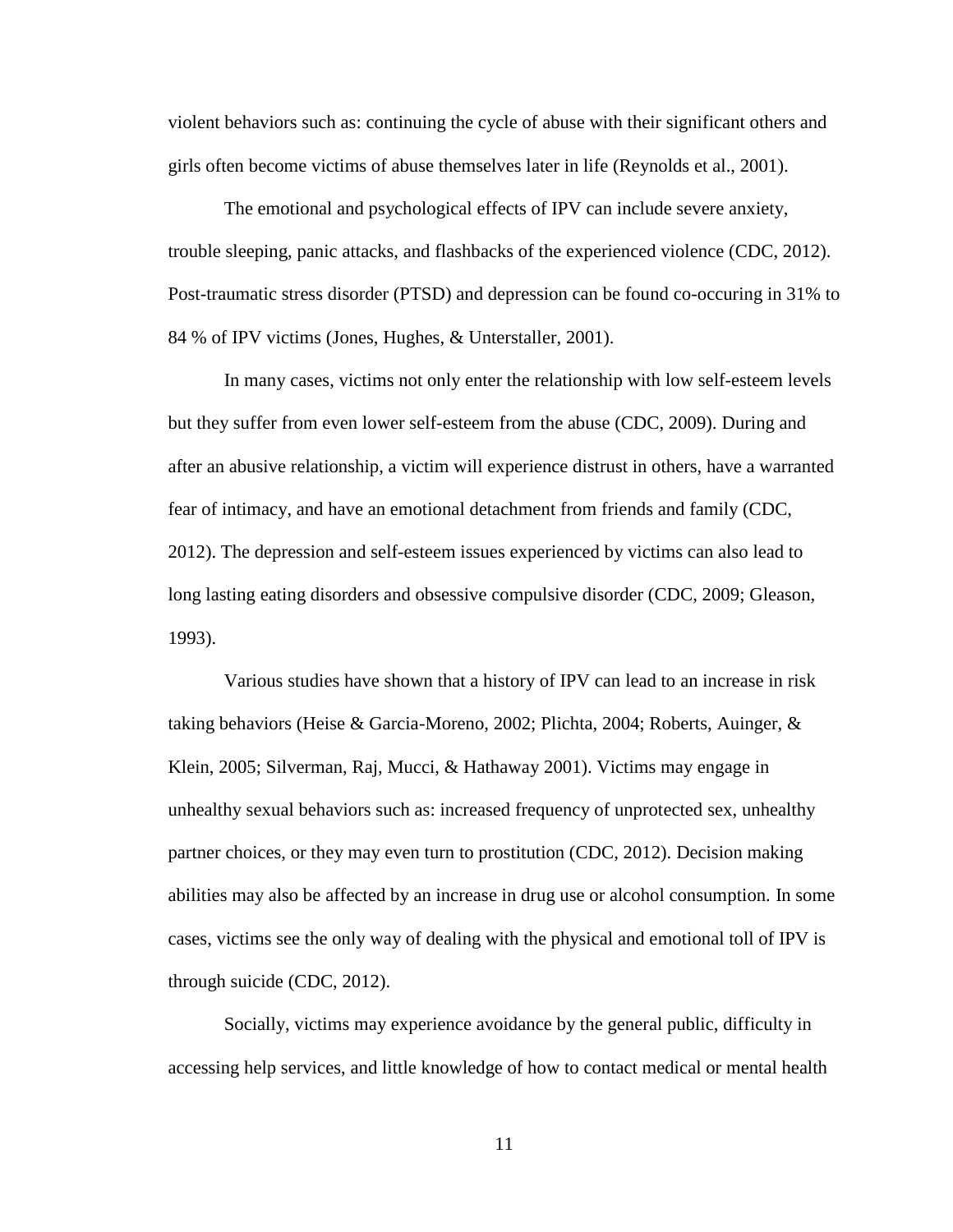service providers (CDC 2012). Victims may not only experience avoidance but they may go out of their way to avoid interactions as well. If the victim has left an abuser, they may have severe anxiety which can prevent them from working. Rarely are employers aware or notified as to what a victim's situation is, so job loss is quite common. These societal factors often compound and eventually lead to homelessness (CDC, 2012).

#### Public Perception

In the past, IPV was not a commonly discussed issue; however, it seems that public awareness and police responses to IPV have changed drastically in the last few decades (Worden, 2000). In 1992, a study was done to determine awareness of domestic violence situations (Klein, Campbell, Soler, & Ghez, 1997). A poll indicated that 83% of the American public would tell a friend that they disapproved of them hitting their significant other, while 95% would take immediate action against drunk driving (Klein et al., 1997). Today we see that there has been a dramatic increase in informing the public of what constitutes IPV, how to detect the signs of partner abuse, and the resources available to victims (Campbell & Manganello, 2008). Some research has indicated that the public has a broad definition of what constitutes IPV but often these definitions only include physical abuses (Worden, 2000).

This increasing awareness of IPV could be contributed to public information campaigns (Campbell & Manganello, 2008). With the technology available today, it has become easier to distribute mass media campaigns on public health issues. Researchers have found that the most effective and vital prevention of IPV, is to raise awareness among the general population (Campbell & Manganello, 2008). They suggest this will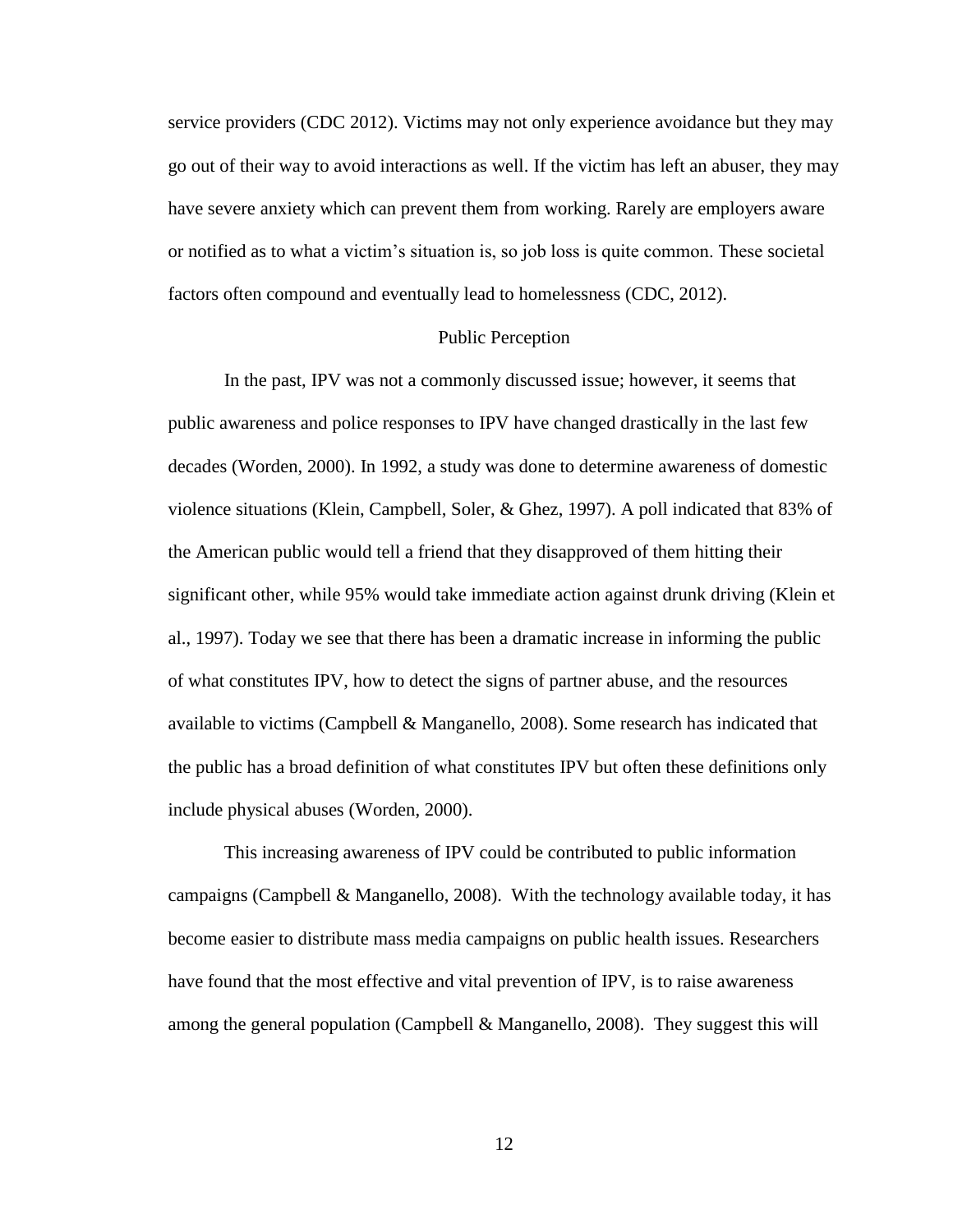not only inform victims about services available to them but also change public perceptions about IPV (Crowell & Burgess, 1996; Hamby, 1998; Wolfe & Jaffe, 1999).

The Health Belief Model is one of the models that has been used to help inform the public about the risks of IPV (Atkin, 2001; Cappella, Fishbein, Hornick, Ahern, & Sayeed, 2001; Janz, Champion, & Strecher, 2002). This model is directed towards informing victims specifically, and uses a cost-benefit information delivery (i.e. What is the cost of staying? What is the benefit of leaving?). The purpose of these campaigns is to help victims change their belief that they are trapped in an abusive situation with no way out. The second part of these campaigns is help the public recognize IPV and help victims (Cappella et al., 2001; Janz et al., 2002).

Another media campaign that has proven quite effective is the "It's your Business" (Campbell & Manganello, 2008). This campaign was created specifically for ethnic minority groups by the Family Violence Prevention Fund. Unlike other informational campaigns, this radio segment was designed to be an ongoing "soap opera." The weekly segments depicted characters in IPV situations, their choices for getting help and the resources available to them. The purpose of designing such a campaign was to engage listeners and inform at the same time (Campbell & Manganello, 2008).

The more recent campaigns for IPV awareness have used research (Campbell  $\&$ Manganello, 2008) to create messages that target the appropriate audiences such as: those in IPV relationships or those that will be motivated to help those in abusive situations. Additionally, campaigns have been able to put IPV in a context that is relatable to all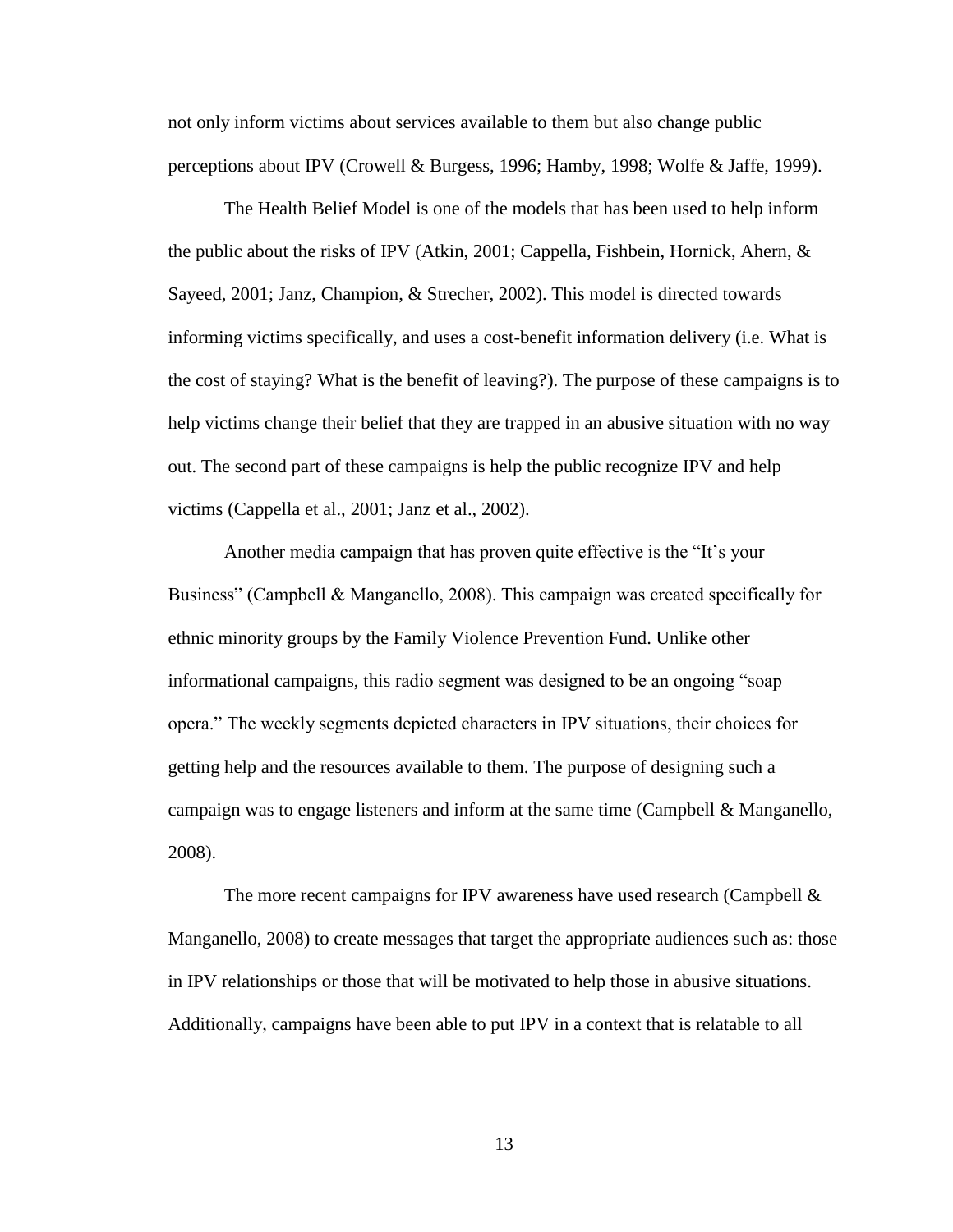facets of the community. Informative commercials can be changed to relate to different social, racial, and economic groups (Campbell & Manganello, 2008; Ghez, 1995).

Although media campaigns have had an impact in raising awareness of IPV, research has shown that one of the most effective distribution of information is personal communications (Reger, Wootan, & Booth-Butterfield, 1999; Wallack 1984). Intimate partner violence and abuse is no longer a taboo topic and person to person information exchanges have become more common. People have started to inform one another and they have taken steps toward action rather than standing on the sidelines (Campbell  $\&$ Manganello, 2008).

The new approaches of the criminal justice system to IPV have changed the way agencies interact with the public. Many police departments have started their own awareness campaigns and they frequently participate in community events to raise awareness. These initiatives by police departments have taken the community policing standards to a new level of expectation for the public (Worden, 2000). The public is more aware of the police involvement in IPV situations and the police are making an effort to keep the public informed.

#### Police Interventions

Until the 1980s, police treated IPV disturbances simply as "family beefs" (Worden, 2000, p. 216) and the formal criminal justice system was rarely involved (Erez, 1986). Then in 1984, a study called the Minneapolis Domestic Violence Experiment was conducted to determine the best practices when dealing with IPV situations (Sherman  $\&$ Berk, 1984). The conclusion of this study was that arresting the abuser was the best method of deterrence (Sherman & Beck, 1984). Ultimately, the results of the study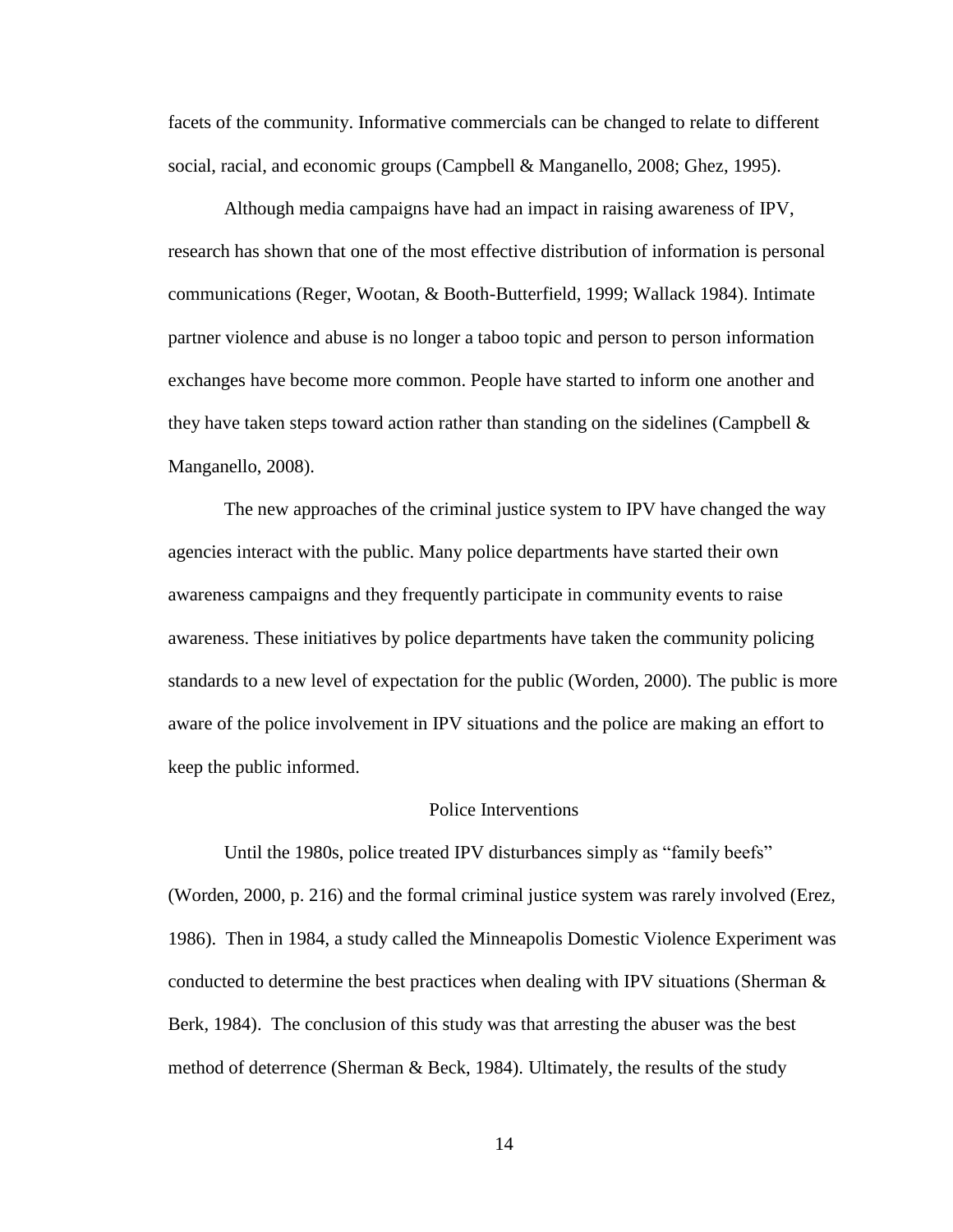caused a widespread implementation of mandatory arrest practices, against the advisement of the original researchers (Dobash & Dobash, 2000; Sherman & Berk, 1984).

Further research was conducted to determine the effectiveness of mandatory arrests during IPV calls for service. These additional studies resulted in mixed conclusions when trying to replicate the first research model (Dobash & Dobash, 2000). The most common verdict was that there is no effect on IPV reoffending when arrest is involved. However, one study showed that arrest could exacerbate the violence later (Dobash & Dobash, 2000; Sherman, 1992).

Today, police departments have created special divisions dedicated to responding to IPV calls. Many law enforcement agencies have integrated not only advocates into their organizations but also service providers for both victims and abusers (Worden, 2000). The shift from the idea that domestic abuse is a private matter to the criminalization of IPV has also changed the way police view victims. Rather than focusing on mandatory arrests on IPV calls for service, police are now taking into account the likelihood of repeat abuse once the offender is released (Worden, 2000).

According to Egan (1999) there are three ways in which police can respond to IPV. The first response is where the officer takes a verbal mediator role. This is where the officer diffuses the situation and an understanding is reached between the parties without any arrests. The second response is where arrest is an option for the officer but officer discretion is still available. The last response type is when the officer is mandated to arrest one of the parties involved.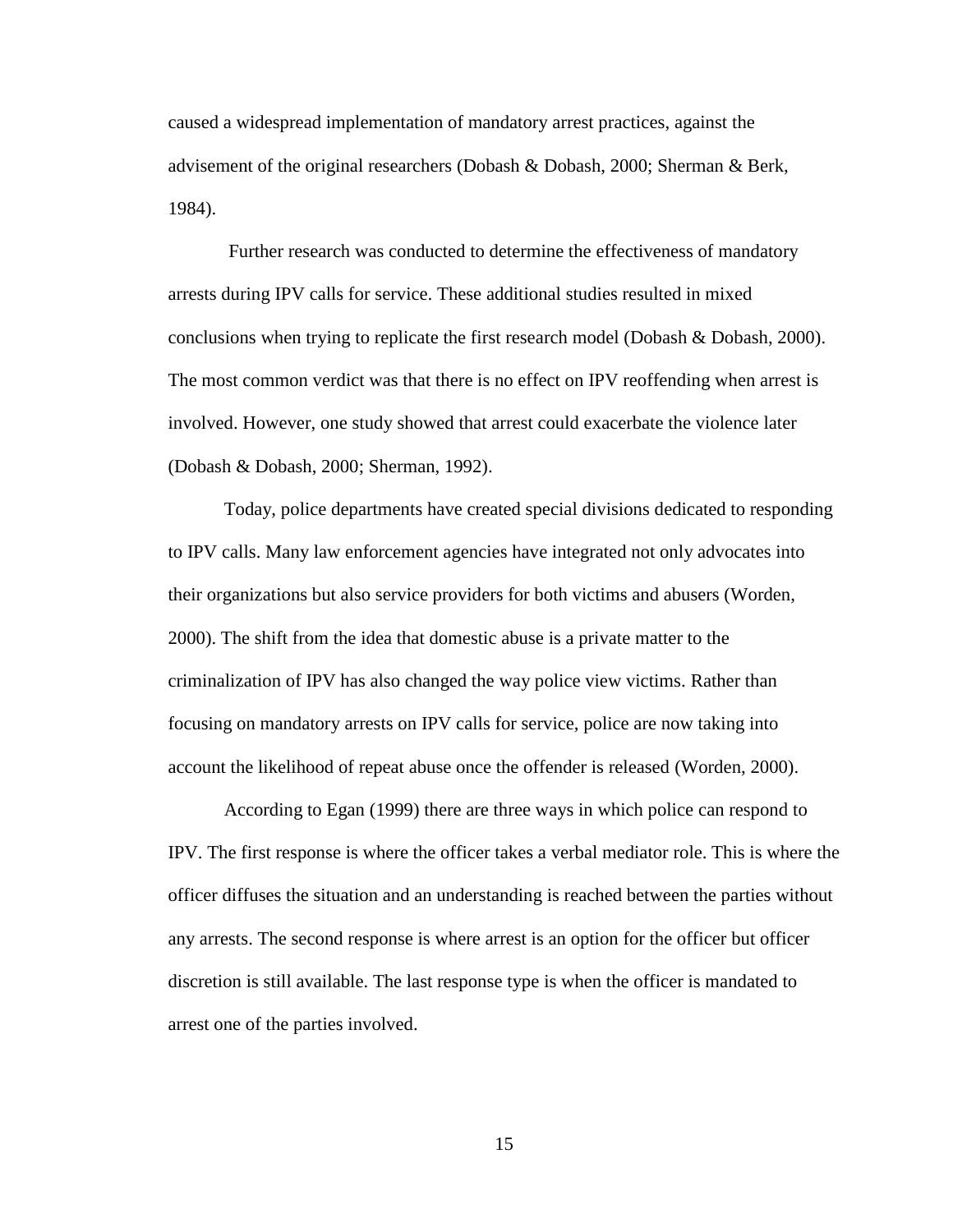Abuser diversion programs have become a popular alternative to formal criminal justice sanctions (Dobash & Dobash, 2000). Rather than focusing on arrests for IPV, offenders are offered the chance to rehabilitate in either a court mandated or voluntary abuser program. Research has shown that these programs are more effective if the abuser voluntarily participates than if they are court ordered, but success has been seen in both groups (Dobash & Dobash, 2000).

#### Lethality Assessments

Over the years, various danger and lethality assessments have been created to help address the dangerousness and lethality found in IPV cases. These assessments were intended to determine the probability of re-victimization, future lethality, or both. Some designs were created to collect information from different sources such as the offender, the victim, or the criminal justice system. Yet others were created to collect data for service providers, law enforcement, or health care professionals (Campbell, 2005).

With these assessments it is important to understand not only the usefulness but also the effectiveness of such tools. Research has shown that victims that indicate on lethality assessments that their partner has threatened them with a weapon are 20 times more likely to be killed by their abusers than those that are not (Klein, 2012). Similarly, victims that are threatened with death are 15 times more likely to be killed (Klein, 2012).

Although many assessments have been presented over the years, there are only a few that have been validated (Dutton & Kropp, 2000). Several studies have found that the validity of a danger or lethality assessments is important in determining if an assessment can accurately predict future violence (Cocozza & Steadman, 1976; Monahan, 1981). Additionally, the level of validity can also determine if an assessment is more appropriate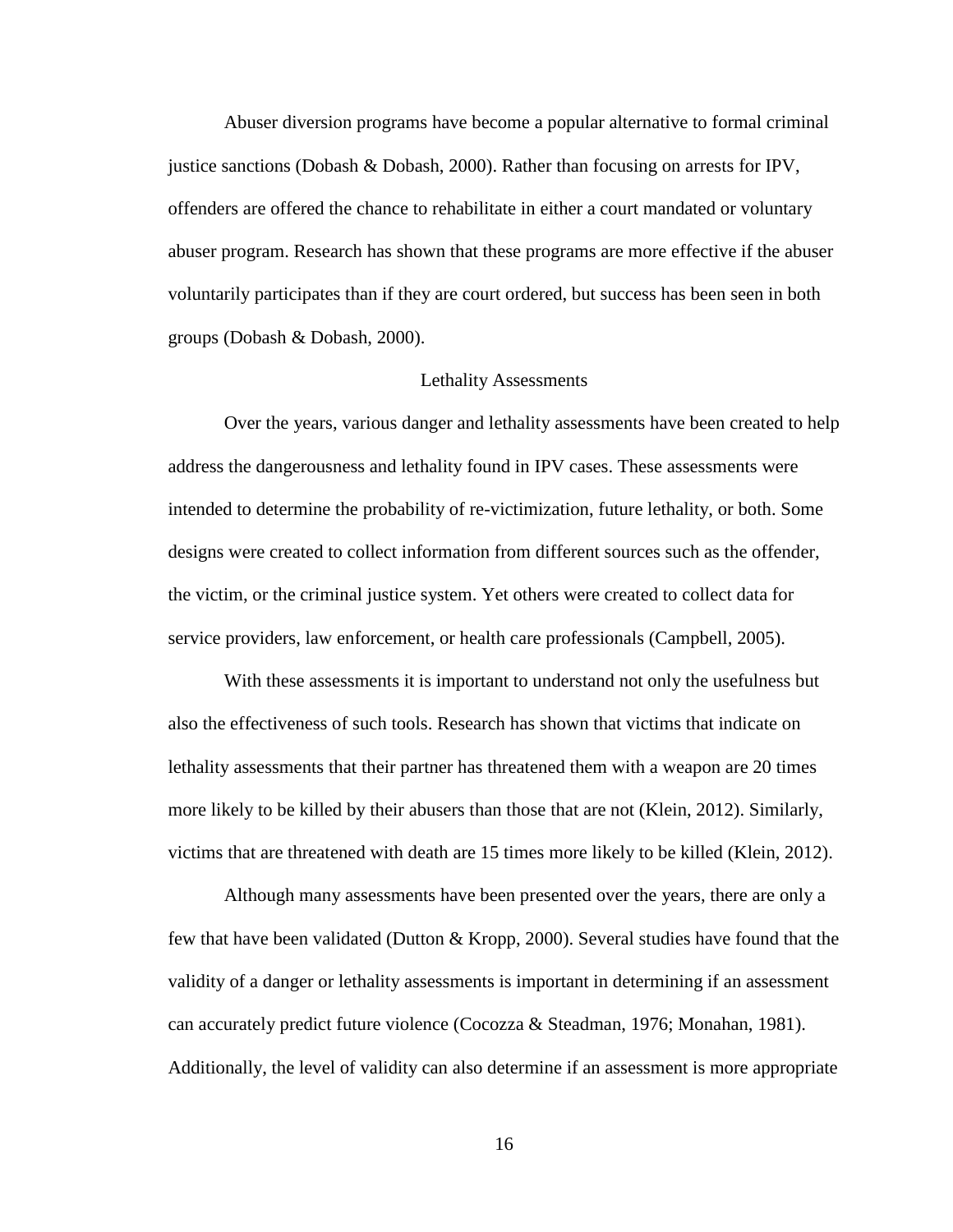for field screening or for health care settings (Dutton & Kropp, 2000). Understanding the versatility of these tools and whether they match the public's understanding of IPV is important for researchers focusing on the effectiveness of these assessments.

Some of the more popular tools used by law enforcement agencies and victim advocates are: Domestic Violence Screening Inventory, DVSI (Williams and Houghton, 2004); Kingston Screening Instrument for Domestic Violence, K-SID (Gelles, 1988; Lyon, 1998); Ontario Domestic Abuse Risk Assessment, O.D.A.R.A. (Hilton, Harris, Rice, Lang, Cormier, & Lines, 2005); Spousal Assault Risk Assessment Guide, SARA (Kropp & Hart, 2000); Partner Abuse Scale, PAS (Dutton, Landolt, Starzomski, & Bodnarchuk, 2001); Domestic Violence-Method for Objectively Selecting Areas of Inquiry Consistently, DV-MOSAIC (De Becker, 1997); Danger Assessment, DA (Campbell, 1986, 1989, 2003); and the Lethality Assessment Program-Maryland Model, LAP (Maryland Network Against Domestic Violence [MNADV], 2005).

The DA was the originally created lethality assessment (Campbell, 1986, 1995, 2003; Campbell, Webster, & Glass, 2009) and led to the formation of the LAP Maryland Model (Maryland Network Against Domestic Violence [MNADV], 2005). The LAP is now the most commonly used lethality assessment tool among law enforcement agencies and service providers.

The Danger Assessment (DA) was originally created by Jacquelyn Campbell in 1986. The purpose of the DA was to predict and prevent future physical violence in intimate partner relationships (Campbell, 1986). This tool measures both current danger and potential lethality. Campbell recognized the need for an assessment tool that was not only easily administered by first responders but could also be used in health-care settings.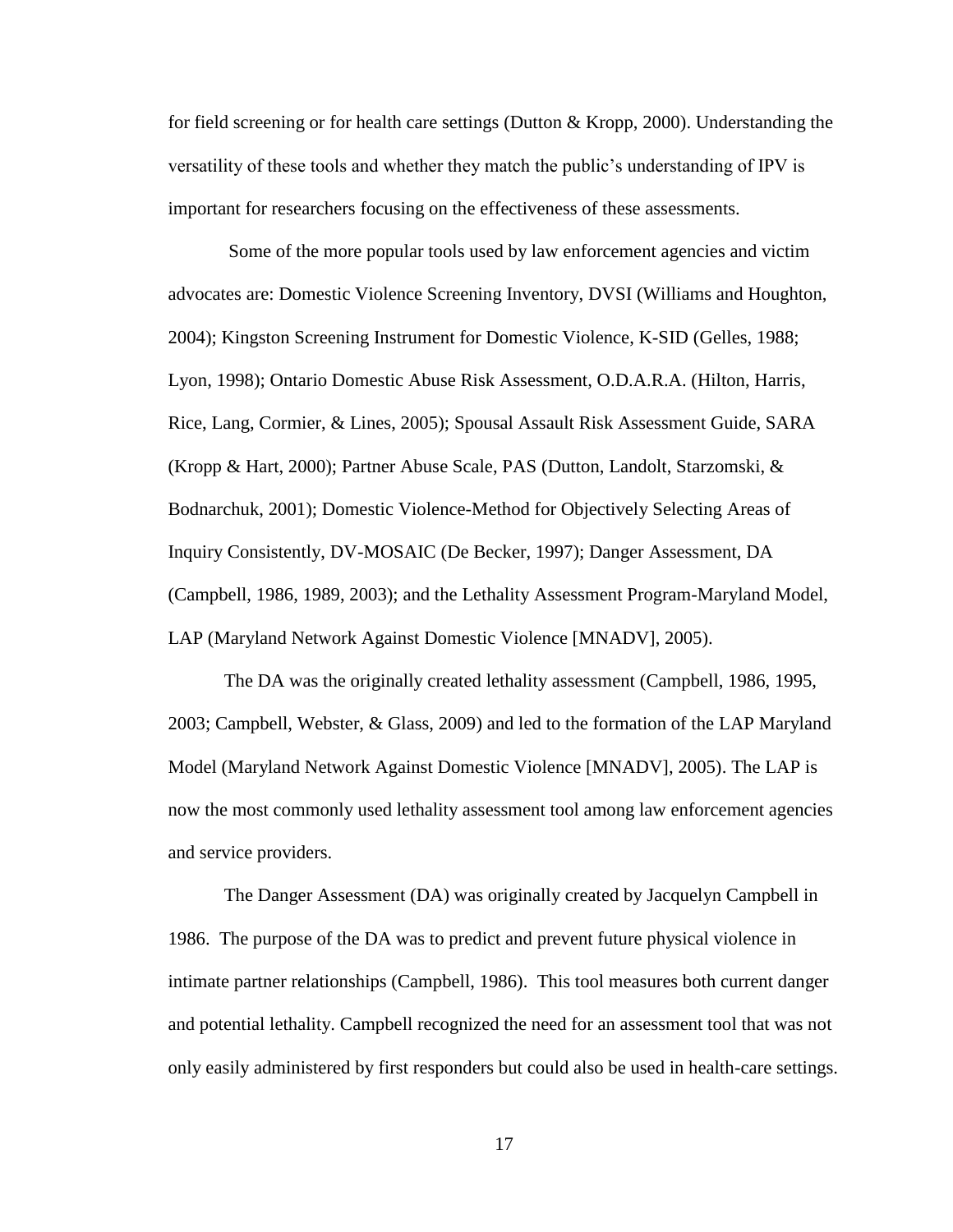The easy administration of the DA allowed victim advocates to use the assessment on scene, and allowed victimized women to realize the severity of their situations (Campbell, 2005). The DA was tested in 2009 to determine accuracy and validity of the assessment. The results of this review of cases after the fact showed that 90% of lethality cases can be identified by this instrument (Campbell et al., 2009).

Original items that were included on the DA were formed after reviewing several past studies on IPV and IPH (Campbell, 1986; Brown, 1987). In the original version, women were asked to indicate days of the month when they experienced physical abuse by their partners, they were then asked to use a scale from one to five to assign the event a level of severity (Campbell, 1986). The calendar section of the assessment was to increase the victim's awareness of repeat abuse and therefore decreasing the likelihood of future abuse (Campbell, 1995).

The next section of the DA consisted of fifteen yes or no questions. These questions were formulated to address the risk factors that often coincide with IPV (Campbell, 1986). Although very effective, the original DA scoring scale was not as indicative of future danger or lethality as other scales that are commonly used today (Campbell et al., 2009).

The Lethality Assessment Program-Maryland Model (LAP) is derived from three of Campbell's research studies on IPV danger assessments (MNADV, 2005). This tool was created to assess lethality in IPV situations. The LAP is unique in design because it was specifically created for first responders (i.e. law enforcement) to IPV calls. Screening is administered on the scene and requires immediate action by police or advocates. The overall goal of the assessment is to stop future violence, inform victims about services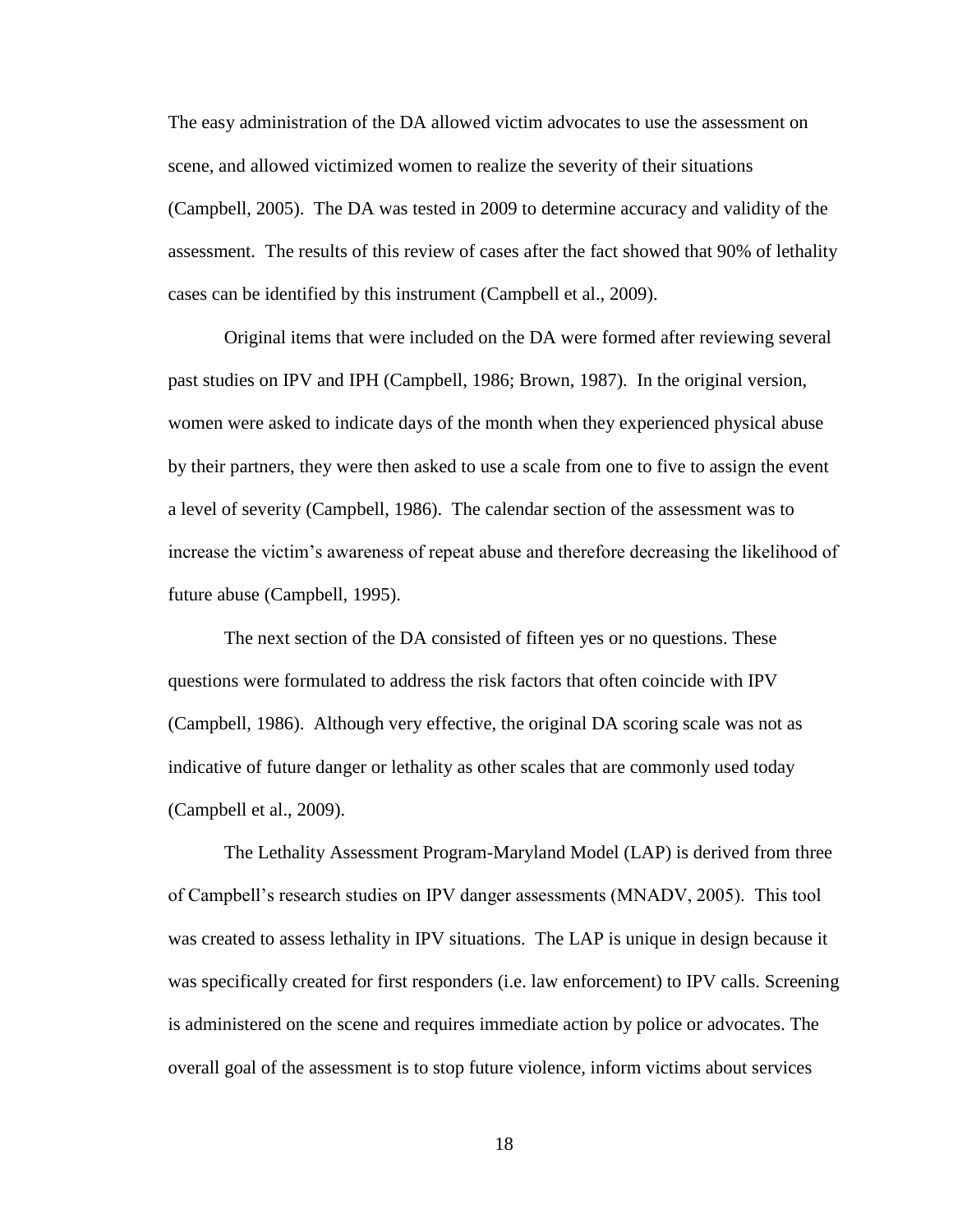available (e.g. domestic violence shelters), and encourage them to use such services (MNADV, 2005).

Currently there are 14 states that have implemented the LAP for IPV first responders: Maryland, Arizona, Connecticut, Delaware, Florida, Georgia, Indiana, Minnesota, Missouri, Nevada, New Hampshire, Oklahoma, Oregon, and Vermont (MNADV, 2012). The uniqueness of this program is that victims are immediately offered help on scene from police or first responders. Because the assessment is administered on the scene, almost 33% of the IPV victims that were screened as high risk for future violence or lethality received help services immediately (MNADV, 2012). According to Campbell, by taking advantage of IPV shelters and services, victims can reduce their risk of future violence and lethality by 60% (1995).

#### Theoretical Explanations

The LAP is changing the way police respond to IPV calls for service. This change represents a shift towards a forced guardianship by super controllers (Sampson, Eck, & Dunham, 2010). Super controllers are external institutions that have an investment in preventing crime and are able to direct resources to accomplish this guardianship. Routine activities theory proposes that three elements are conducive for crime: motivated offenders, suitable targets, and a lack of capable guardians (Cohen & Felson, 1979). Motivated offender refers to a person that comes in contact with a suitable target, such as an abusive husband who batters his wife. Suitable targets can be anyone who is vulnerable to becoming a victim. In the case of IPV, a suitable target is the battered partner. A capable guardian can be anyone that can effectively protect a suitable target and prevent the motivated offender from harming the victim (Cohen & Felson, 1979). A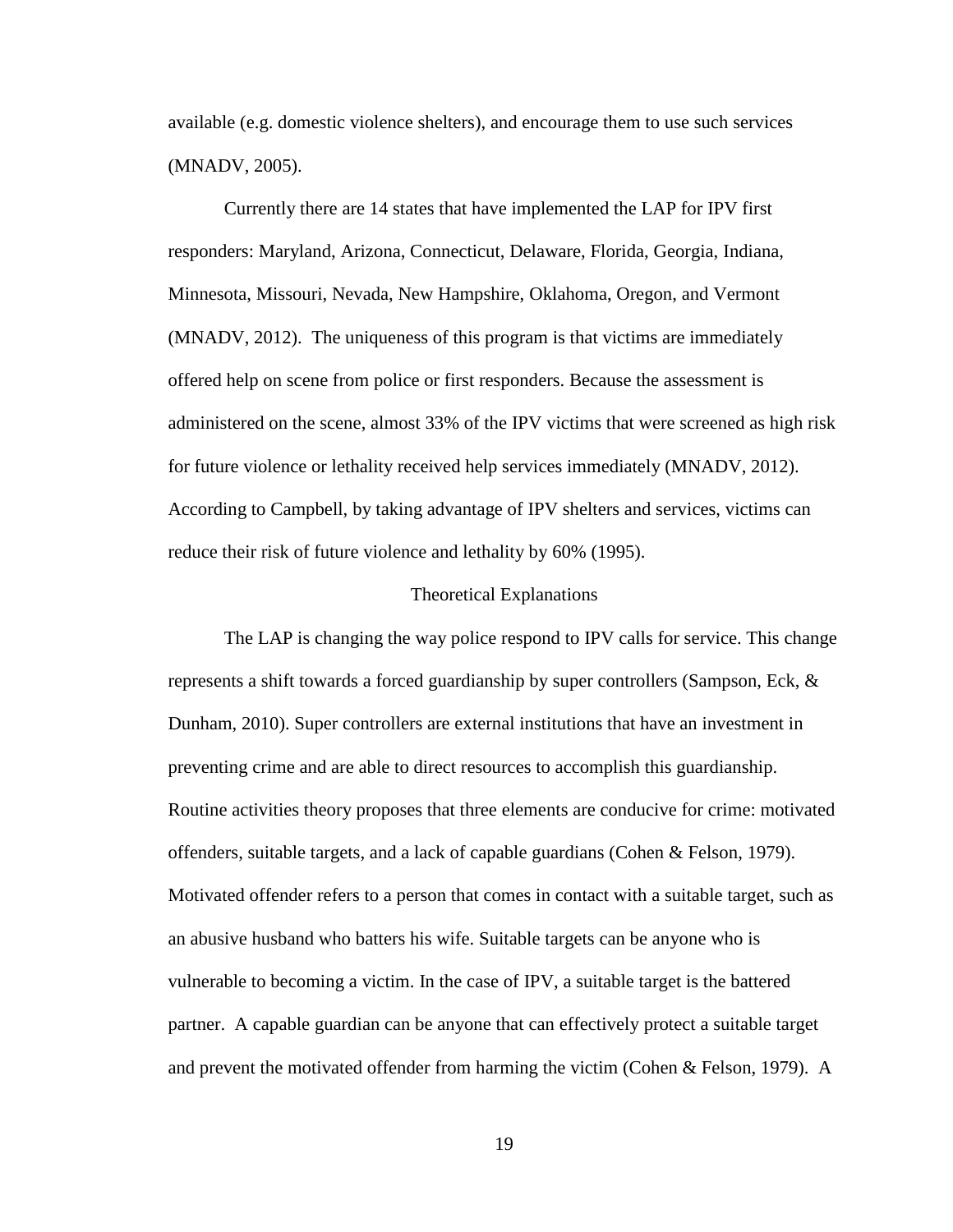suitable target often lacks a capable guardian, therefore leading to victimization. Guardianship can be either the victim helping themselves or an external intervener.

An extension of routine activities theory poses that suitable targets are protected by capable guardians, who are then directed by super controllers or in the case of the police: the lawmakers (Sampson, Eck, & Dunham, 2010). Using the framework of routine activities theory, suitable targets are more protected by the super controllers requiring police officers to be capable guardians but it also connects suitable targets with the resource of capable guardianship. This theory could be used to explain some of the success of the LAP response protocols that are being implemented by police.

The current research proposes that the more aware a person is of IPV situations the more likely they are to agree with police responses to those situations. A second theory to consider is the theory of reasoned action. This theory ascertains that people's actions are shaped by public education campaigns, cultural beliefs, and societal norms (Hale, Householder, & Greene, 2002). Created in 1975 by Fishbein and Azjen, this theory was designed to explain a person's inclination towards "performing" a certain action (Hale, Householder, & Greene, 2002, p. 260). Although the current study is not measuring the inclination for committing abuse, the theory of reasoned action can be used to determine the inclination of the public to support police responses to IPV. This theory holds that people's actions are shaped by public information campaigns, which is also suggested by the current study. Although not commonly used, public awareness campaigns are being used more frequently in the Las Vegas area. Those that have been used in the area have been sponsored by national organizations to increase knowledge and awareness throughout the country. This theory will be used to determine if public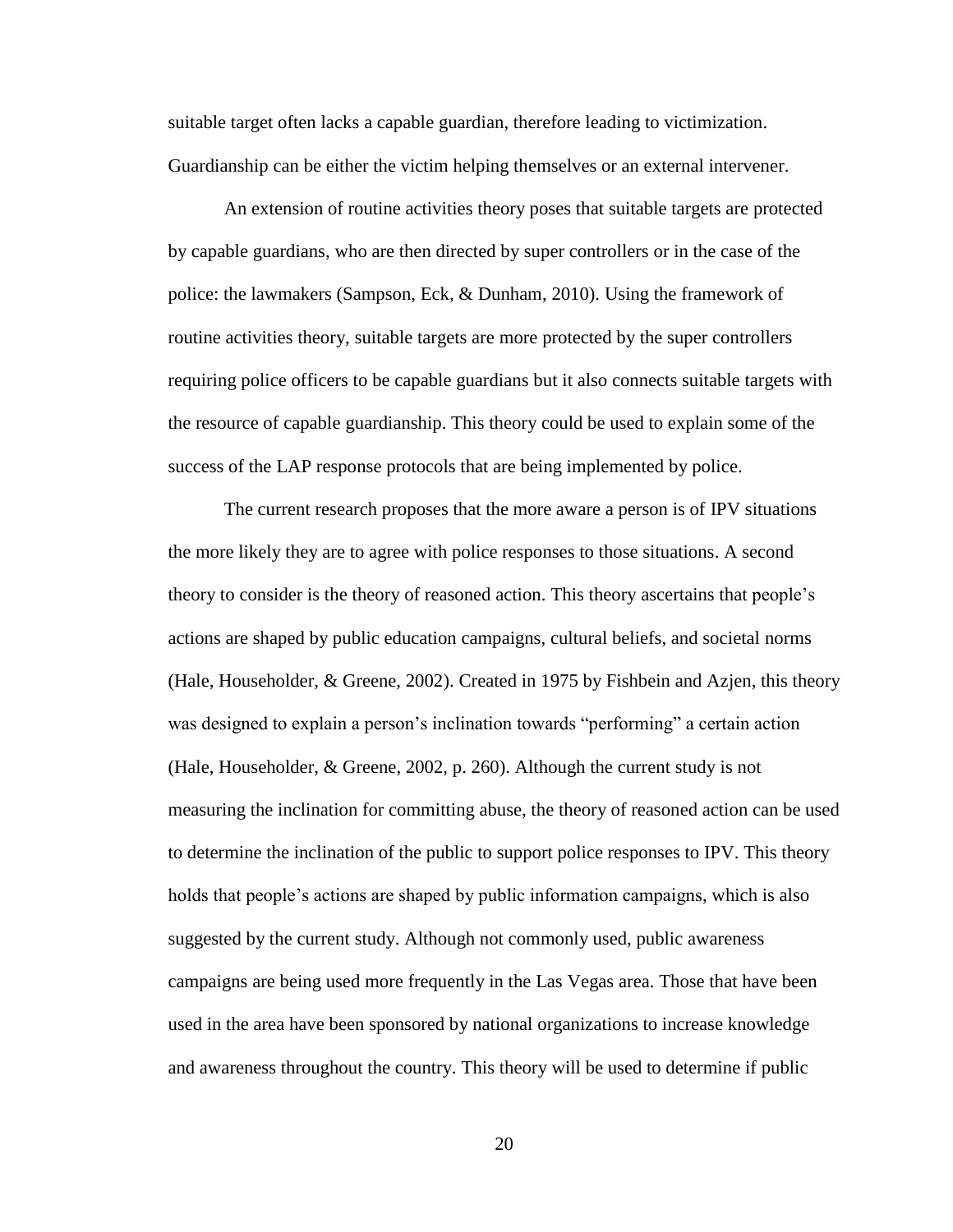awareness campaigns and the rising level of public awareness also increases the support for police intervention policies in IPV situations.

# Purpose of the Study

The purpose of this study is to look at current law enforcement policies regarding responses to intimate partner violence and the public's perception of these responses. Danger and lethality assessments have been implemented in various areas around the country at the state, county, and city level. These assessments have been proven quite accurate in predicting and preventing future IPV victimization (Campbell et al., 2003). Although effective by policing and health care standards, the question remains whether the general knowledge also perceives these practices as successful. There are no current research studies that have addressed public knowledge in relation to IPV situations, and particularly, police responses to these situations (Campbell & Manganello, 2008).

Using data from a survey conducted at the University of Nevada, Las Vegas, this study will measure general knowledge of IPV (physical, sexual, emotional, and mental abuses), and support for the LAP. Data will be analyzed to determine if there is a correlation between knowledge of domestic violence and perceptions of police responses to IPV. To look into the contexts of intimate partner violence, the data will be analyzed by race and gender to determine if these demographic factors are associated with high or low levels of awareness of IPV or if they affect support for the LAP.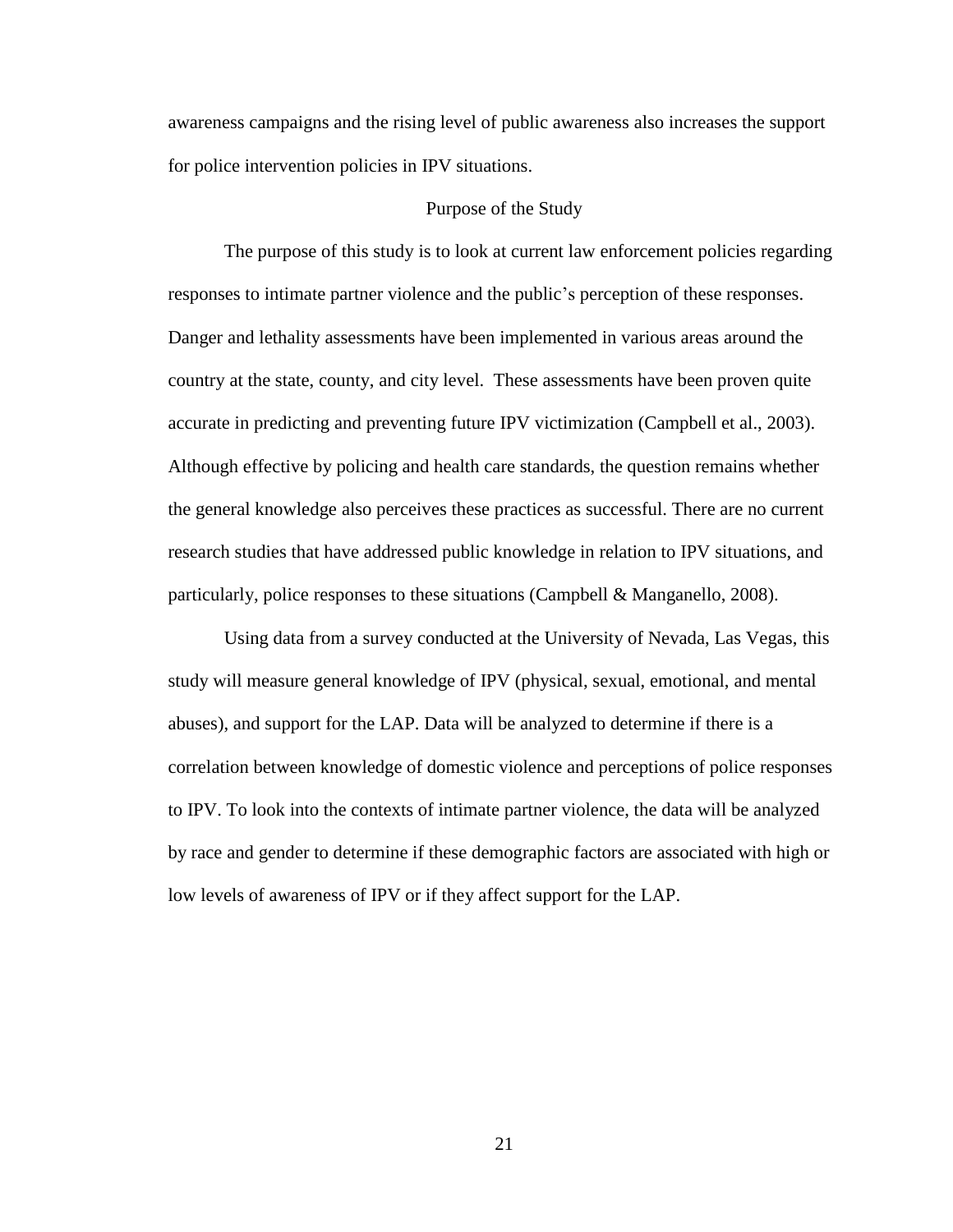#### CHAPTER 3

# METHODOLOGY

#### **Participants**

The Police Responses to Calls for Service Survey was conducted at the University of Nevada, Las Vegas over the course of one spring semester in 2011 and one fall semester in 2012. For the collection of this data a convenience sample of students was used. Students enrolled in the UNLV Criminal Justice Introductory course are required to complete minimum research credits for their coursework and the Police Responses to Calls for Service was a way in which they could complete their credits. The use of UNLV students provides access to a convenience sample but also provided students in various areas of study, including criminal justice.

The collected sample consisted of 521 responses of these respondents, over half were female (52.4%). Ethnicity was self-reported with African American, Asian, Caucasian, Hispanic, and Other as the available category choices. The ethnicity of the participants is represented in Table 1. A majority of the students indicated Caucasian as their ethnicity (51.9%), 21.9% categorized themselves as Hispanic, 20% identified as Asian and/or Pacific Islander, and 15.2% identified as African American. A small percentage (2%) of respondents answered "Other" for their ethnicity.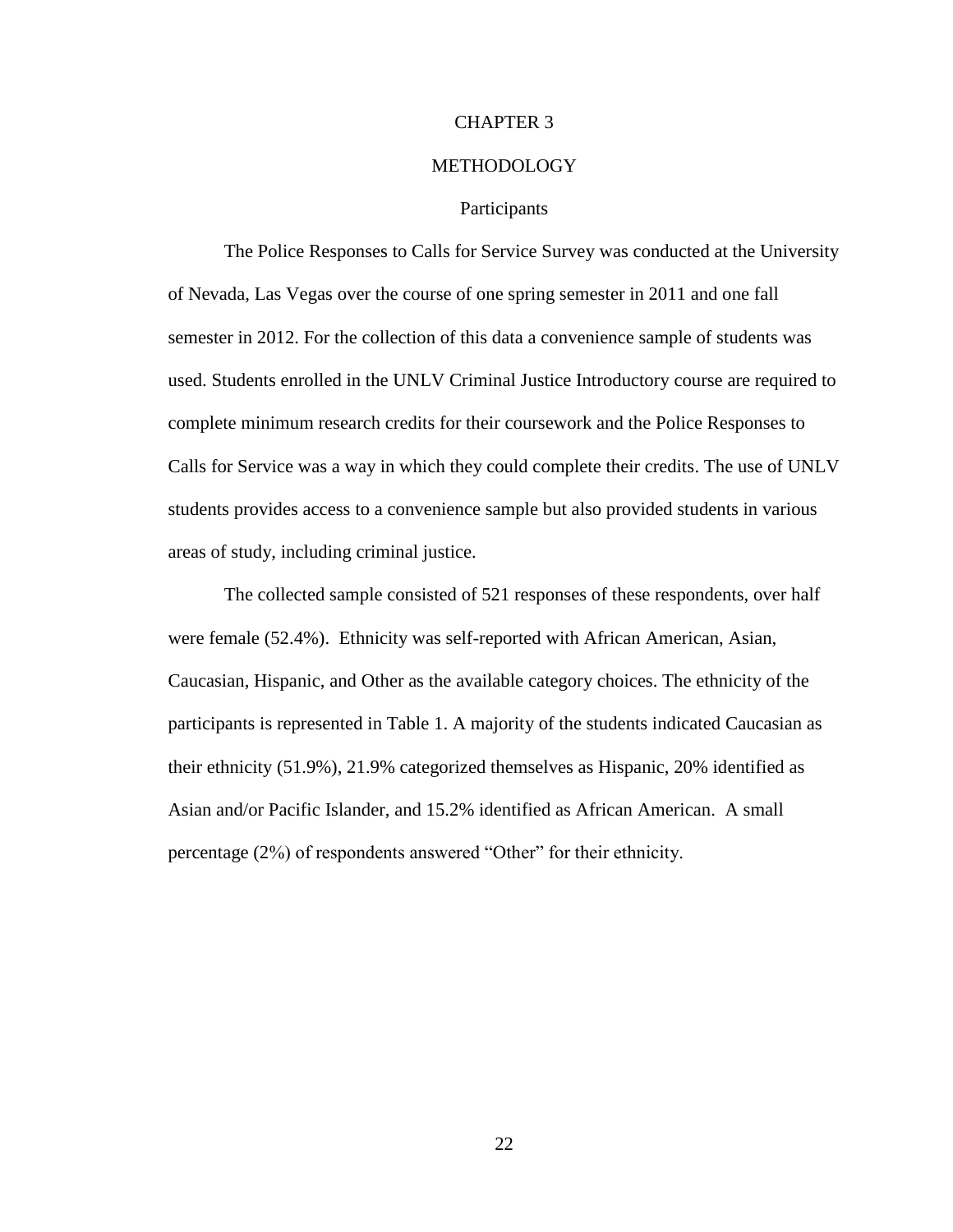#### Table 1

# *Ethnicity of Sample*

| Ethnicity              | % of Sample |     |
|------------------------|-------------|-----|
| Caucasian              | 51.9        | 273 |
| Hispanic               | 21.9        | 115 |
| Asian/Pacific Islander | 20          | 105 |
| African American       | 15.2        | 80  |
| Other                  |             |     |

Note: Percentages may not add up to 100% as participants had the option to select multiple ethnicities

The students were also asked to indicate how many years they had been enrolled at the university. Many of the students (37.4%) responded that they had been enrolled for one year. 30% of the students indicated that they were in their second year. Another 19% stated that they were third year students, while 13.6% were enrolled for four (4) or more years. Students were also asked to indicate their decided area of study in an open ended question. The most noted degree area was criminal justice (n=144).

#### Procedures

The Police Responses to Calls for Service Survey (See Appendix B) was created by Dr. M. Alexis Kennedy for the Law and Social Issues (LSI) Research Lab. The lab is located in the Criminal Justice Department at the University of Nevada, Las Vegas. IRB was granted in the Spring of 2012 (protocol number 1110-3932) and collection of data started immediately. The purpose of the LSI lab is to collect data on social issues concerned with the criminal justice system and criminal justice procedures.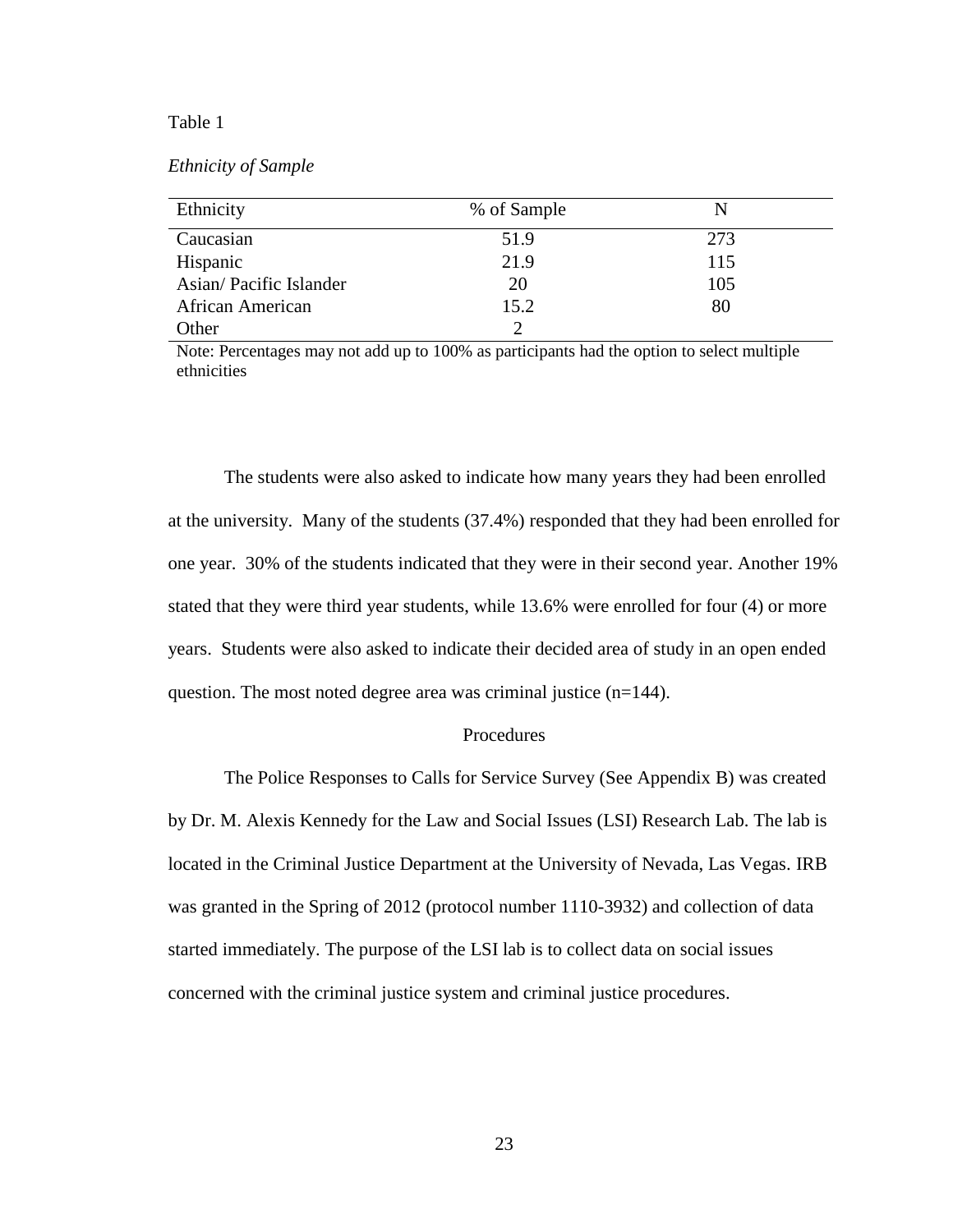**Measures** 

Included in the survey were the items from the Maryland Model Lethality Assessment (See Appendix A). Included were all 11 questions addressing issues of danger and lethality, plus one open ended question. The first three questions on the LAP are: "1. Has he/she ever used a weapon against you or threatened you with a weapon? 2. Has he/she threatened to kill you or your children? 3. Do you think he/she might try to kill you" (MNADV, 2005, "Learning to Read the Danger Signs")? If a victim answers "yes" to any of these three questions on the assessment, an automatic response is triggered. Responding officers are to contact a local domestic violence helpline and give the phone to the victim (MNADV, 2005). If the victim answers "no" to the first three questions, the officer continues with items 4-11, affirmative answers for four or more of the subsequent questions triggers the response procedure. The last question asks the victim "Is there anything else that worries you about your safety" (MNADV, 2005, "Domestic Violence Lethality Screen")? Officers can determine whether to initiate the protocol or not depending on the victim's response to the final question.

Public support for IPV was measured by using actual police protocols and questions taken directly from the lethality assessment. Questions were included to measure support for LAP procedures such as requiring police to call social services for victims determined to be at risk. Respondents were asked to indicate how strongly they agreed or disagreed with the protocols and questions. Responses to the LAP questions were also analyzed across gender.

To determine the public's level of awareness and knowledge of domestic violence situations a scale was created using three different sections of the survey. These sections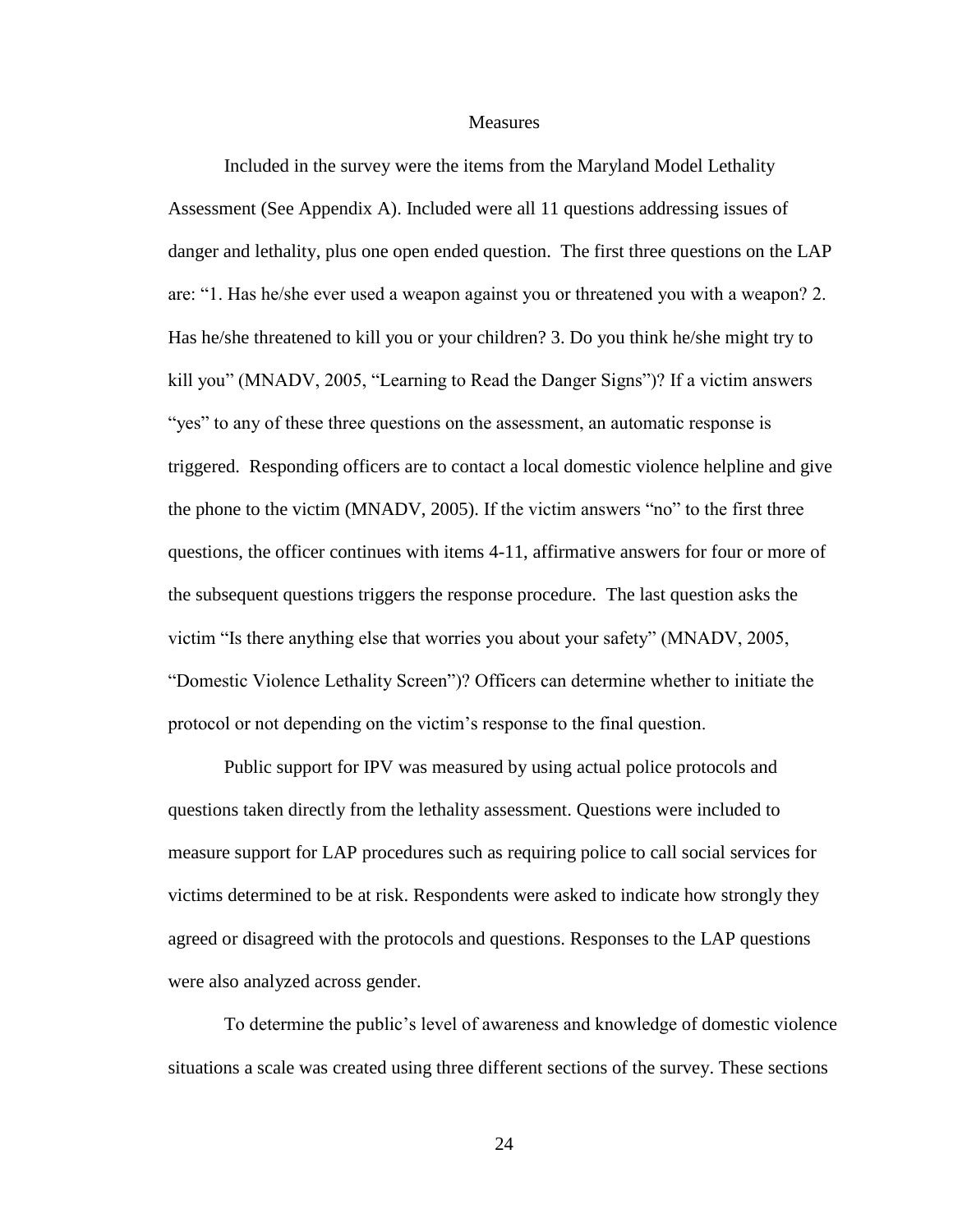are referred to as: awareness of red flags, awareness of outreach and resources, and awareness of signs of abuse. These sections were analyzed separately, as well as, collectively to determine the respondents' level of awareness. All responses were measured at the ordinal level (Likert-scales). These responses were also compared across race and gender.

Subsequent questions regarding additional suggestions for police in responding to IPV and known organizations for assisting victims of IPV were given as open ended questions.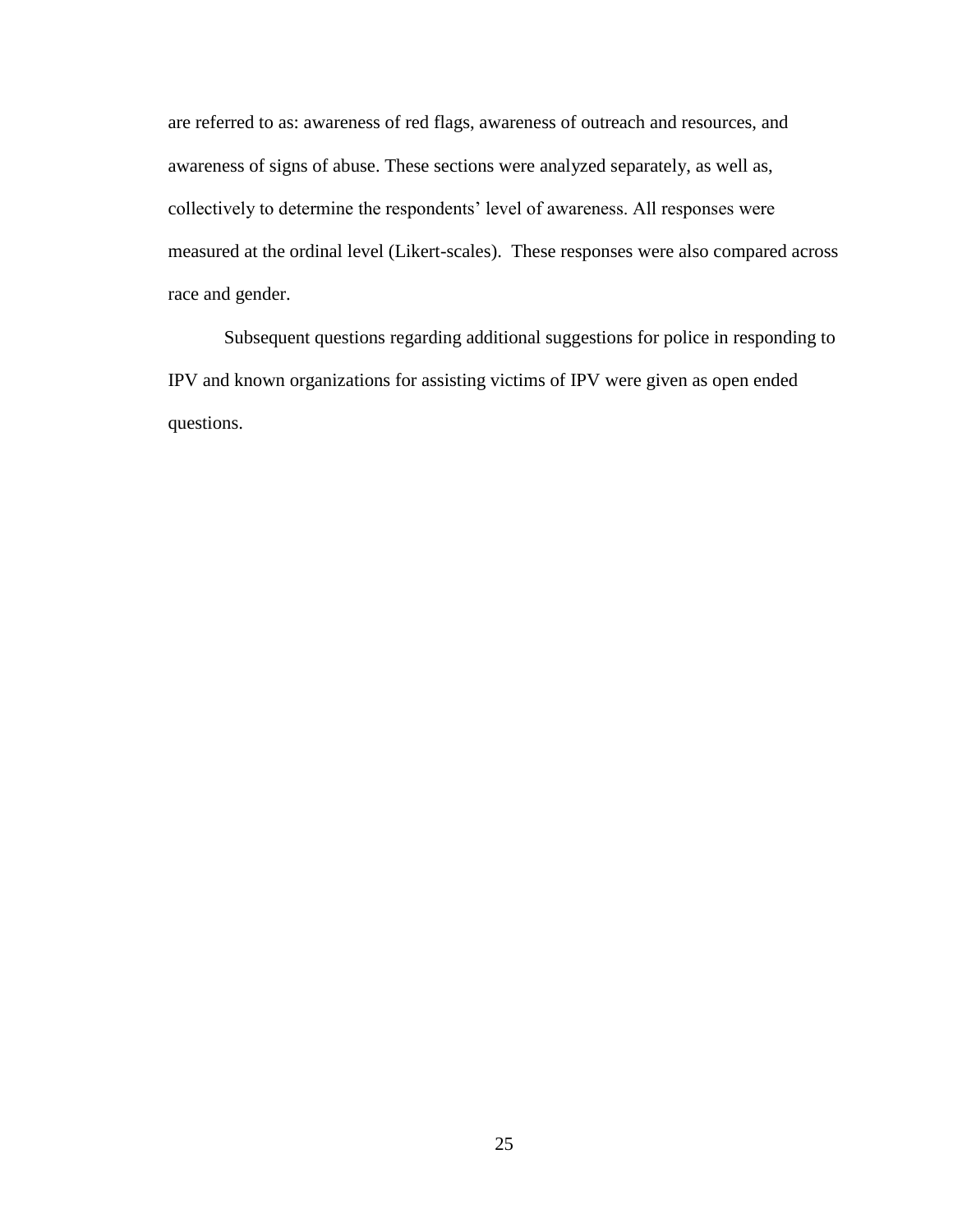## CHAPTER 4

# FINDINGS

# Awareness of IPV

Three sections of the survey were combined to create a public awareness scale: awareness of red flags, awareness of outreach and resources, and awareness of signs of abuse. These sections were analyzed using simple correlations separately and collectively. The items in this section were analyzed by gender groups as well.

Table 2 represents the responses to the section of the survey referred to as Red Flags. The means for this section of the survey were fairly evenly distributed between both men and women. Women were more likely to agree that isolation from friends and family is a warning sign of abuse. Using an alpha level of  $p<.05$ , 3 of the 4 items showed differences. The one that did not show difference may be tapping into myths of IPV rather than red flags.

## Table 2

|                                                                               | Mean Agreement |      |      |              |
|-------------------------------------------------------------------------------|----------------|------|------|--------------|
| Do you agree that:                                                            | Women          | Men  | t    | Significance |
| 1. If a partner hits you once, they<br>would be more likely to do it<br>again | 4.43           | 4.28 | 2.43 | .015         |
| 2. Abuse can be both physical<br>and psychological                            | 4.86           | 4.78 | 2.19 | .029         |
| 3. Females are the only victims of<br>domestic violence                       | 1.55           | 1.53 | .201 | .841         |
| 4. Isolation from friends and<br>family is a warning sign of abuse            | 4.11           | 3.80 | 4.22 | .000         |

# *Awareness of red flags*

Note: 5 represents strong agreement, 1 represents strong disagreement.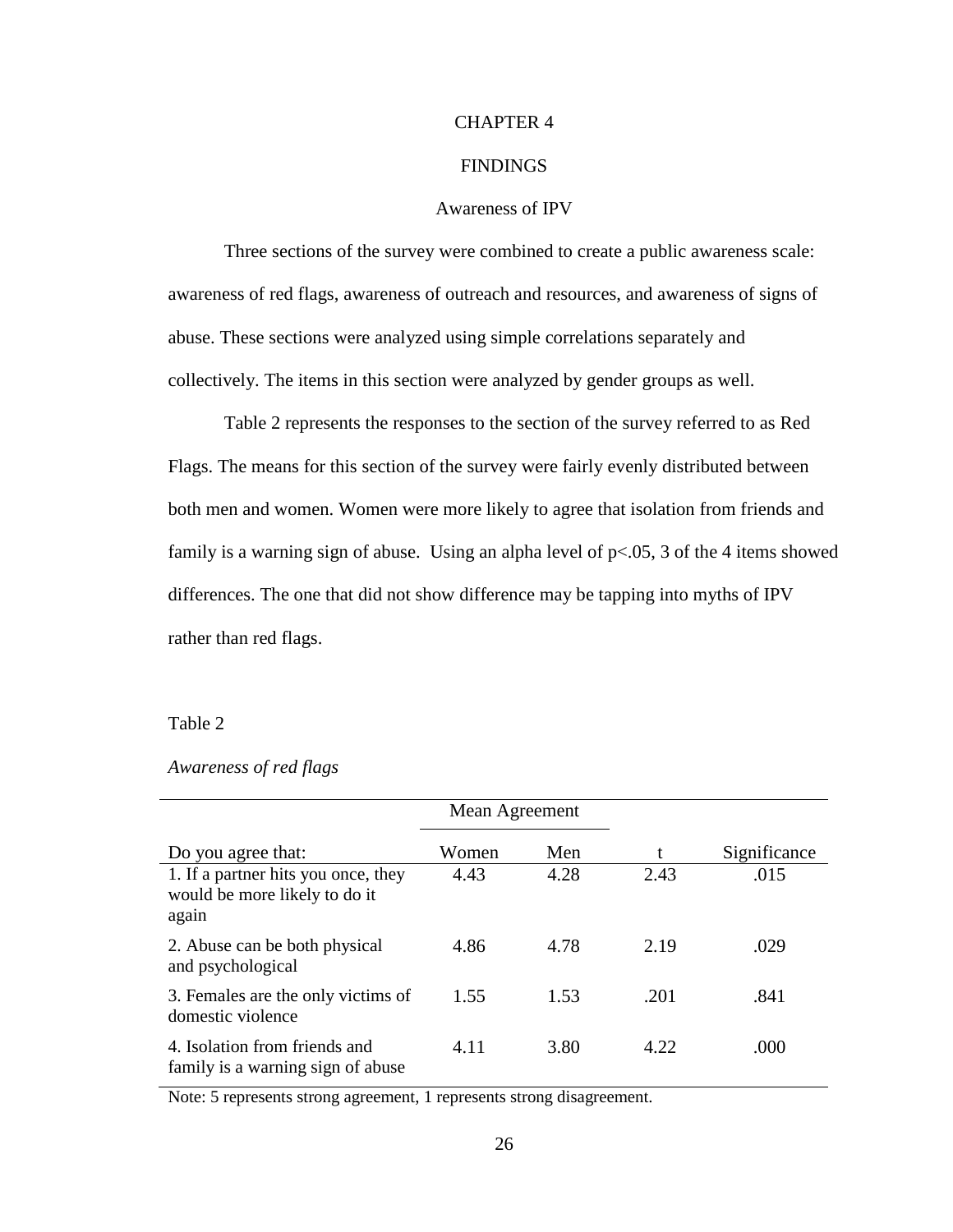The awareness of red flags section was also analyzed by race and gender. The responses were fairly evenly distributed between both gender and races. Both Hispanic men and women were slightly more aware of psychological abuse as a red flag item.

## Figure 1



*Awareness of red flags. Items 1 and 2 by race and gender*

Continuing the analysis of red flag items by race and gender, Figure 2 shows a similar response distribution between race and gender as well.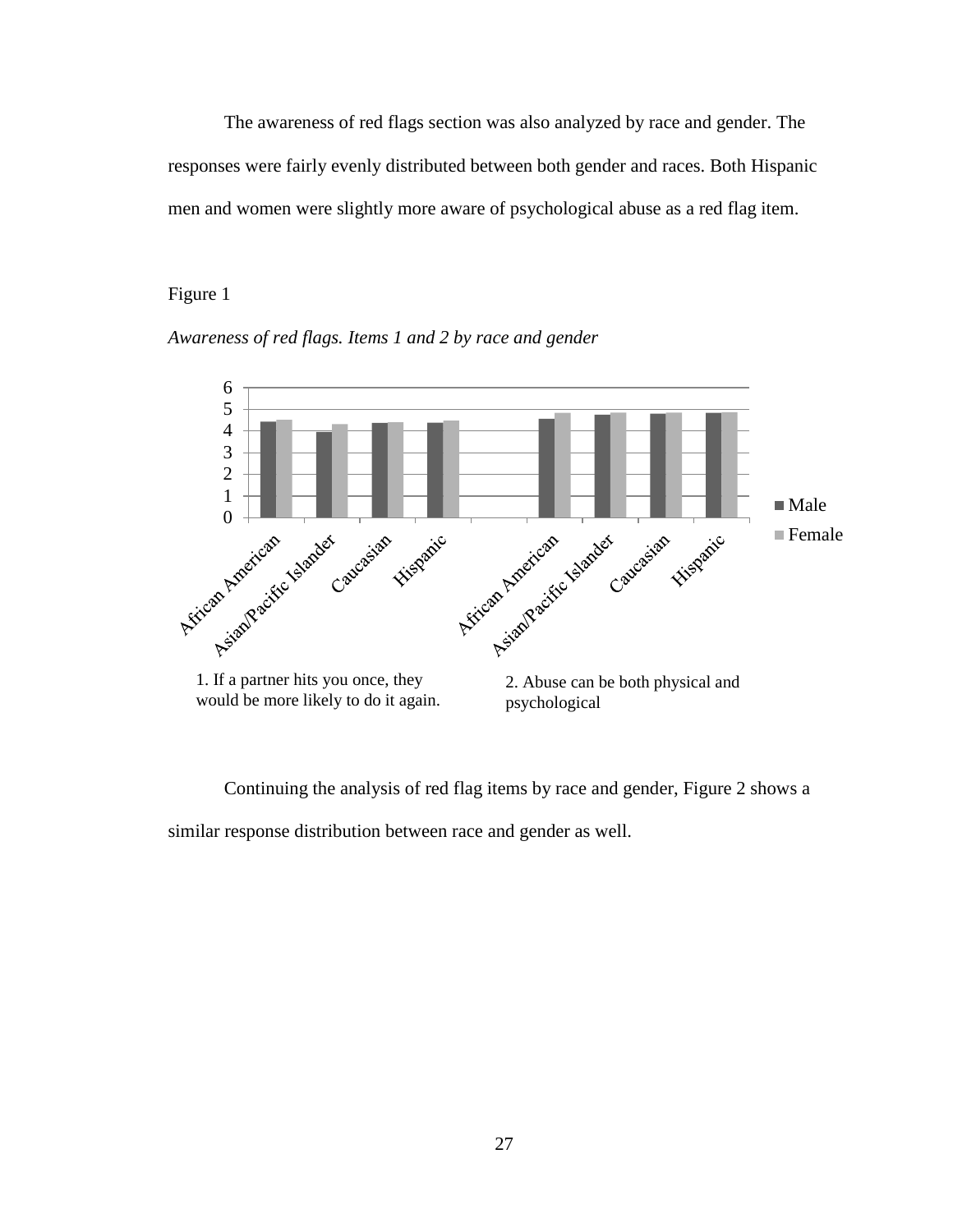## Figure 2

## Awareness of red flags. Items 3 and 4 by race and gender



The second section of the awareness scale was the awareness of a victim's ability to reach help and the participants' knowledge of resources available to victims. This section of the survey was also fairly even between men's and women's means. Women were more likely to be more aware of resources available to victims. Only the item concerning isolation from friends and family as a warning signs of abuse showed a significant difference between men and women.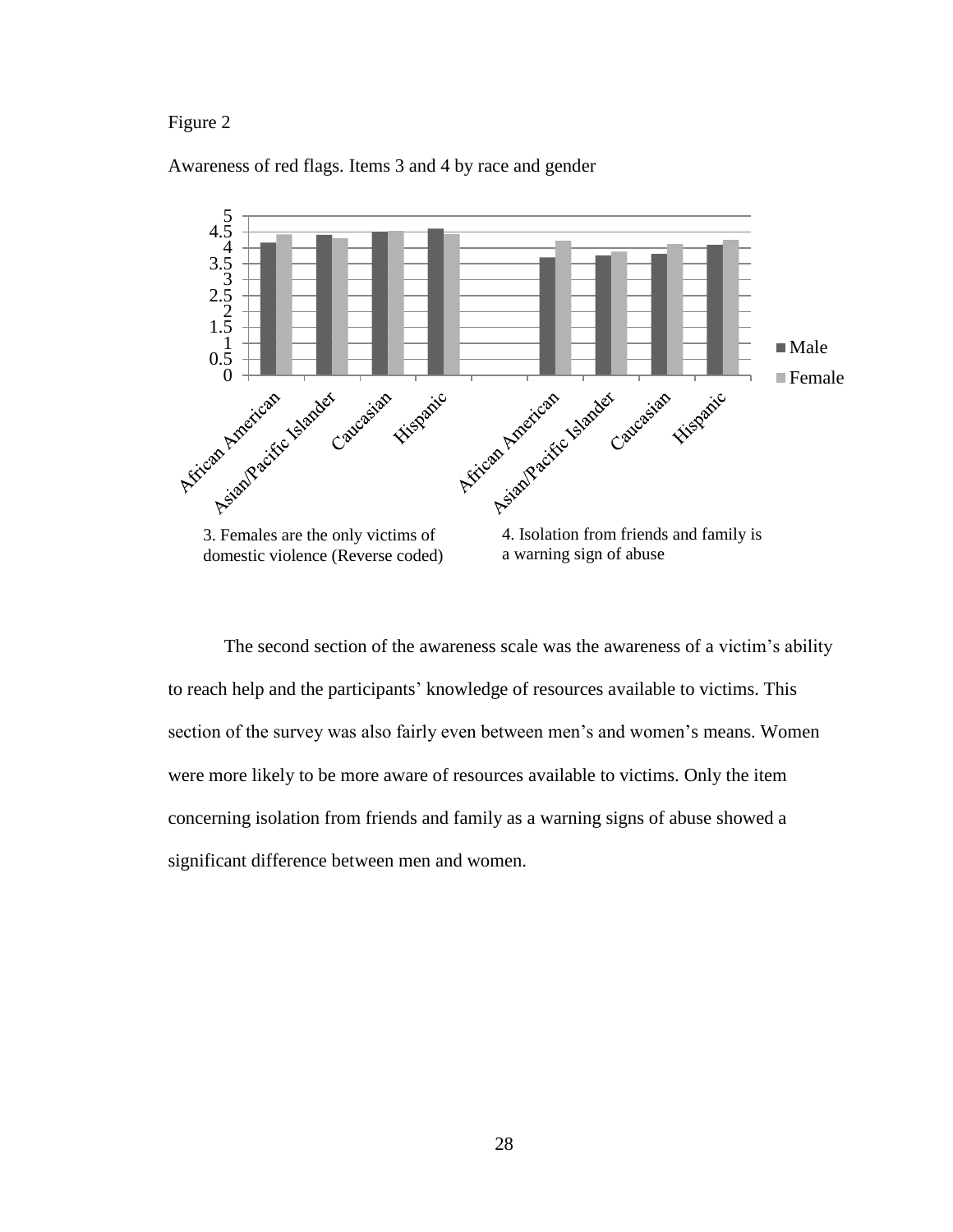# Table 3

# *Awareness of outreach*

|                                                                                 | Mean Agreement |      |      |              |
|---------------------------------------------------------------------------------|----------------|------|------|--------------|
| Do you agree that:                                                              | Women          | Men  | t    | Significance |
| 1. There is adequate support for<br>domestic violence victims                   | 3.41           | 3.24 | 2.07 | .039         |
| 2. Victims of domestic violence<br>should have to contact hotline<br>counselors | 3.55           | 3.40 | 1.70 | .091         |
| 3. Information about domestic<br>violence is readily available to all           | 3.37           | 3.31 | .571 | .568         |
| 4. Victims of domestic violence<br>are always able to contact help              | 3.15           | 3.03 | 1.08 | .282         |

Note: 5 represents strong agreement, 1 represents strong disagreement.

Awareness of outreach was also analyzed by race and gender. In Figure 3 below,

it is shown that African American men and Hispanic women are more likely to

recommend that victims of IPV talk to hotline counselors.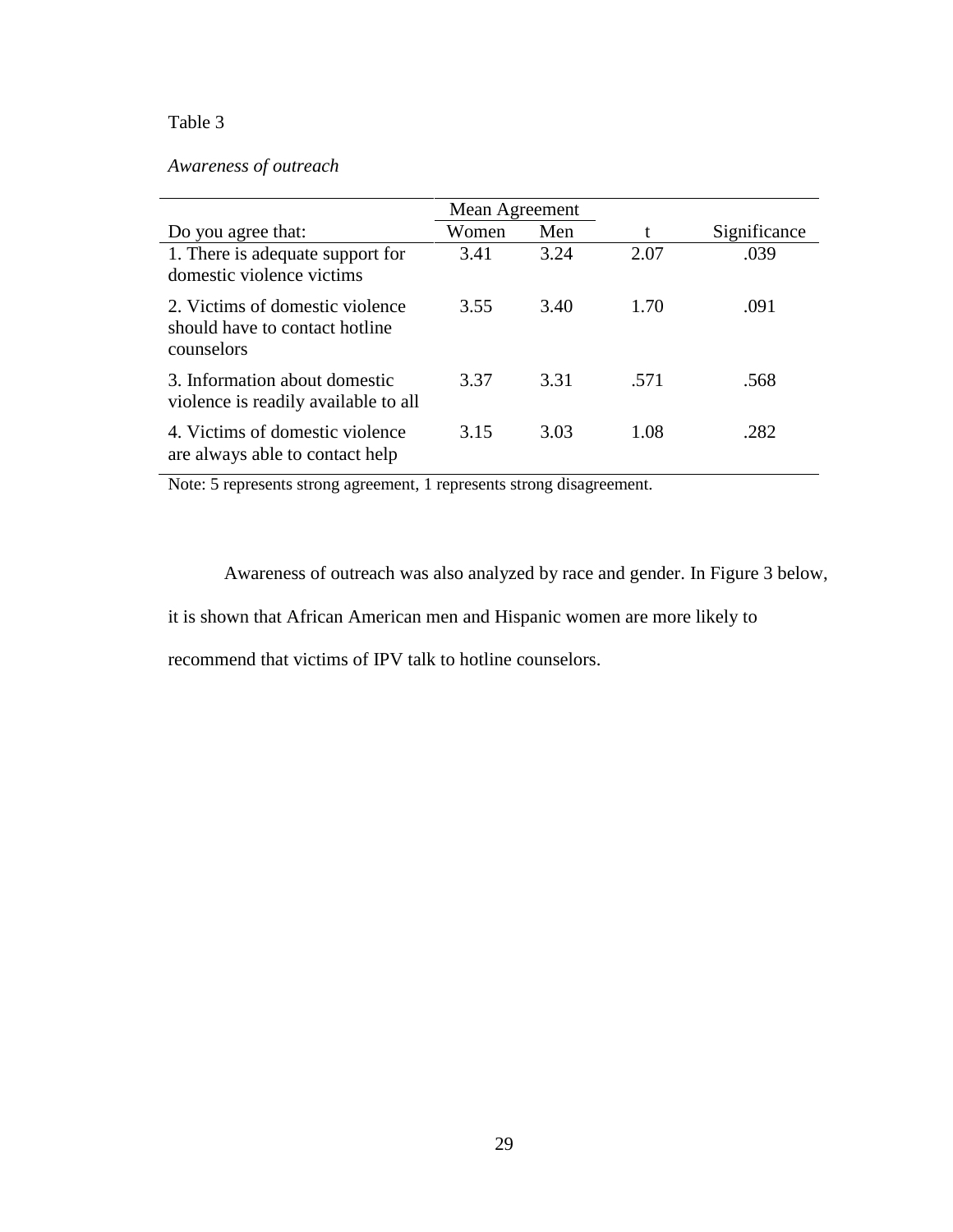## Figure 3

*Awareness of outreach. Items 1 and 2 by race and gender*



As seen in Figure 4, interestingly Asian/Pacific Islander men and Hispanic men were the least likely to agree that information about domestic violence is readily available to all, but the differences were not significant.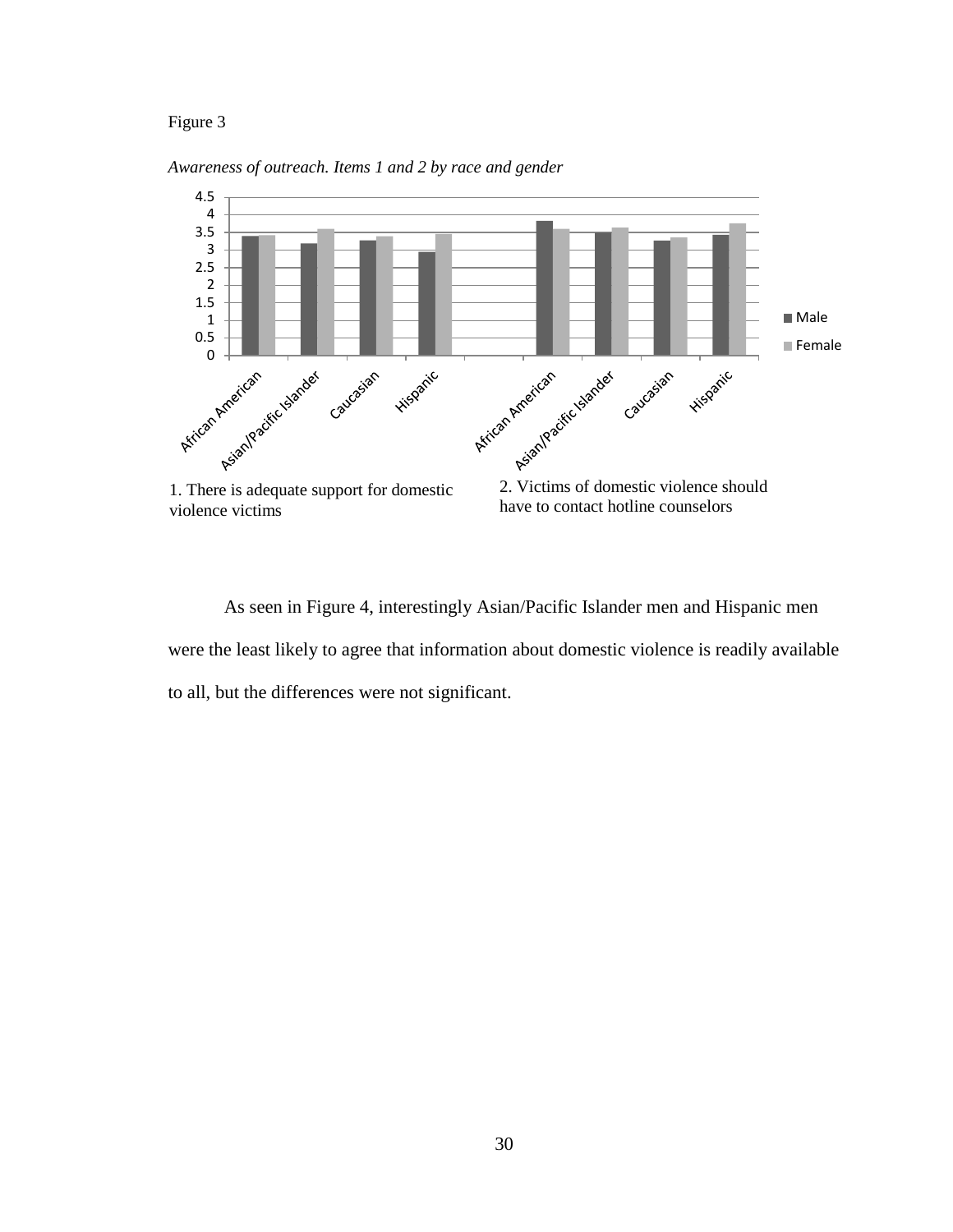## Figure 4





The last part of the awareness scale measures how able a participant would be to identify the signs of abuse, provide information to a victim, and/or help a victim out of an abusive relationship. These items did not vary by gender.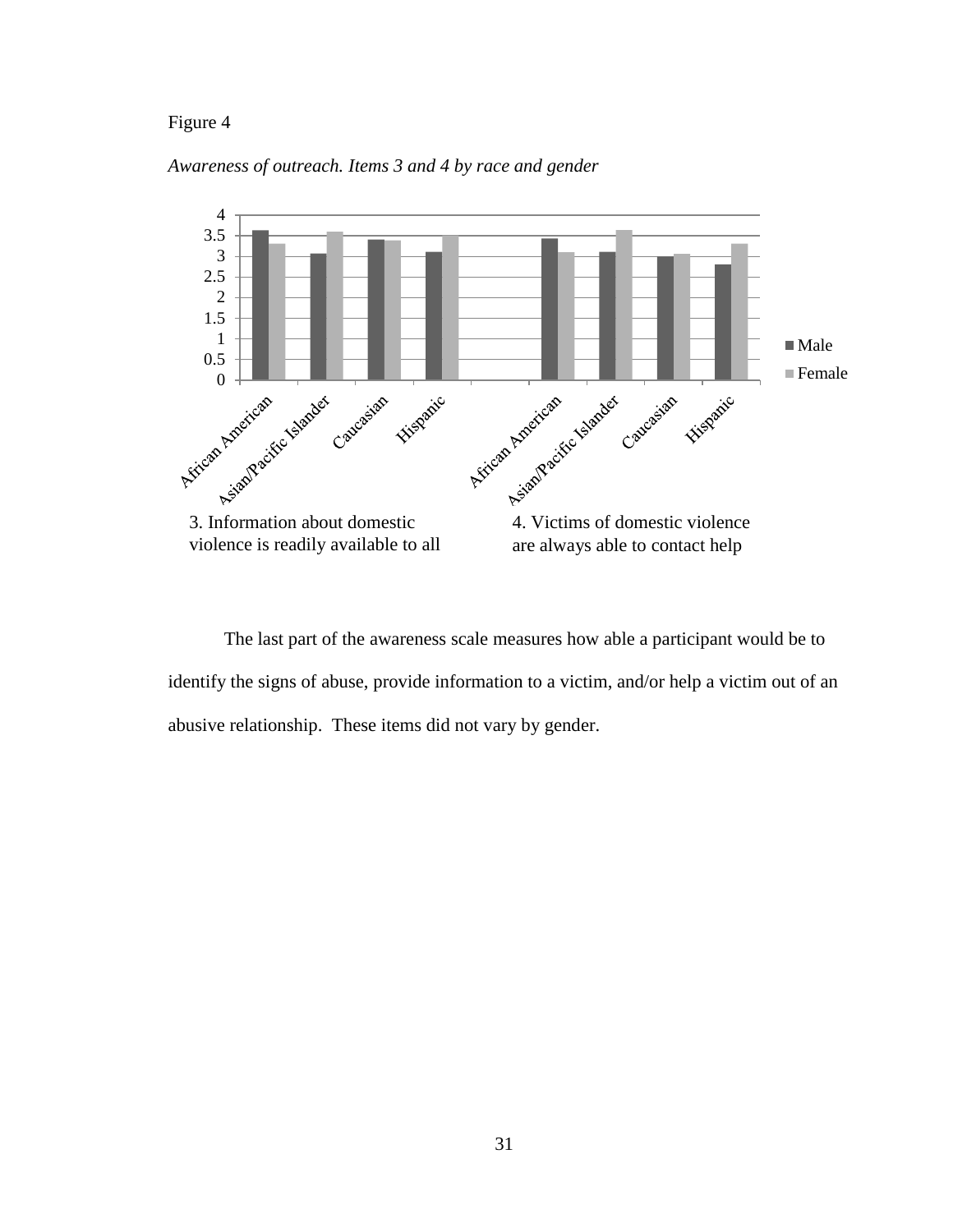# Table 4

# *Identifying signs of abuse*

|                                                                      | Mean Agreement |      |        |              |
|----------------------------------------------------------------------|----------------|------|--------|--------------|
| If a friend were to exhibit signs of<br>abuse, would you be able to: | Women          | Men  |        | Significance |
| 1. Help them identify the signs of<br>abuse                          | 4.18           | 4.12 | .995   | .320         |
| 2. Help them develop a safety plan                                   | 4.07           | 4.01 | .725   | .469         |
| 3. Help them get out of the<br>relationship                          | 4.18           | 4.19 | $-184$ | .854         |

Note: 5 represents strong agreement, 1 represents strong disagreement.

For item number 1, when analyzed by race and gender, it was found that African

American men were more inclined to agree that they could help a victim of IPV

recognize the signs of abuse and help the victim develop a safety plan.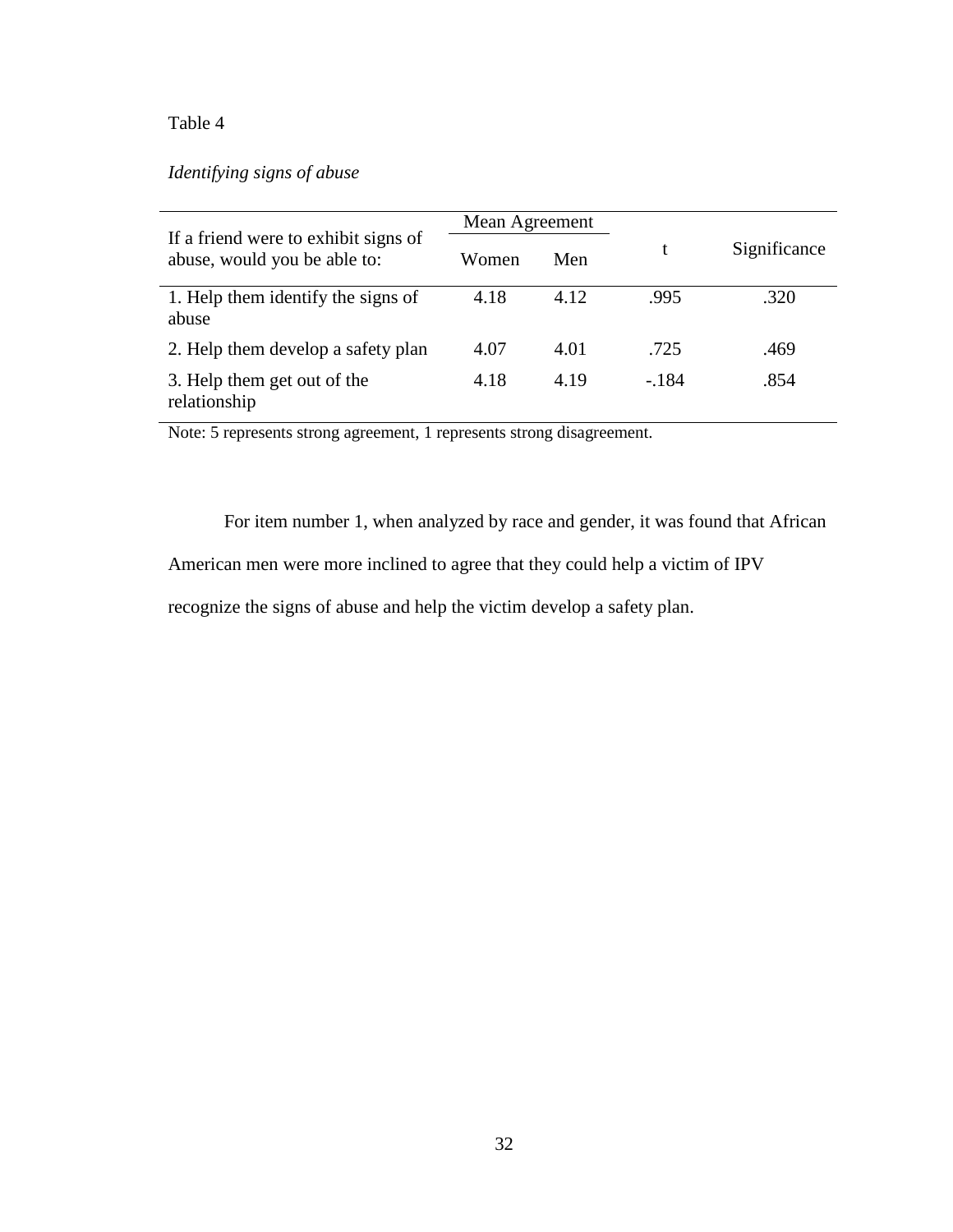# Figure 5



*Identifying signs of abuse. Items 1 and 2 by race and gender*

In Figure 6, it can be seen that unlike with the previous 2 items, item 3 has Hispanic men predominately agreeing that they could help a victim get out of an abusive relationship.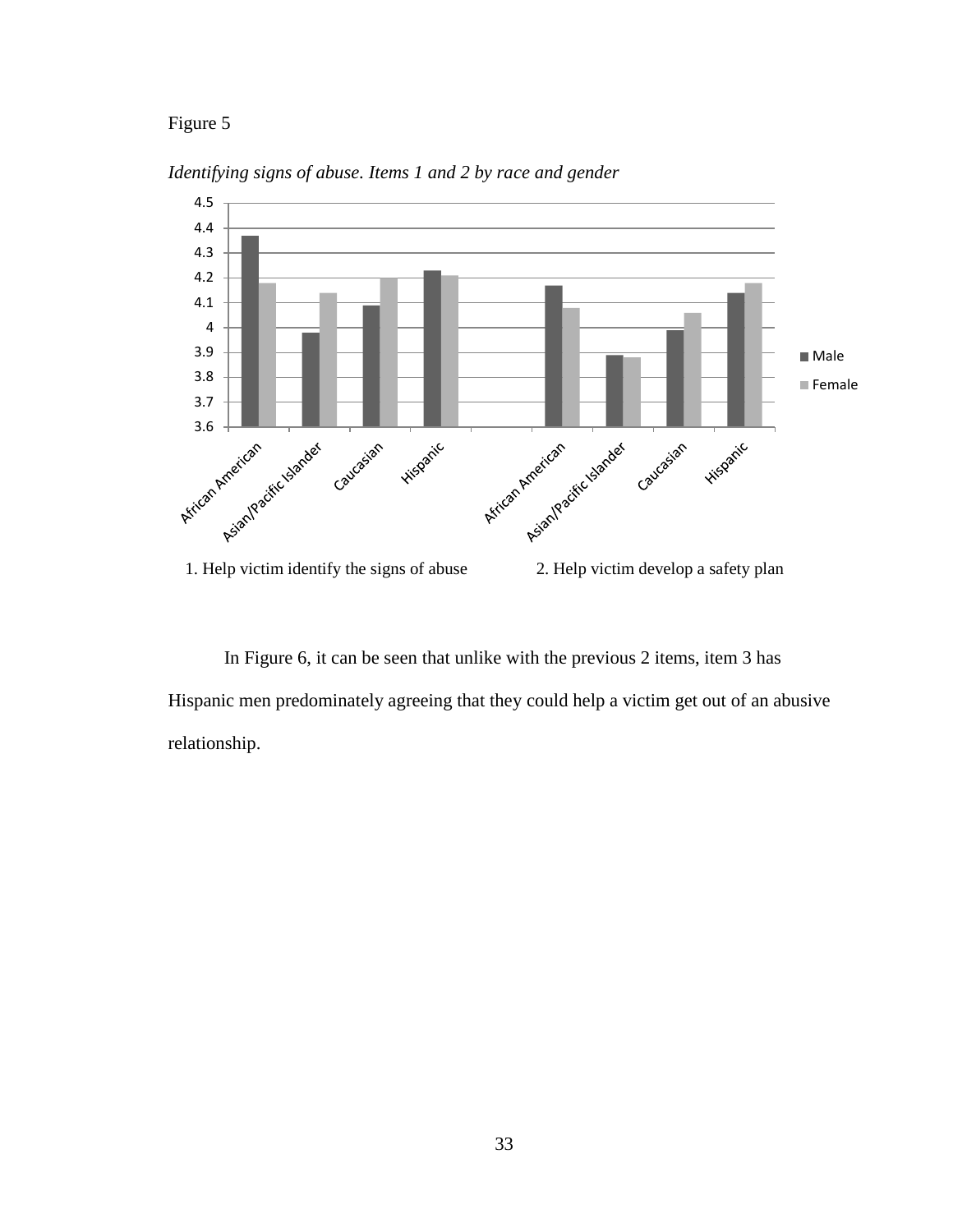# Figure 6



*Identifying signs of abuse. Item 3 by race and gender*

3. Help the victim get out of the relationship

Table 5 reports the composite of the three sections that comprise the awareness scale for this study. The responses range from 11 (the score if a respondent answered with 1 for all items) to 55 (the score if a respondent answered 5 for all items). One item was reversed coded so that higher scores represented a higher awareness. These responses were analyzed by race. In Table 5, it is seen that Hispanic participants reported a significantly higher awareness of IPV situations.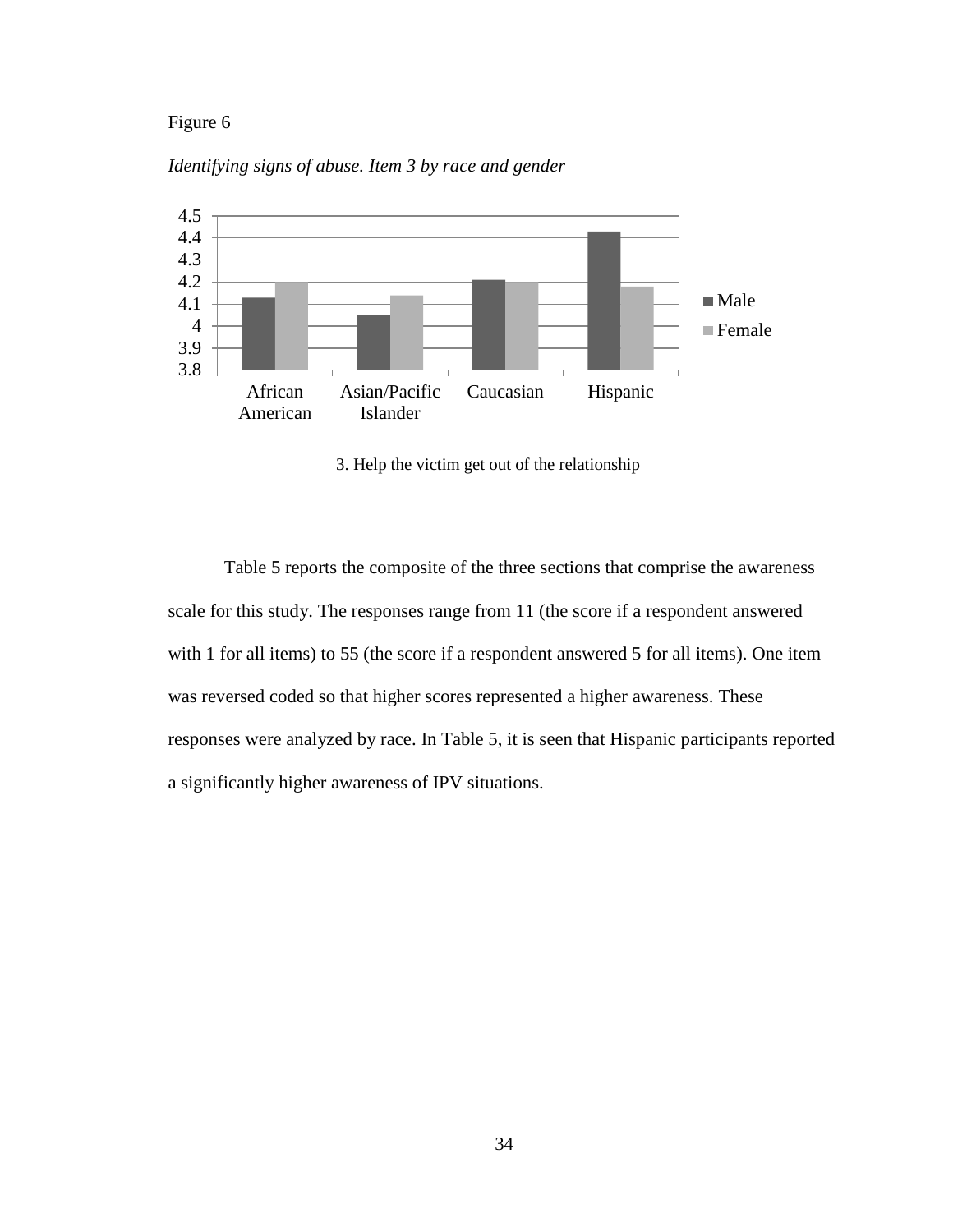# Table 5

# *Composite awareness scale by race*

|                        | <b>Mean Awareness</b> |         | Significance |
|------------------------|-----------------------|---------|--------------|
| African American       | 39.53                 | $-925$  | .355         |
| Asian/Pacific Islander | 38.61                 | 1.998   | .046         |
| Caucasian              | 39.07                 | .901    | .368         |
| Hispanic               | 40.19                 | $-3.54$ | .000         |

When comparing the composite awareness scores by both race and gender, Hispanic males and females were significantly more aware of IPV than the other ethnic groups. Asian men had significantly lower awareness scores than other male participants.

## Table 6

| Gender | Race                    | n   | <b>Mean Awareness</b> | t        | Significance |
|--------|-------------------------|-----|-----------------------|----------|--------------|
| Female | <b>African American</b> | 48  | 39.50                 | $-.149$  | .882         |
|        | Asian/Pacific Islander  | 49  | 39.10                 | .984     | .326         |
|        | Caucasian               | 138 | 39.34                 | .969     | .334         |
|        | Hispanic                | 71  | 40.24                 | $-2.026$ | .044         |
|        |                         |     |                       |          |              |
| Male   | African American        | 30  | 39.40                 | $-1.007$ | .315         |
|        | Asian/Pacific Islander  | 54  | 38.15                 | 1.67     | .093         |
|        | Caucasian               | 131 | 38.79                 | .150     | .881         |
|        | Hispanic                | 42  | 40.10                 | $-2.742$ | .007         |

# *Composite awareness scale by race and gender*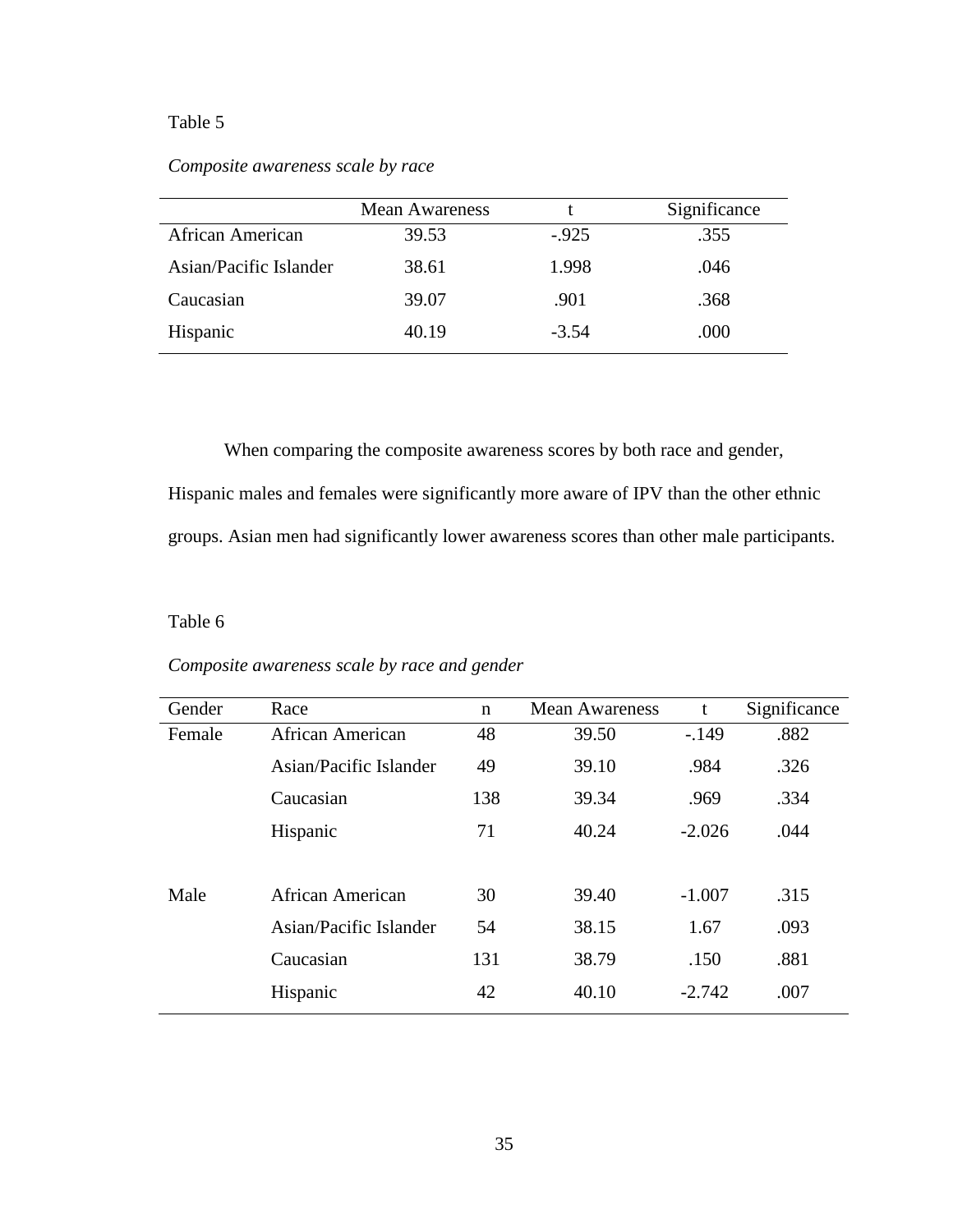# Support for Lethality Assessment Protocols

Police protocols and questions from the lethality assessment were analyzed by race and gender using simple correlations. In Table 7, the means for men and women were fairly even in agreement. Women were consistently higher in agreement with the protocols, but the differences were not significant. The items included protocols regarding officer discretion in identifying victims and the likelihood of future violence.

Table 7

*Support for police protocols*

|                                                                                                                                                        | Mean Agreement |      |          |      |
|--------------------------------------------------------------------------------------------------------------------------------------------------------|----------------|------|----------|------|
| Do you agree or disagree that patrol officers who<br>are first to respond to calls (911 calls) for service                                             |                |      |          |      |
| should be required to:                                                                                                                                 | Women          | Men  | t        | Sig. |
| 1. Make a determination about the risk for future<br>violence against a victim who has called for help                                                 | 3.78           | 3.89 | $-1.419$ | .157 |
| 2. Identify victims who are at greater risk for<br>reoccurrence of domestic violence                                                                   | 4.00           | 4.04 | $-.675$  | .500 |
| 3. Provide the victim with numbers that they can<br>call for assistance                                                                                | 4.43           | 4.39 | .571     | .568 |
| 4. Find a phone and call a hotline counselor for all<br>victims that they are interviewing                                                             | 3.11           | 2.99 | 1.307    | .192 |
| 5. Find a phone and call a hotline counselor for<br>victims officers consider to be at increased risk for<br>revictimization                           | 3.78           | 3.89 | .271     | .786 |
| 6. Review risk factors for escalating violence with<br>all victims, so they can be aware of the risks                                                  | 4.06           | 3.96 | 1.346    | .179 |
| 7. Review risk factors for escalating violence with<br>victims who the officer has identified as being high<br>risk, so they can be aware of the risks | 4.11           | 4.13 | $-.289$  | .773 |
| 8. Follow up with high risk victims by calling the<br>victims later to get an update on their safety                                                   | 3.76           | 3.71 | .532     | .595 |

Note: 5 represents strong agreement, 1 represents strong disagreement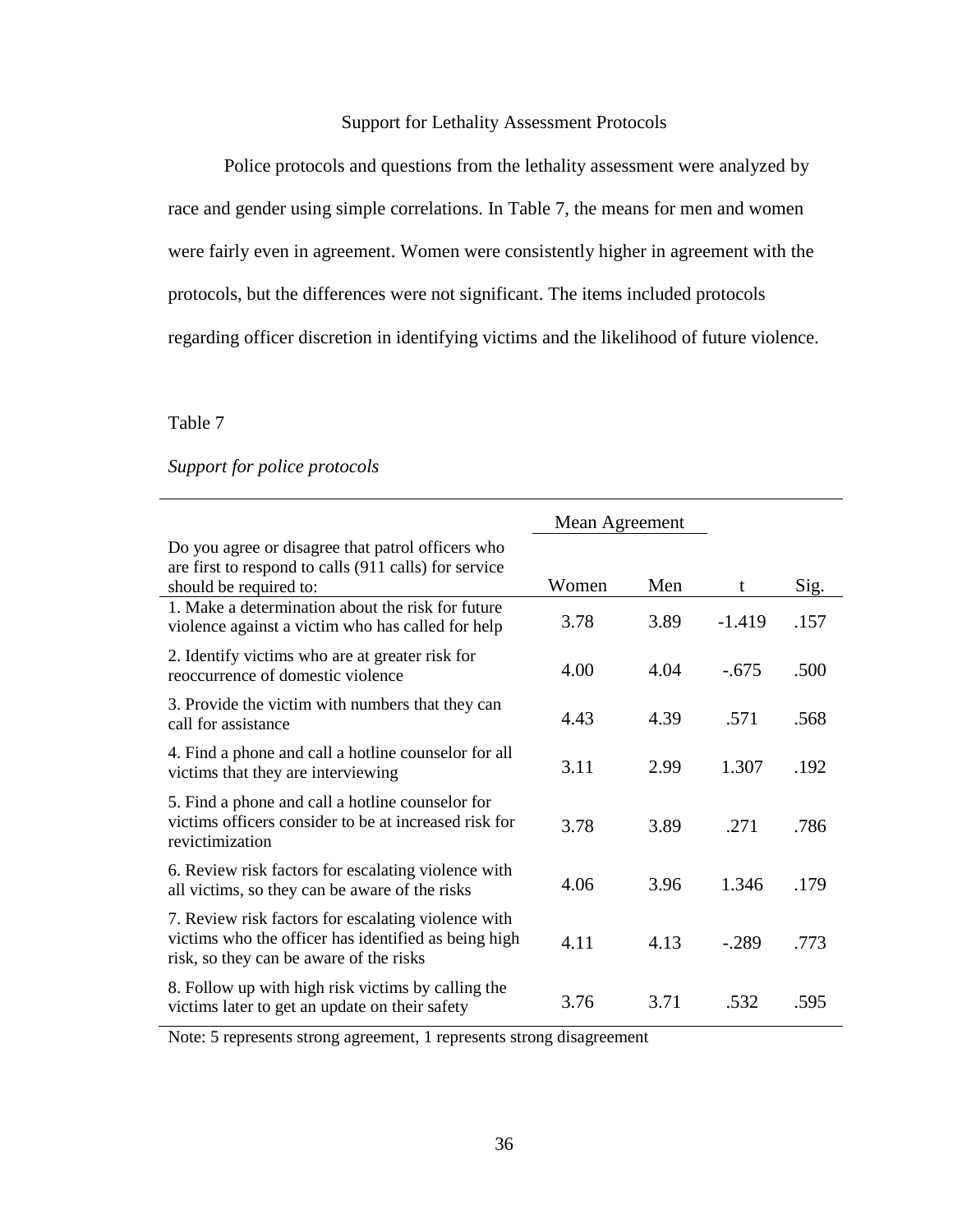Similar to the police protocols section, means were comparable between both gender groups but women were usually more likely to agree with the LAP questions. Interestingly, item #8 asking whether the victim has ever been separated from the partner after living together or being married, was the only significant factor found.

# Table 8

# *Support for the lethality assessment*

|                                                                                                          | Mean Agreement |      |         |              |
|----------------------------------------------------------------------------------------------------------|----------------|------|---------|--------------|
| Do you agree or disagree that patrol officers<br>should be required in every instance to ask<br>victims: | Women          | Men  | t       | Significance |
| 1. If the victim has ever been threatened with<br>a weapon by their partner                              | 4.34           | 4.29 | .658    | .511         |
| 2. If their partner has ever threatened to kill<br>the victim or their children                          | 4.44           | 4.40 | .578    | .563         |
| 3. If their partner might kill them                                                                      | 4.20           | 4.22 | $-.326$ | .744         |
| 4. If their partner has a gun or could obtain a<br>gun easily                                            | 4.41           | 4.28 | 1.719   | .086         |
| 5. If their partner has ever tried choking them                                                          | 4.34           | 4.29 | 1.226   | .221         |
| 6. If their partner is violent or constantly<br>jealous                                                  | 4.01           | 3.91 | 1.212   | .226         |
| 7. If their partner controls most of their daily<br>activities                                           | 3.65           | 3.53 | 1.281   | .201         |
| 8. If the victim has ever separated from the<br>partner after living together or being married           | 3.47           | 3.27 | 2.138   | .033         |
| 9. If their partner is unemployed                                                                        | 2.90           | 2.86 | .448    | .654         |
| 10. If their partner has ever tried killing<br>themselves                                                | 4.01           | 3.91 | .757    | .449         |
| 11. If the victim has a child that the partner<br>knows is not theirs                                    | 3.04           | 3.11 | $-.605$ | .545         |
| 12. If their partner follows or spies on the<br>victim                                                   | 3.94           | 3.87 | .850    | .396         |
| 13. If the partner leaves threatening messages                                                           | 4.30           | 4.23 | .839    | .402         |

Note: 5 represents strong agreement, 1 represents strong disagreement.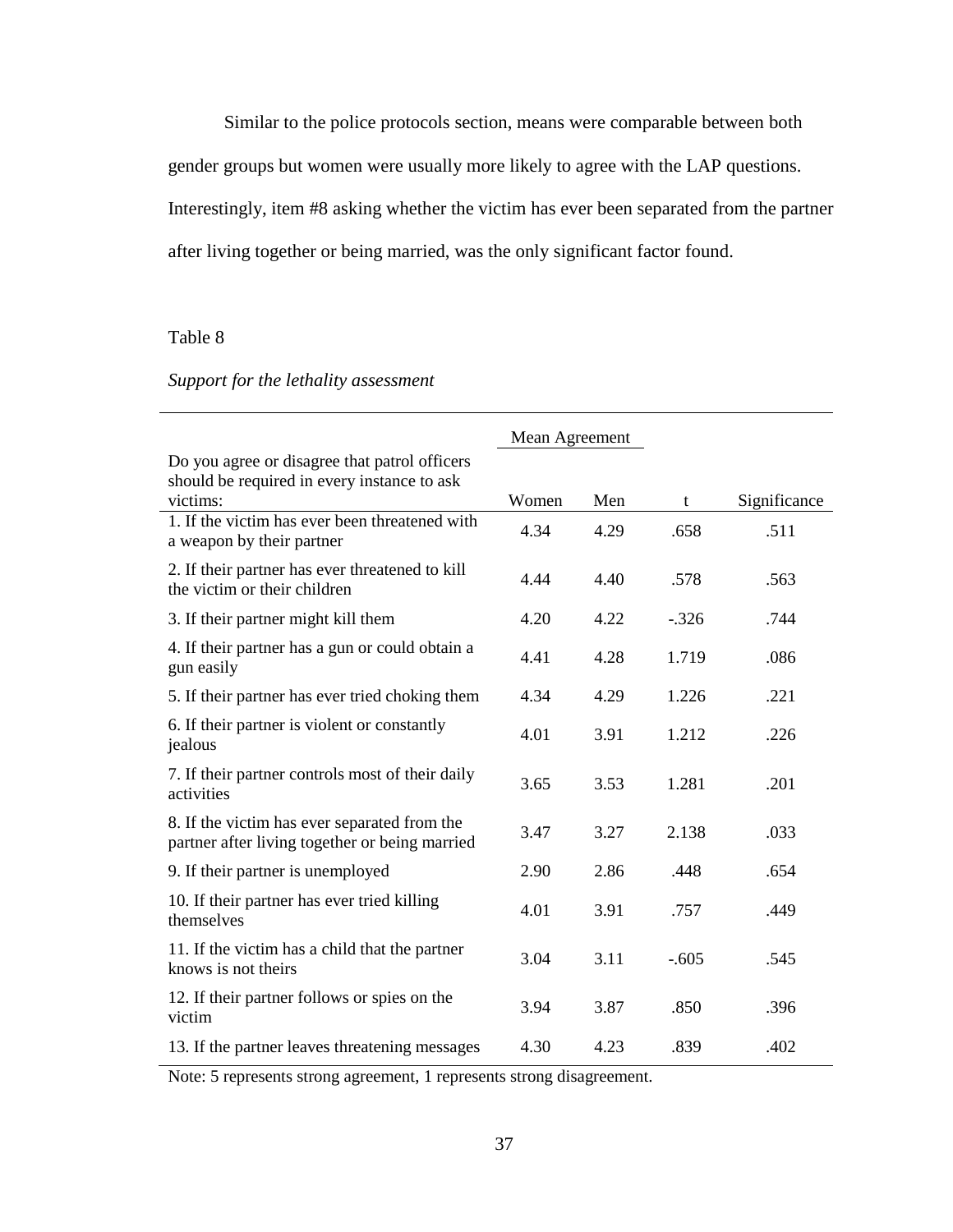#### Regression Analysis

The purpose of this study is to determine if higher levels of awareness affect levels of agreement with police protocols. Using regression analysis, the levels of awareness score, gender and ethnic groups were analyzed to see if they predicted support for lethality protocols. Items 1,2, and 3 were used for the regression analysis because they are the automatic trigger questions for the protocol. Item #8 was also analyzed because it was the only significant factor found during the initial analysis.

Table 9 presents the findings for Lethality Assessment item 1, support for police to ask whether there has been a prior threat with a weapon. The regression model was significant (F = 8.640 (df 6, 503)  $p < .0009$ ). Two predictors were significant – levels of awareness and African American ethnicity. The higher levels of awareness saw higher agreements for the question. Being of African American descent saw lower levels of agreement.

#### Table 9

*Regression models using gender and race as predictors of agreement for police lethality assessment item #1*

| Predictor               | В       | S.E. |         | Sig. |
|-------------------------|---------|------|---------|------|
| Awareness               | .046    | .008 | .255    | .000 |
| <b>African American</b> | $-.386$ | .122 | $-.172$ | .002 |
| Asian/Pacific Islander  | $-.082$ | .120 | $-.041$ | .496 |
| Caucasian               | .008    | .104 | .005    | .940 |
| Hispanic                | $-.031$ | .109 | $-.016$ | .776 |
| Gender                  | $-.016$ | .069 | $-.010$ | .820 |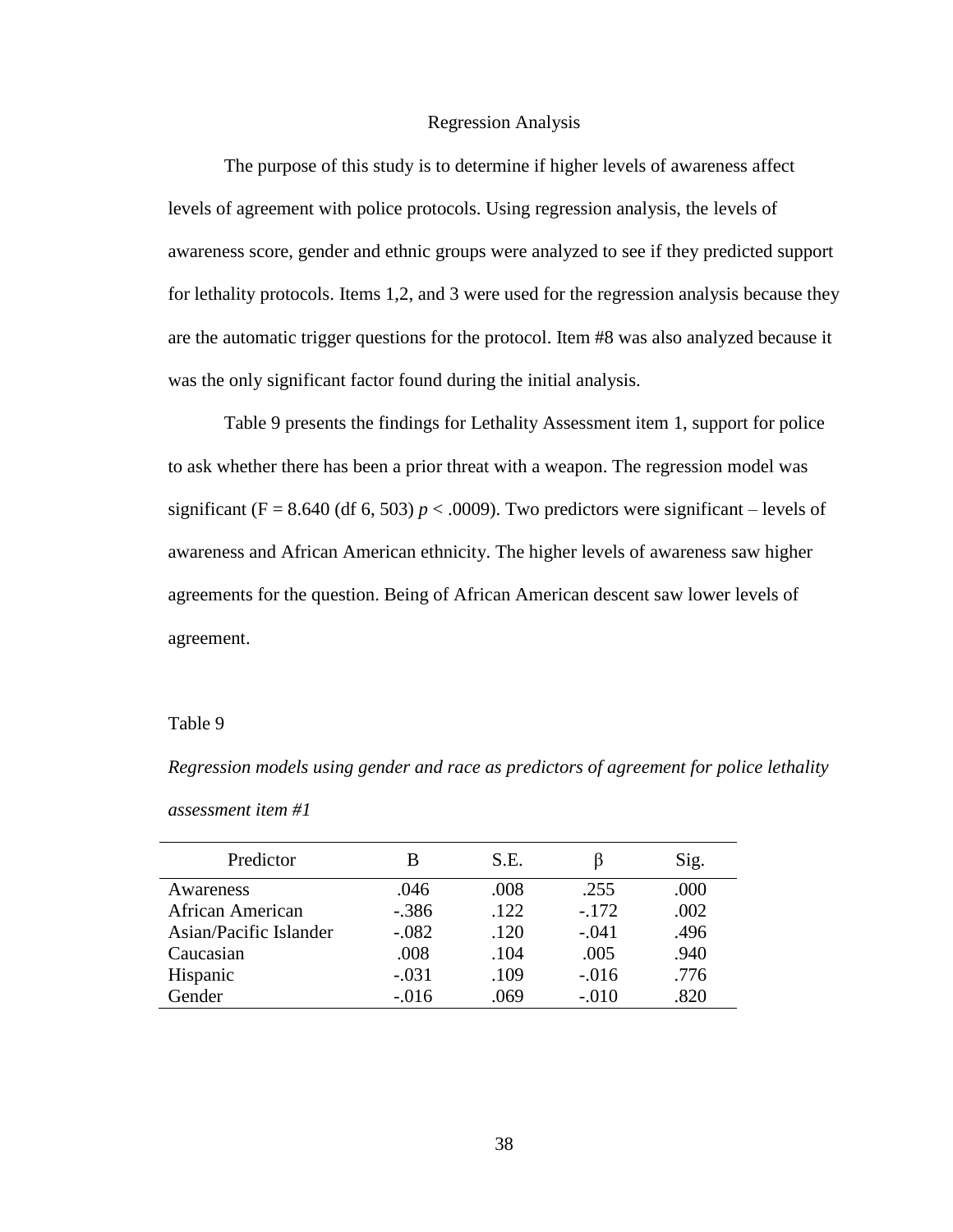Table 10 presents the findings for Lethality Assessment item 2, support for police to ask whether there has been a treat to kill the victim or their children. The regression model was significant (F = 9.667 (df 6, 503)  $p < .0009$ ). Two predictors were again significant – levels of awareness and African American ethnicity. The higher levels of awareness saw higher agreement for the item. Being of African American descent saw lower levels of agreement.

#### Table 10

*Regression models using gender and race as predictors of agreement for police lethality assessment item #2*

| Predictor               | В       | S.E. |         | Sig. |
|-------------------------|---------|------|---------|------|
| Awareness               | .053    | .008 | .298    | .000 |
| <b>African American</b> | $-.301$ | .104 | $-.137$ | .004 |
| Asian/Pacific Islander  | $-126$  | .098 | $-.064$ | .201 |
| Caucasian               | $-.035$ | .080 | $-.022$ | .661 |
| Hispanic                | .022    | .107 | .011    | .838 |
| Gender                  | .013    | .061 | .008    | .850 |

Table 11 presents the findings for support for the third item - whether police should ask the victim if their partner might kill them. This regression model was significant (F = 5.036 (df 6, 502)  $p < .0009$ ). Only one predictor was significant – the levels of awareness. It was a positive relationship as higher levels of awareness predicted higher support.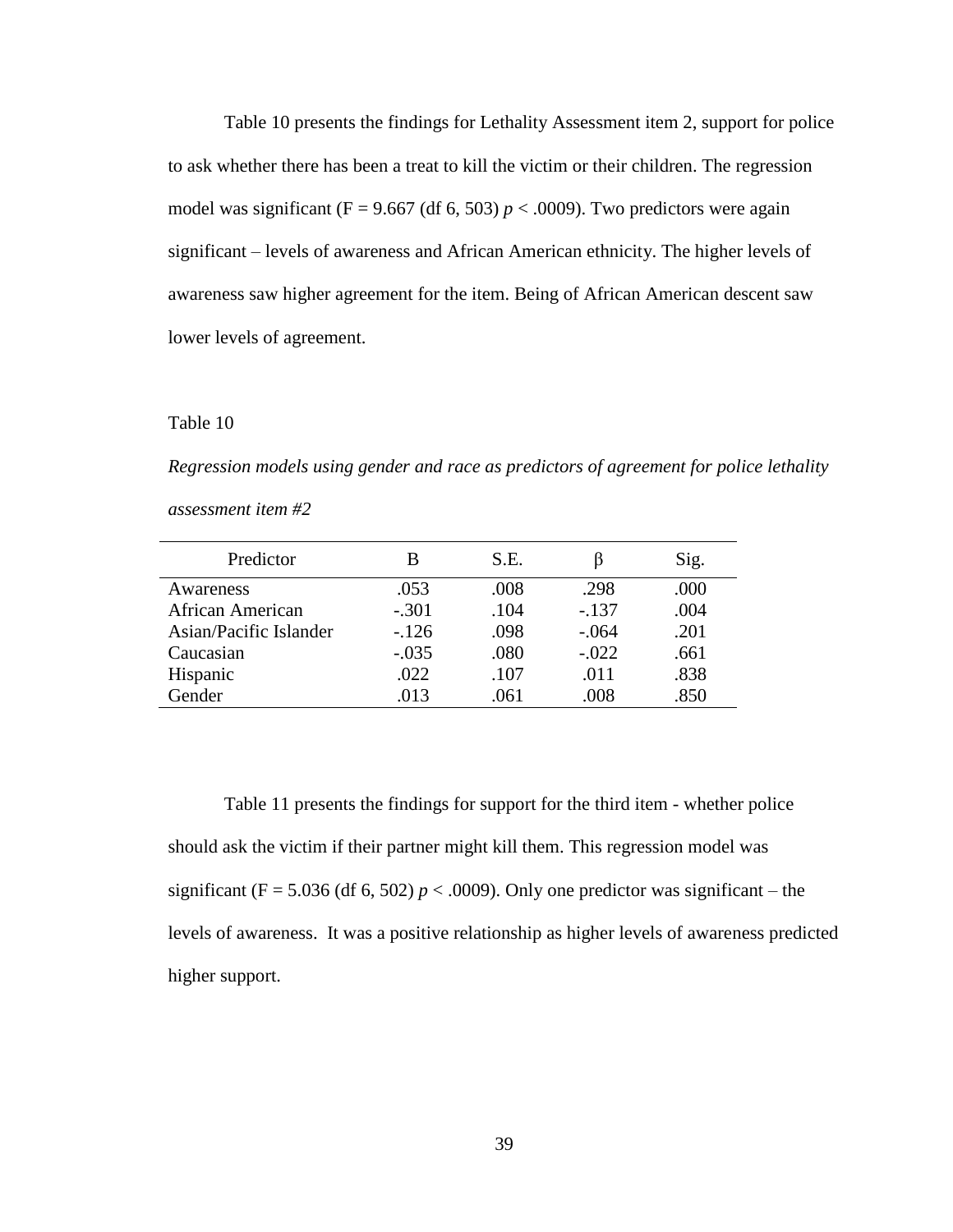## Table 11

*Regression models using gender and race as predictors of agreement for police lethality* 

| Predictor              | B       | S.E. | b       | Sig. |
|------------------------|---------|------|---------|------|
| Awareness              | .049    | .009 | .234    | .000 |
| African American       | $-.150$ | .126 | $-.057$ | .235 |
| Asian/Pacific Islander | .031    | .119 | .013    | .796 |
| Caucasian              | $-.013$ | .097 | $-.007$ | .891 |
| Hispanic               | .024    | .129 | .011    | .853 |
| Gender                 | .093    | .081 | .050    | .253 |

*assessment item #3*

Table 12 presents the findings for the item that asked if the police should ask whether the victim has ever separated from their partner after living together. The regression model was significant  $(F = 7.059$  (df 6, 501)  $p < .0009$ ). Two predictors were again significant – levels of awareness and African American ethnicity. The higher levels of awareness saw higher agreement for the item. Being of African American descent saw lower levels of agreement. Gender as a predictor was approaching significance at *p*  = .068. Men were more likely to support police asking this question.

## Table 12

*Regression models using gender and race as predictors of agreement for police lethality* 

*assessment item #8*

| Predictor              | В       | S.E. |         | Sig. |
|------------------------|---------|------|---------|------|
| Awareness              | .054    | .010 | .226    | .000 |
| African American       | $-.305$ | .141 | $-.104$ | .030 |
| Asian/Pacific Islander | .195    | .133 | .075    | .142 |
| Caucasian              | .114    | .109 | .054    | .295 |
| Hispanic               | $-134$  | .143 | $-.053$ | .351 |
| Gender                 | $-.157$ | .091 | $-.075$ | .068 |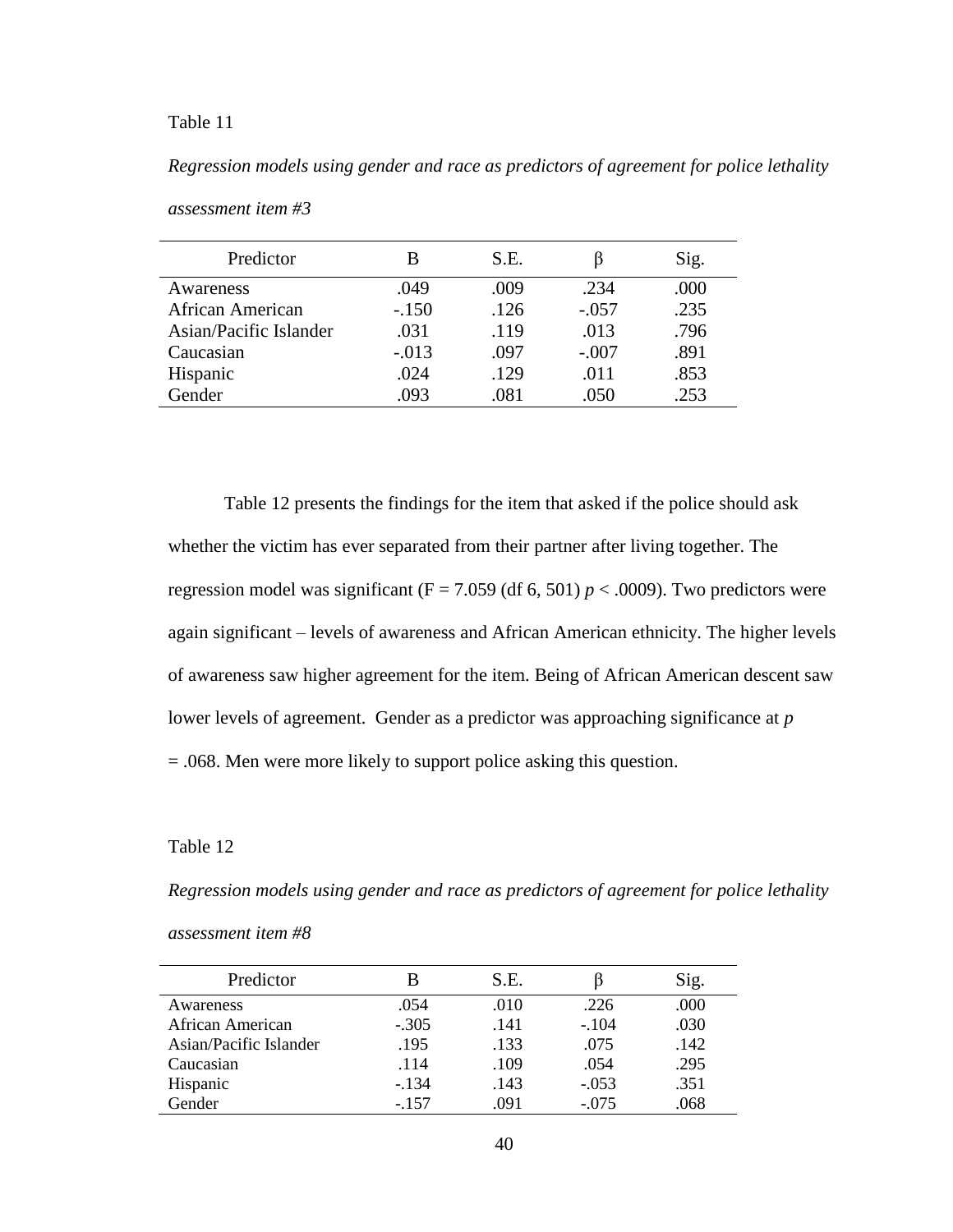#### CHAPTER 5

#### DISCUSSION AND CONCLUSIONS

This study used a sample of 521 students at the University of Nevada, Las Vegas to measure public awareness of inter-personal violence situations and to explore whether those students agree with police protocols when responding to IPV calls for service. Research surrounding IPV has always been difficult, whether studying the causes of IPV, the cycle of violence, or the formal interventions and there is always a need for new data. This study sought to take some previously identified warning signs of abuse to create a scale to determine general knowledge and awareness levels concerning IPV.

There has been little research done on people's awareness of IPV. This study found that men and women did not differ greatly in their knowledge of IPV. Because of the lack of prior research, it was unsure whether any differences between male and female levels of awareness would be found. Both groups showed high levels of awareness which could account for the lack of differences between groups. Although there were some differences in response patterns, they were not significant for the most part.

When the data was analyzed by race there were more significant differences seen. It was found that Hispanic men and women were more aware of IPV than other men and women. Although very little research has been done on women's awareness, previous research has found that Hispanic women are more likely to report abuse by intimate partners more often than non-Hispanics (Sumter, 2006). It has also been found that Hispanic women experience IPV at a higher rate than some groups of women, which might also explain a higher level of awareness (Sumter, 2006). The higher rate of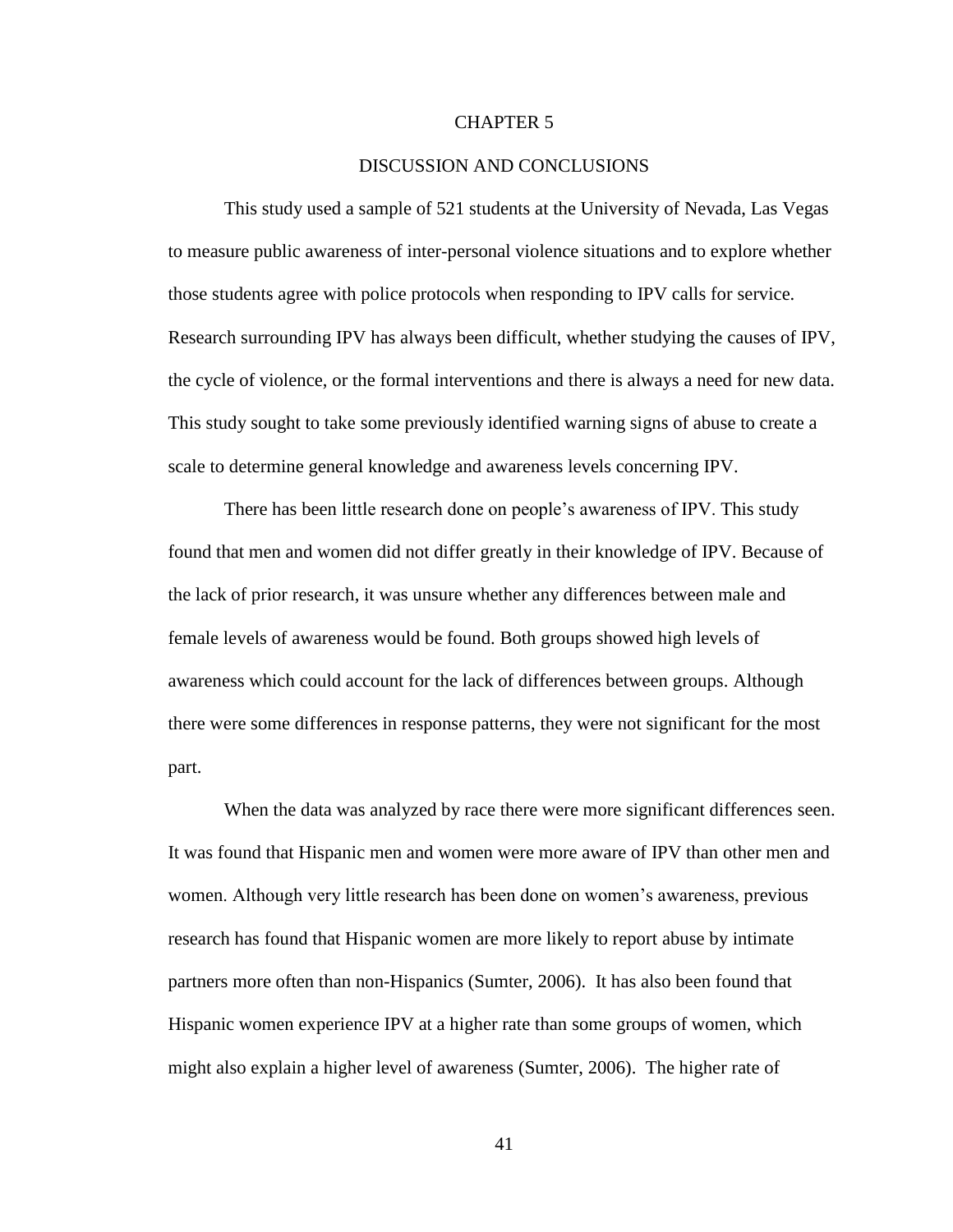Hispanic women reporting IP, may also have an impact on Hispanic men's awareness of IPV situations as well. If the women are more likely to report abuses, the men may have been exposed to relatives reporting or even have personal experience with police contact during calls for service.

The race analysis of the data did provide some differences that were significant. It was found that African Americans had a significantly lower level of support for some of the individual lethality assessment measures. Police protocol items had a higher level of support from Caucasian respondents but the agreement was not significant. Asian/Pacific Islanders and Hispanics fell in the middle with support for the protocols and lethality assessment items. Overall, most participants agreed with or showed support for all items; the only difference was whether they agreed or strongly agreed with the items.

The main goal of this research was to determine if higher levels of awareness affected level of agreement with police responses to IPV calls for service. Using a linear regression model it was found that awareness was a significant factor predicting agreement with police protocols. Identifying that awareness is a significant factor in whether people agree with police protocols is an important finding. Not only did the awareness scale show that awareness increased support but the significance held true when both race and gender were included.

For the red flags section of the survey, both men and women recognized that the items would be indicators of abuse; however, the responses were interesting in their variation. Women were more likely to agree that if a partner hits you a pattern of abuse could occur. Both men and women acknowledged that there can be diversity in types of abuse but they were less likely to recognize that isolation could be a form of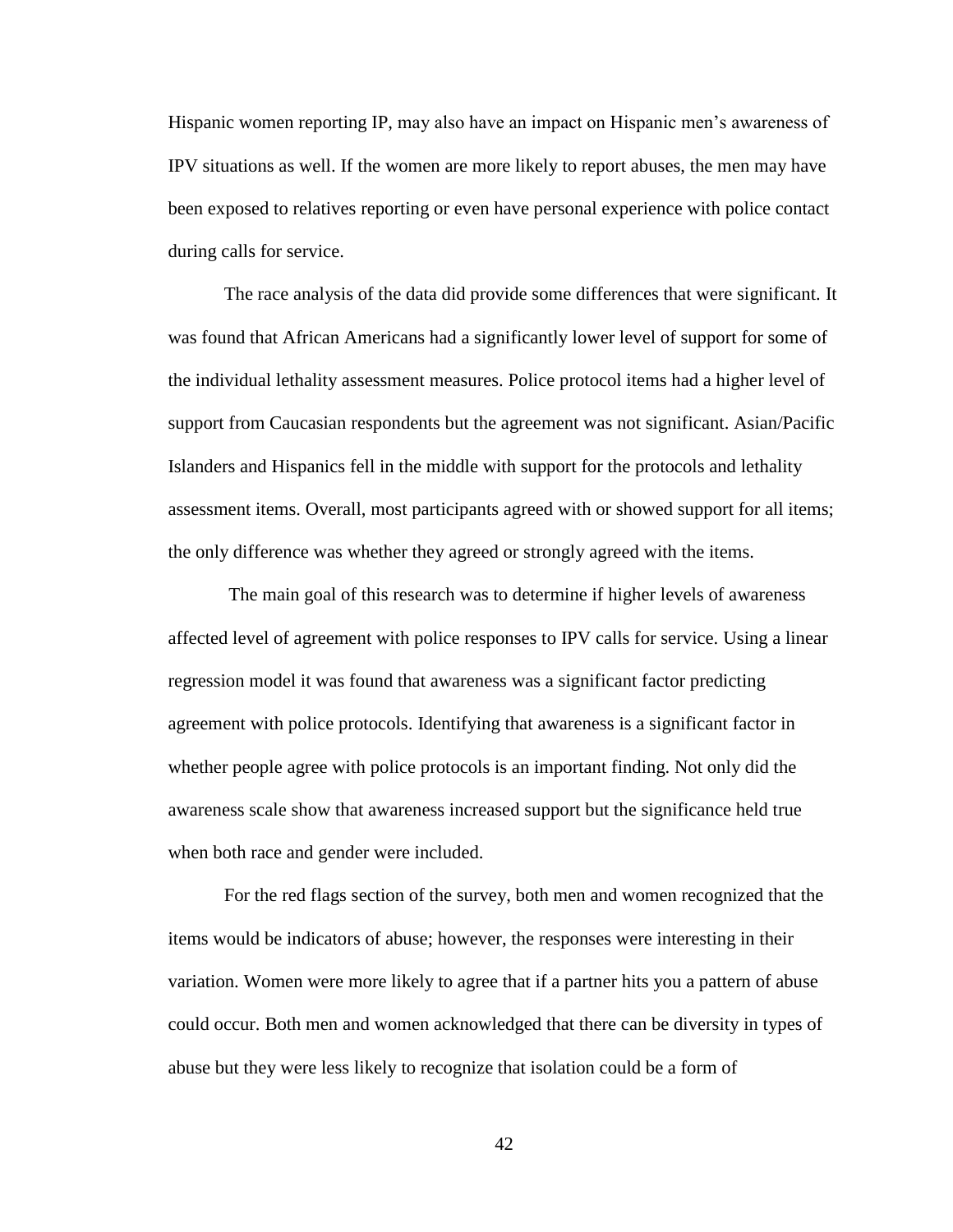psychological abuse. When identifying signs of abuse both men and women in all race categories indicated a high level of awareness but women were more likely to identify signs of abuse. Even though women would identify the abuse, men indicated that they would be more likely to help the victim out of an abusive relationship.

Unfortunately, Las Vegas is limited in the resources available to victims of IPV. With only a few shelters with inadequate funding there appeared to be an overestimation of resources available by participants. Respondents were neutral in their agreement towards the item asking whether victims are always able to contact help. The variance in these responses could indicate that although there is a lack of awareness of available resources, participants are aware that victims may not always be able to access these resources.

For the police protocols and lethality assessment sections the participants had universal support for police intervention items. Once again there were no significant gender differences. Similar to the awareness section, both men and women showed support for the police protocols.

It is interesting that there are high levels of agreement with some of the items on the LAP. Many of the items on the questionnaire could be considered personally invasive. Item 8 on the LAP asks the victim if they have ever been separated from their partner. This item is going beyond the typical inquiries of the police in IPV situations. Even though this item can be considered invasive, respondents were overall neutral (not in disagreement or agreement) in their support for police being required to ask the question. Item 8 could also be considered a question going beyond what is necessary to ask in an IPV investigation. This item asks if the victim has a child that their partner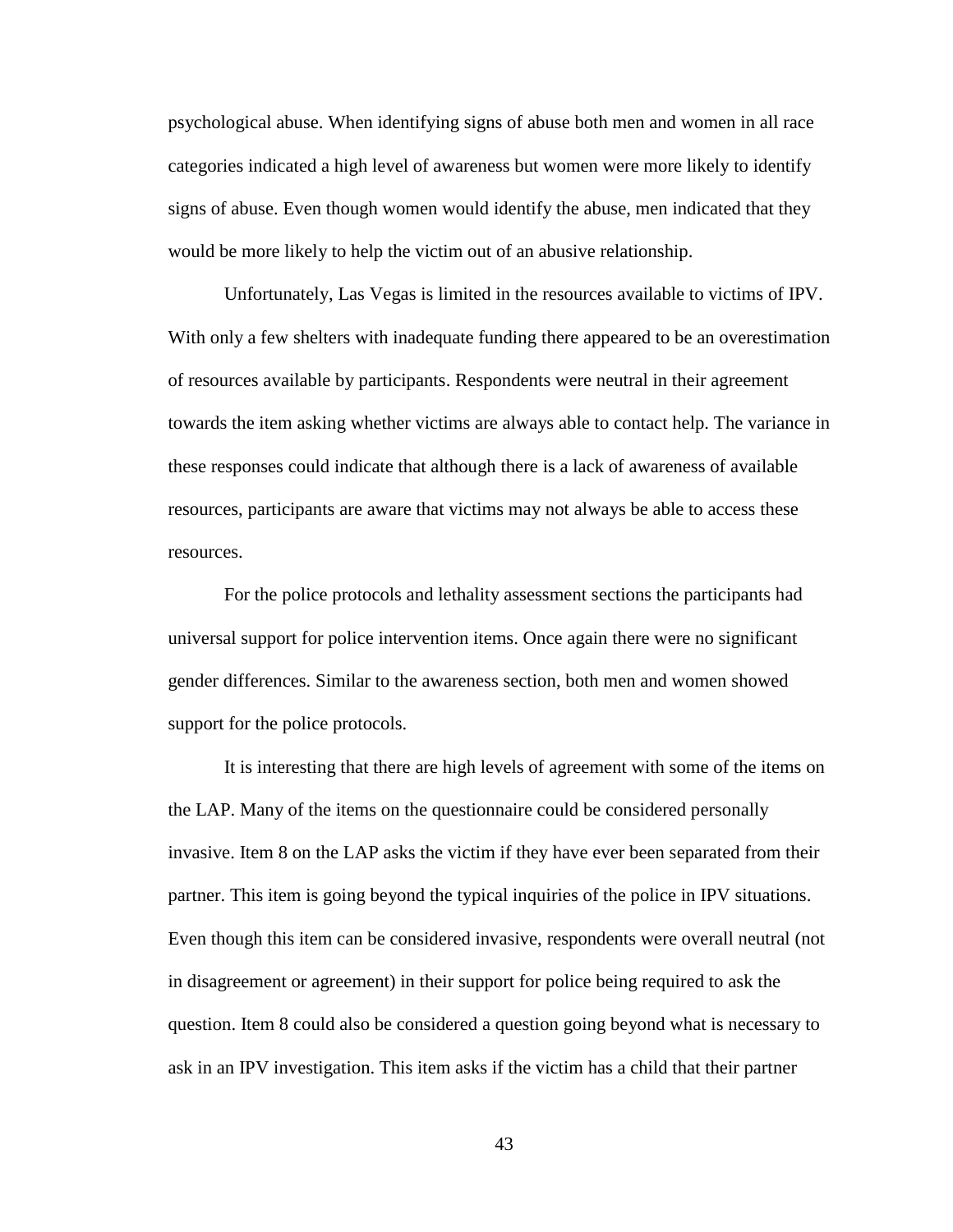knows is not their biological child. This is a relevant question because the situation could lead to tension in the household. While this item is beyond the scope of regular police responses, respondents were also neutral in their agreement for this item. What might also be considered one of the most invasive questions is whether or not the abusive partner is unemployed. This question is difficult to ask in any situation but in regards to IPV situations it could be a trigger for abusive behavior. Respondents had the lowest support for this item out of any item in both the protocols and lethality sections of the survey.

Previous research has found that public information campaigns have helped raise awareness (Campbell & Manganello, 2006). Finding that awareness does in fact increase support for police responses also corresponds with the principles of the theory of reasoned action. The more people know about a situation the more likely they are to take action that supports societal well-being. If individuals are better able to identify their abuse, the more likely they are to ask for help. Alternatively, the more people surrounding the victim know about IPV, the more likely they are to encourage or support them in getting help.

The level of agreement towards the LAP shows that there is a general expectation of police involvement in IPV situations. Interestingly, men were more supportive of police protocols when children were involved, but, the agreement was not significant. Some of the items had lower means of agreement which meant that the respondents were neutral about the police practices, but the majority agreed police should intervene.

Public expectations of police to resolve IPV situations have increased over time and there seems to be a demand for more comprehensive responses. Rather than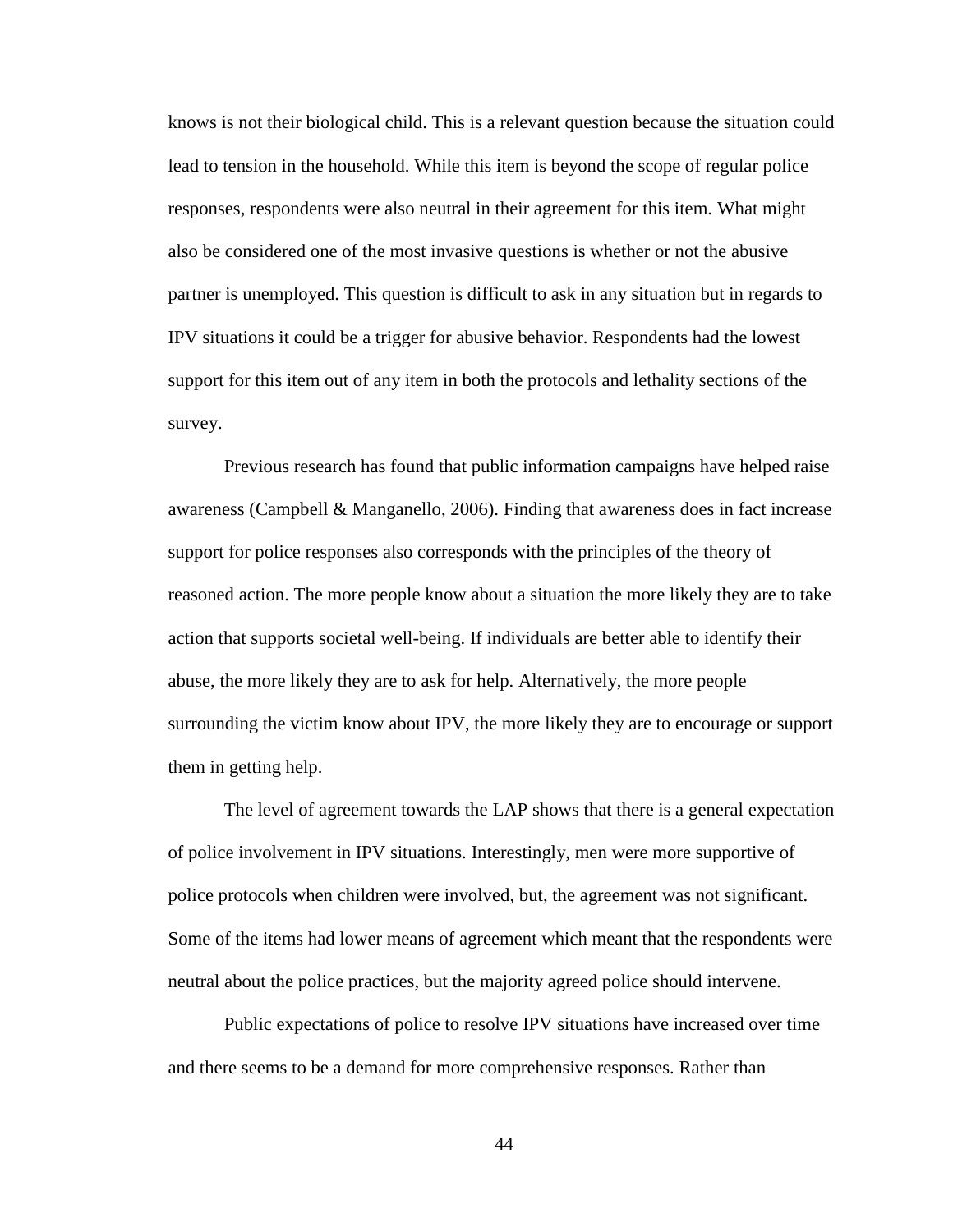expecting police officers to investigate the facts and filing reports, the focus has shifted to a social work aspect. Police are now expected to connect victims with resources, help them out of the situation, and administer assessments of future violence. These expectations have increased the responsibilities of police and if they fail to predict future violence or fail to protect a victim, the police are blamed with the failure. Item 3 on the protocol agreement section asks respondents if they believe police should have to provide help numbers to victims so they can call for help. Interestingly, respondents had a high agreement with the item but had a neutral response to the subsequent question asking if police should physically make a phone call to a counselor for the victim.

These expectations could be categorized as a form of forced guardianship under routine activities theory. Using the framework of routine activities theory, it can be seen that some of the forced guardianship is a type of personal interaction and victim management that is different than calls for service to other types of crimes. Some of the protocols require personally invasive questions to be asked. When police are expected to use a victim's personal phone line to call an advocate and persuade the victim to talk to the advocate, it is a very different level of victim management and interaction than is normally asked of police. This procedure varies greatly from the traditional response of showing up at the disturbance and simply taking a report. These expectations are more of a social work role of managing victims. The data suggests that people are supportive of these forced guardianship roles that are being placed on police officers. This support shows that policies created by super controllers have changed to force institutions to do for individuals what they won't do for themselves. Super controllers, or external groups who direct resources to guard potential victims, do not necessarily interact with victims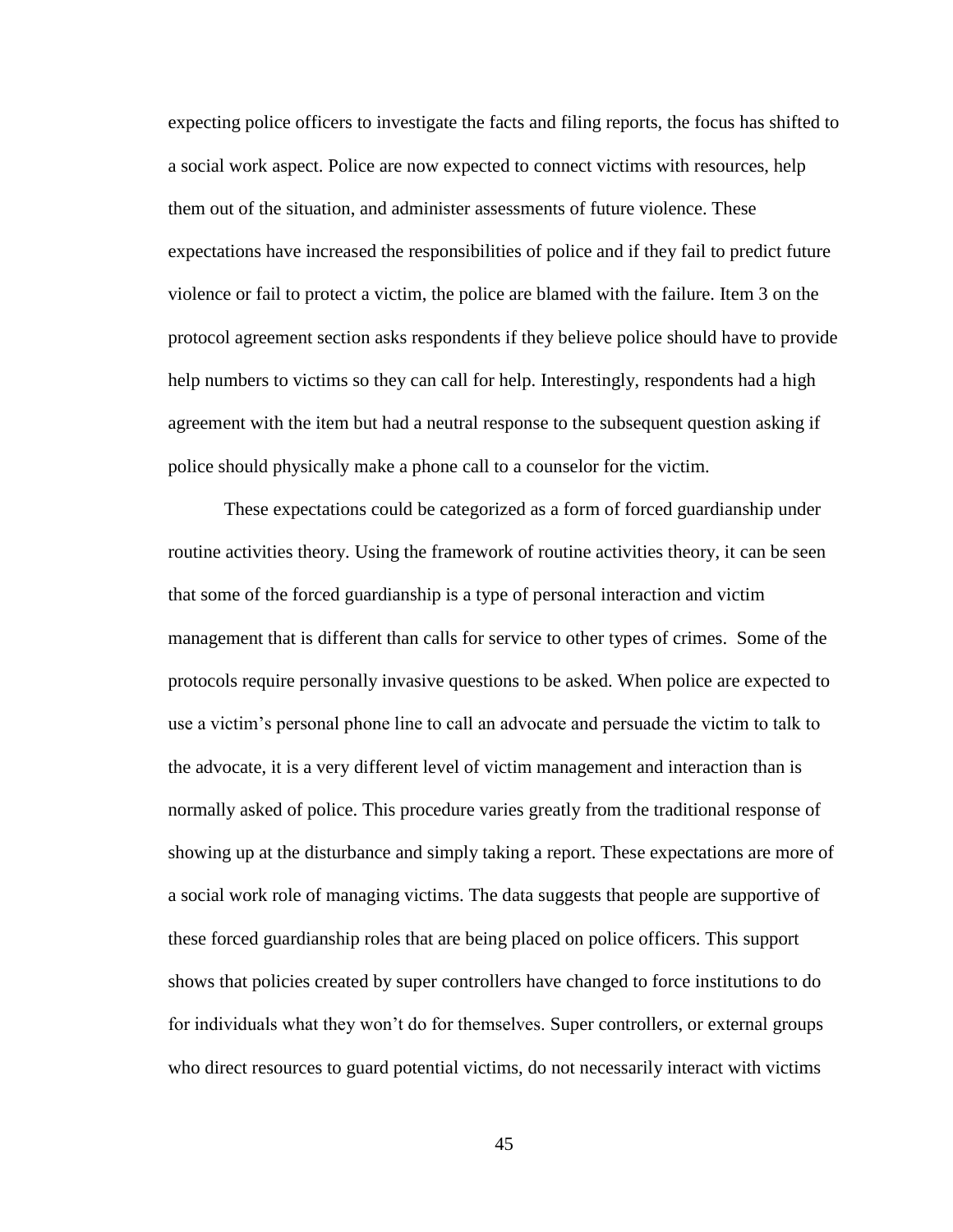during IPV incidents but rather deal with the management and prevention of IPV. They are the ones who develop police policies and require the handlers (i.e. police officers) to carry out the policies. These policies are developed from victim accounts and professionals interaction with victims of IPV. Community and professional awareness of IPV will increase demand for super controller intervention.

#### Limitations

The data collected in this study has been helpful in determining general knowledge of IPV, but by using a convenience sample offers certain limitations to the study. By using students from UNLV, the sample may not be representative of the Las Vegas, Nevada population. It was found that, in general, the participants were aware of IPV and agreed with police procedures but this could be contributed to the academic recruitment setting. Using a population that is enrolled in a criminal justice class may affect the participants' knowledge base and give them more insight to police behaviors than the general public. Although the students were enrolled in a criminal justice introductory class, the areas of study indicated were widely varied. There was only a small segment of the population that declared criminal justice as their field of study.

Additionally, many of the students specified that they were enrolled in their first year of school at the university, which may also indicate that they are a younger population. Age may play a part in how many life experiences they have had and/or if they have experienced IPV themselves, further affecting their responses. Although it is not known whether any of the participants in the study have ever been involved in an IPV situation, any participant's involvement with IPV would alter their knowledge and their responses.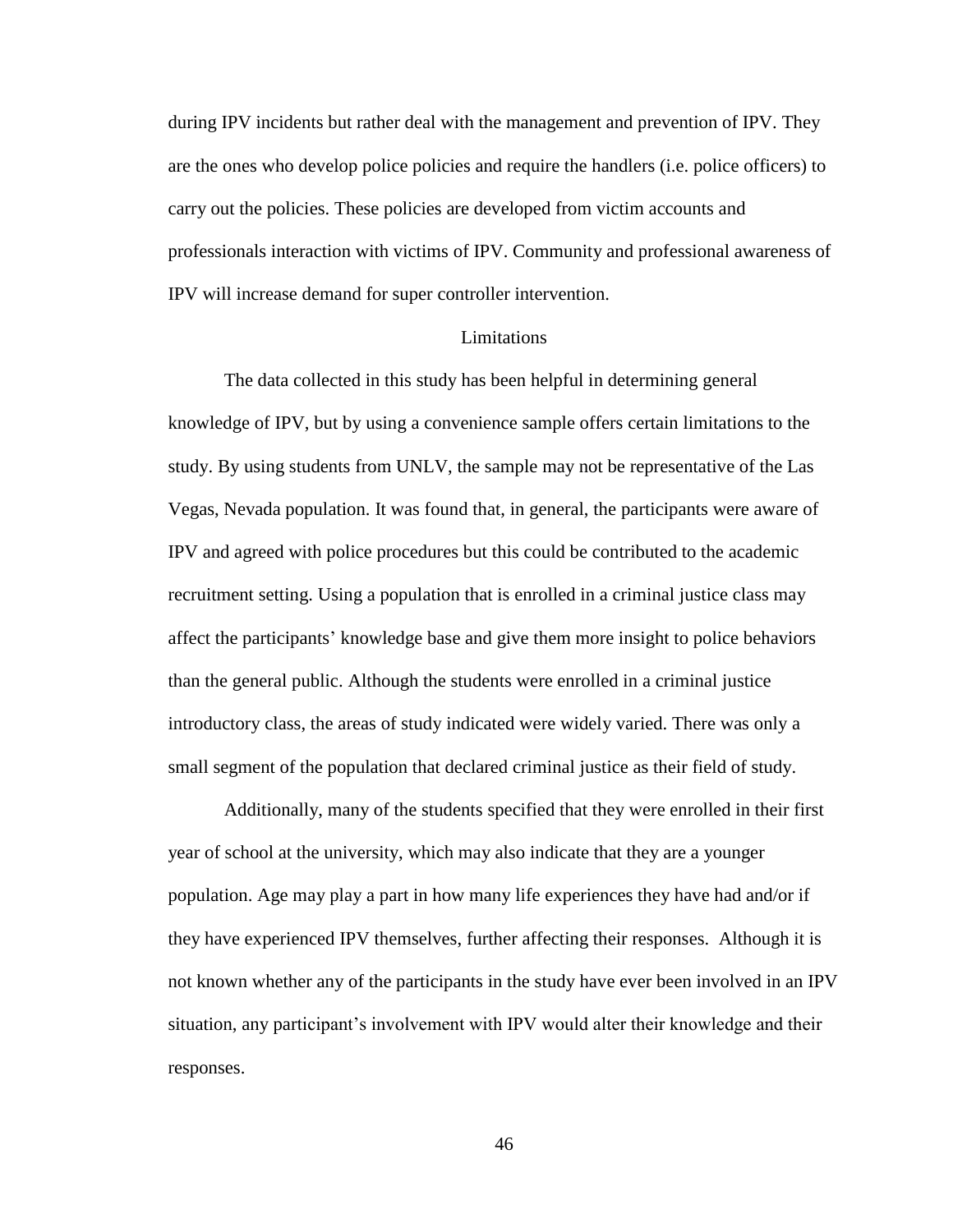Although the awareness scale used in this study included items regarding warning signs of abuse, resources available to victims, and identifying victims, specific acts of IPV were not analyzed. This could be a limitation because although someone agrees that abuse can be both physical and psychological we do not know what they consider physical or emotion abuse. Definitions of abuse can be subjective and a simple awareness scale may not capture areas that are lacking in awareness.

#### Implications

Unfortunately, Las Vegas, Nevada has one of the highest rates for male on female violence in the United States. Through this research it was found that the more knowledgeable a person was about IPV the more likely they were to support extended police responses to domestic violence. One of the implications of this study is that simply educating people about IPV could potentially help police better perform their jobs and decrease IPV rates in Las Vegas. Although there are limitations to this research, the findings can be helpful in improving public information campaigns and facilitating future research

This research focused on the public's opinions of police responses to IPV, but future research may want to explore police opinions. The new protocols are asking police to extend their social work role in IPV calls for service and it may be beneficial to learn whether police agree with the lethality assessment protocols that are being implemented. Future research may wish to find a comparison city to test whether respondents are as aware of the prevalence of the problem within their community. There are a number of cities using the same lethality assessment protocols that would make an ideal comparison city. One of the most evident limitations of this research is the limited generalizability of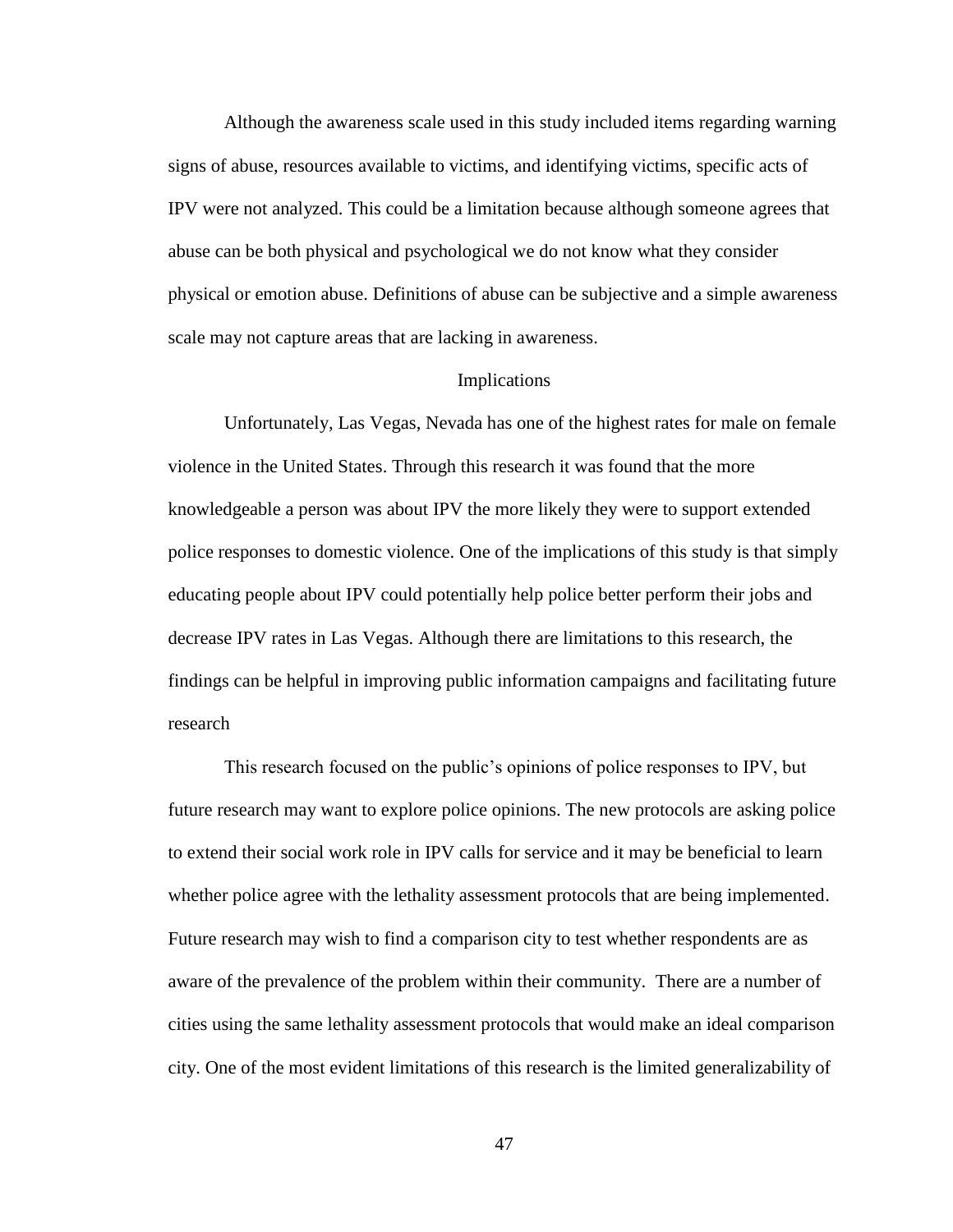the sample. Future research may want to test a more random subject pool for a more representative sample. Future research should expand what was started by this project in developing a new awareness scale. More comprehensive research that looks at all aspects of interpersonal violence, including physical, sexual, and emotional abuse is still needed.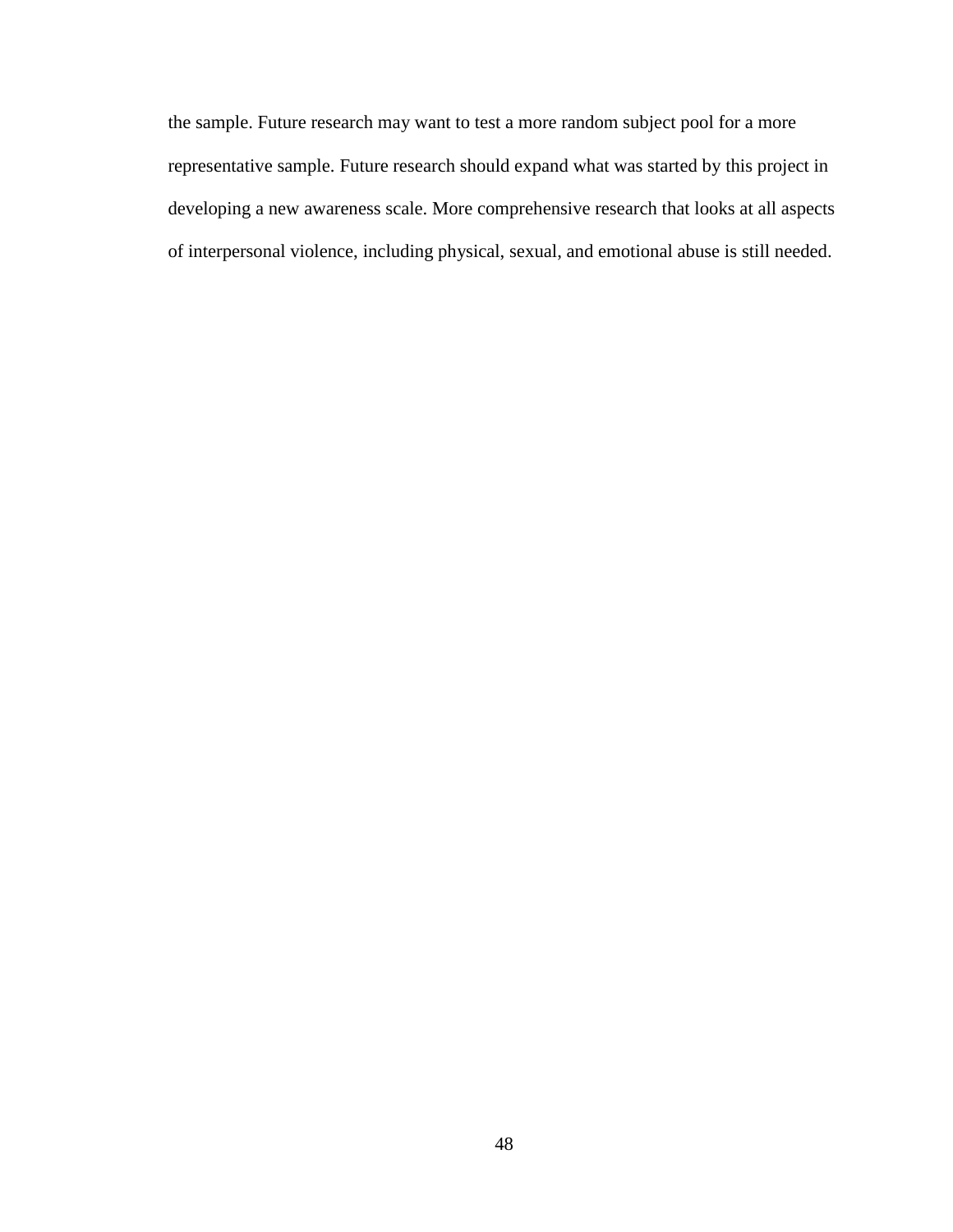# APPENDIX A

## MARYLAND MODEL LETHALITY ASSESSMENT

# **DOMESTIC VIOLENCE LETHALITY SCREEN FOR FIRST RESPONDERS**



| Officer:                                                                                                                                                                                                                                                                                                                     | Date:                                            | Case #:              |              |                    |
|------------------------------------------------------------------------------------------------------------------------------------------------------------------------------------------------------------------------------------------------------------------------------------------------------------------------------|--------------------------------------------------|----------------------|--------------|--------------------|
| Victim:                                                                                                                                                                                                                                                                                                                      | Offender:                                        |                      |              |                    |
| $\Box$ Check here if victim did not answer any of the questions.                                                                                                                                                                                                                                                             |                                                  |                      |              |                    |
| $\blacktriangleright$ A "Yes" response to any of Questions #1-3 automatically triggers the protocol referral.                                                                                                                                                                                                                |                                                  |                      |              |                    |
| Has he/she ever used a weapon against you or threatened you with a weapon? $\Box$ Yes                                                                                                                                                                                                                                        |                                                  |                      | $\Box$ No    | $\Box$ Not Ans.    |
| Has he/she threatened to kill you or your children?<br>2.                                                                                                                                                                                                                                                                    |                                                  | $\Box$ Yes           | $\square$ No | $\Box$ Not Ans.    |
| Do you think he/she might try to kill you?<br>3.                                                                                                                                                                                                                                                                             |                                                  | $\Box$ Yes           | $\Box$ No    | $\Box$ Not Ans.    |
| $\blacktriangleright$ Negative responses to Questions #1-3, but positive responses to at least four of Questions #4-11,<br>trigger the protocol referral.                                                                                                                                                                    |                                                  |                      |              |                    |
| Does he/she have a gun or can he/she get one easily?<br>4.                                                                                                                                                                                                                                                                   |                                                  | $\Box$ Yes           | $\square$ No | $\Box$ Not Ans.    |
| Has he/she ever tried to choke you?<br>5.                                                                                                                                                                                                                                                                                    |                                                  | $\Box$ Yes           | $\Box$ No    | $\Box$ Not Ans.    |
| Is he/she violently or constantly jealous or does he/she control most<br>6.<br>of your daily activities?                                                                                                                                                                                                                     |                                                  | $\Box$ Yes           | $\square$ No | $\Box$ Not Ans.    |
| Have you left him/her or separated after living together or being married?<br>7.                                                                                                                                                                                                                                             |                                                  | $\square$ Yes        | $\Box$ No    | $\Box$ Not Ans.    |
| 8.<br>Is he/she unemployed?                                                                                                                                                                                                                                                                                                  |                                                  | $\square$ Yes        | $\Box$ No    | $\Box$ Not A ns.   |
| Has he/she ever tried to kill himself/herself?<br>9.                                                                                                                                                                                                                                                                         |                                                  | $\square$ Yes        | $\Box$ No    | $\Box$ Not Ans.    |
| 10. Do you have a child that he/she knows is not his/hers?                                                                                                                                                                                                                                                                   |                                                  | $\square$ Yes        | $\Box$ No    | $\Box$ Not Ans.    |
| 11. Does he/she follow or spy on you or leave threatening messages?                                                                                                                                                                                                                                                          |                                                  | $\Box$ Yes           | $\Box$ No    | $\square$ Not Ans. |
| An officer may trigger the protocol referral, if not already triggered above, as a result of the victim's<br>response to the below question, or whenever the officer believes the victim is in a potentially lethal situation.<br>Is there anything else that worries you about your safety? $(ff''yes'')$ What worries you? |                                                  |                      |              |                    |
| Check one: $\Box$ Victim screened in according to the protocol<br>$\Box$ Victim screened in based on the belief of officer<br>$\Box$ Victim did not screen in<br>If victim screened in: After advising her/him of a high danger assessment,                                                                                  |                                                  | $\Box$ Yes $\Box$ No |              |                    |
|                                                                                                                                                                                                                                                                                                                              | did the victim speak with the hotline counselor? |                      |              |                    |

Note: The questions above and the criteria for determining the level of risk a person faces is based on the best available research on factors associated with lethal violence by a current or former intimate partner. However, each situation may present unique factors that influence risk for lethal violence that are not captured by this screen. Although most victims who screen "positive" or "high danger" would not be expected to be killed, these victims face much higher risk than that of other victims of intimate partner violence.

**MNADV 08/2005**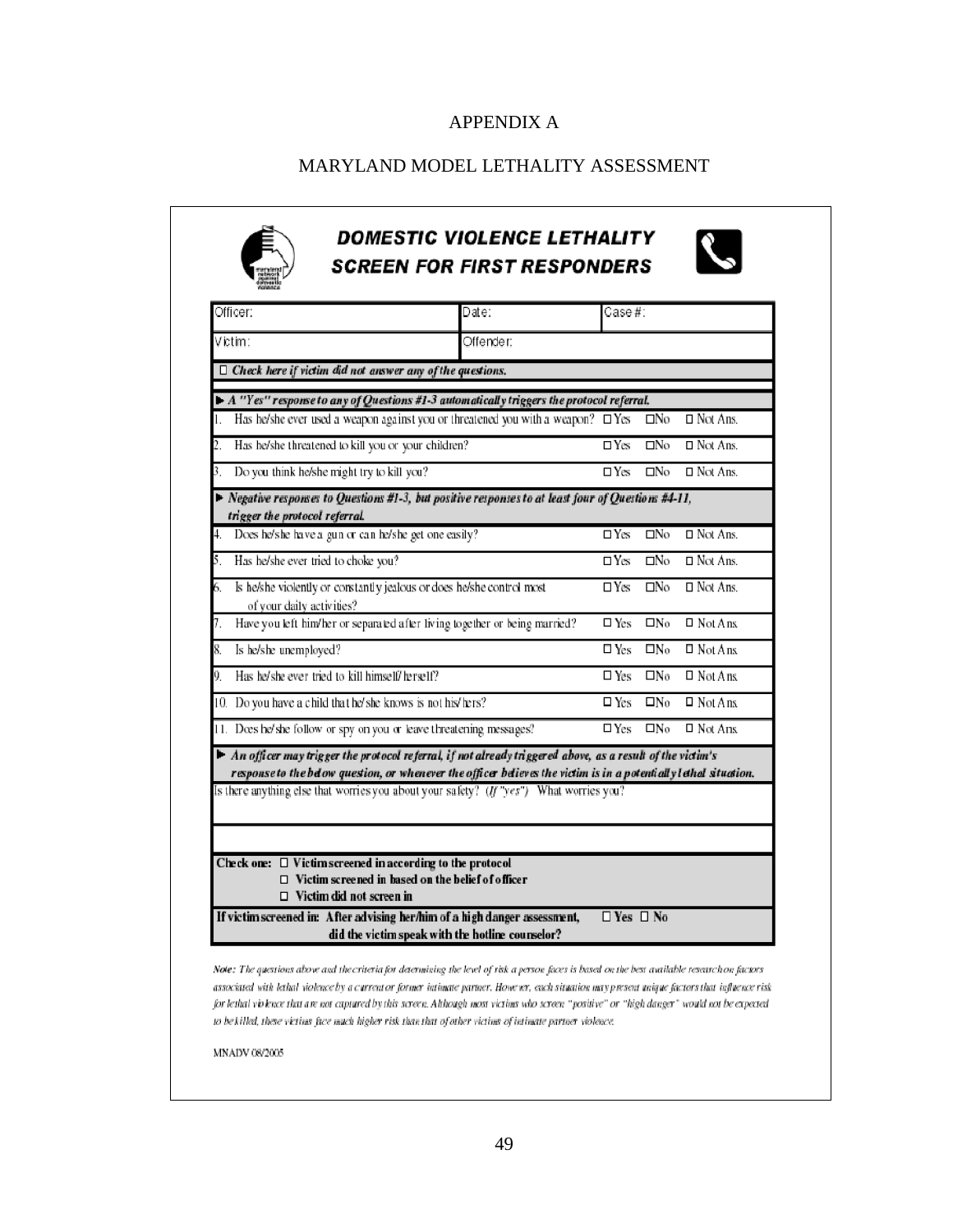## APPENDIX B

# POLICE RESPONSES TO CALLS FOR SERVICE SURVEY

In Las Vegas, the Metropolitan Police Department receives many calls for service (911 calls) from people who are in heated domestic disputes. The first officers to respond to these calls are usually patrol officers. They will talk to the victim and alleged offender (if the offender is still on the scene). The patrol officer will speak to the victim in private and take a statement as to what happened including some information on the history of the relationship. Domestic violence includes violence between spouses, partners, friends, family and other acquaintance relationships. Some cases are referred to specialized detectives in the domestic violence unit at LVMPD.

**Instructions:** Below are a series of statements about police responses to domestic violence calls. We would like to know to what extent you agree or disagree with each one. Please indicate how much you agree and disagree with each statement by selecting the appropriate letter alongside the statement. Please do not skip any statements.

**SD** - Strongly Disagree **D** – Disagree **N** – Neutral **A**- Agree **SA**- Strongly Agree

# **Do you agree or disagree that patrol officers who are first to respond to calls for service (911 calls) should be required to:**

- 1. Make a determination about the risk for future violence against a victim who has called for help
- 2. Identify victims who are at greater risk for reoccurrence of domestic violence
- 3. Provide the victim with numbers that they can call for assistance
- 4. Find a phone and call a hotline counselor for all victims that they are interviewing
- 5. Find a phone and call a hotline counselor for victims officers consider to be at increased risk for revictimization
- 6. Review risk factors for escalating violence with all victims, so they can be aware of the risks
- 7. Review risk factors for escalating violence with victims who the officer has identified as being high risk, so they can be aware of the risks
- 8. Follow up with high risk victims by calling the victims later to get an update on their safety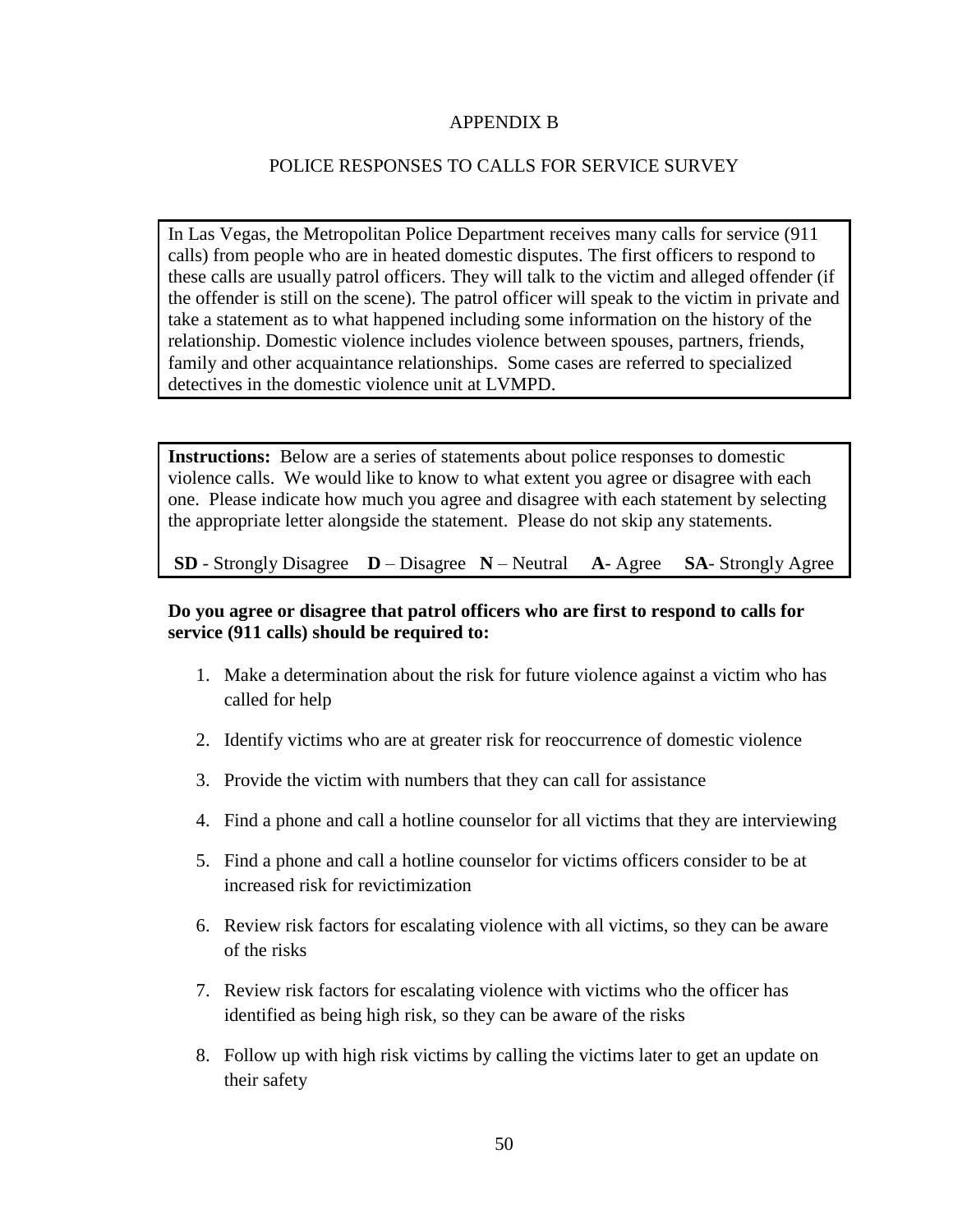The majority of domestic violence calls for service in Las Vegas are for partner related disputes. For the following questions, imagine that a patrol officer is responding to a call for help after a fight between intimate partners.

# **Do you agree or disagree that patrol officers should be required in every instance to ask victims:**

- 1. If the victim has ever been threatened with a weapon by their partner
- 2. If their partner has ever threatened to kill the victim or their children
- 3. If their partner might kill them
- 4. If their partner has a gun or could obtain a gun easily
- 5. If their partner has ever tried choking them
- 6. If their partner is violent or constantly jealous
- 7. If their partner controls most of their daily activities
- 8. If the victim has ever separated from the partner after living together or being married
- 9. If their partner is unemployed
- 10. If their partner has ever tried to kill themselves
- 11. If the victim has a child that their partner knows is not theirs
- 12. If their partner follows or spies on the victim
- 13. If the partner leaves threatening messages
- 14. Are there any other questions that you think patrol officers should ask when responding to call for service for domestic violence \_\_\_\_\_\_\_\_\_\_\_\_\_\_\_\_\_\_\_\_\_\_\_\_\_\_\_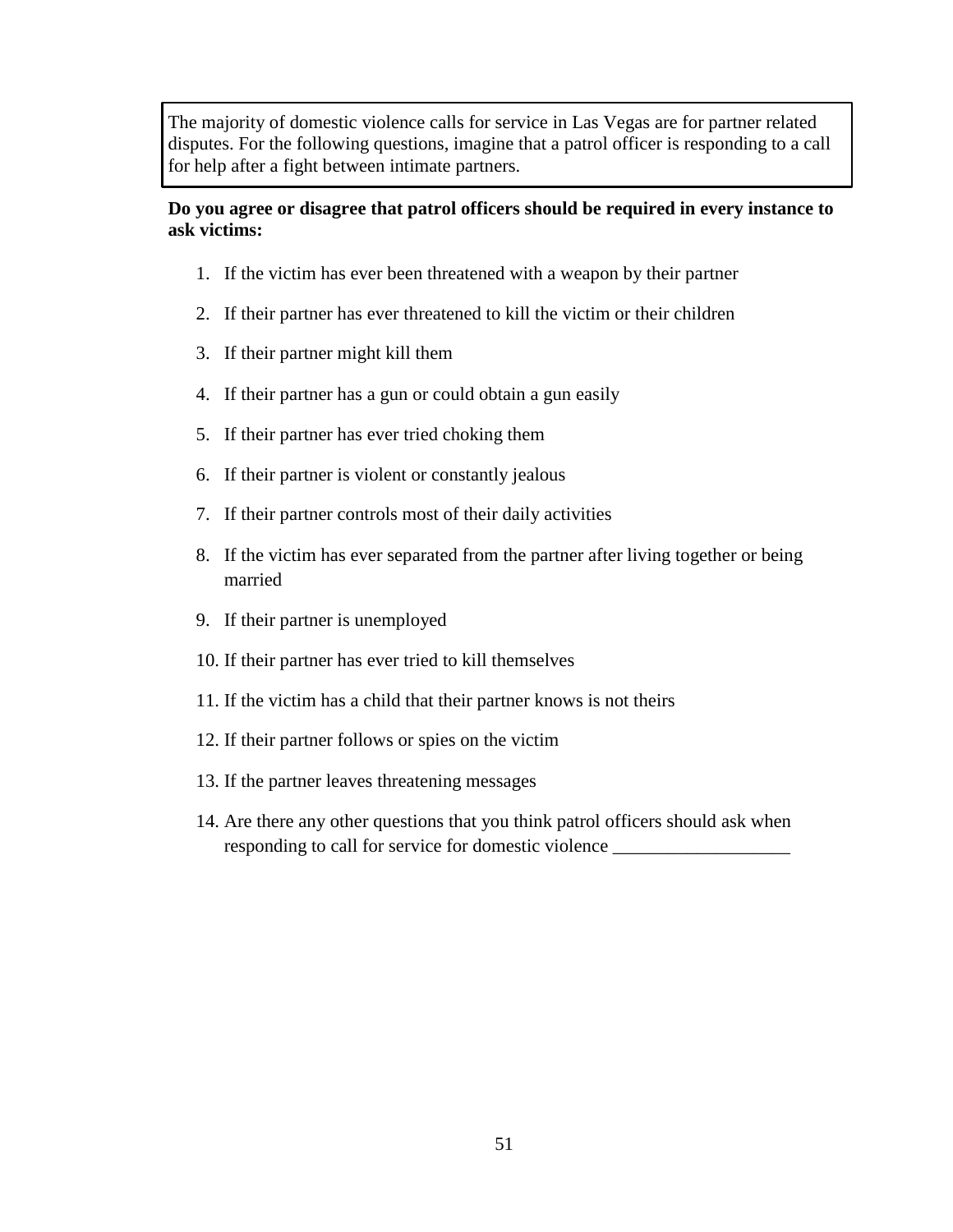Imagine that you have a friend in class who shares with you that she or he has been abused by their current partner the night before. What advice would you give them? Please indicate how much you agree and disagree with each of the following statements by selecting the appropriate letter alongside the statement.

- 1. You would encourage your friend to report the incident to the police.
- 2. You would encourage your friend to contact a domestic violence counselor
- 3. You would know how they could find a domestic violence counselor
- 4. You would encourage your friend to move into a domestic violence shelter
- 5. You would know how they would contact a domestic violence shelter
- 6. Do you know the names of any organization in Las Vegas that are ready to help victims of domestic violence \_\_\_\_\_\_\_\_\_\_\_

## **If a friend were to exhibit signs of abuse, would you be able to:**

- 1. Help them identify the signs of abuse
- 2. Help them develop a safety plan
- 3. Help them get out of the relationship

## **Do you agree or disagree that a friend may be in an emotionally abusive relationship if their partner:**

- 1. Calls them names
- 2. Insults them or continually criticizes them
- 3. Does not trust them and acts jealous or possessive
- 4. Isolates them from family and friends
- 5. Does not want them to work
- 6. Controls finances or refuses to share money
- 7. Punishes them by withholding affection
- 8. Expects them to ask for permission to do things
- 9. Threatens to hurt them or their children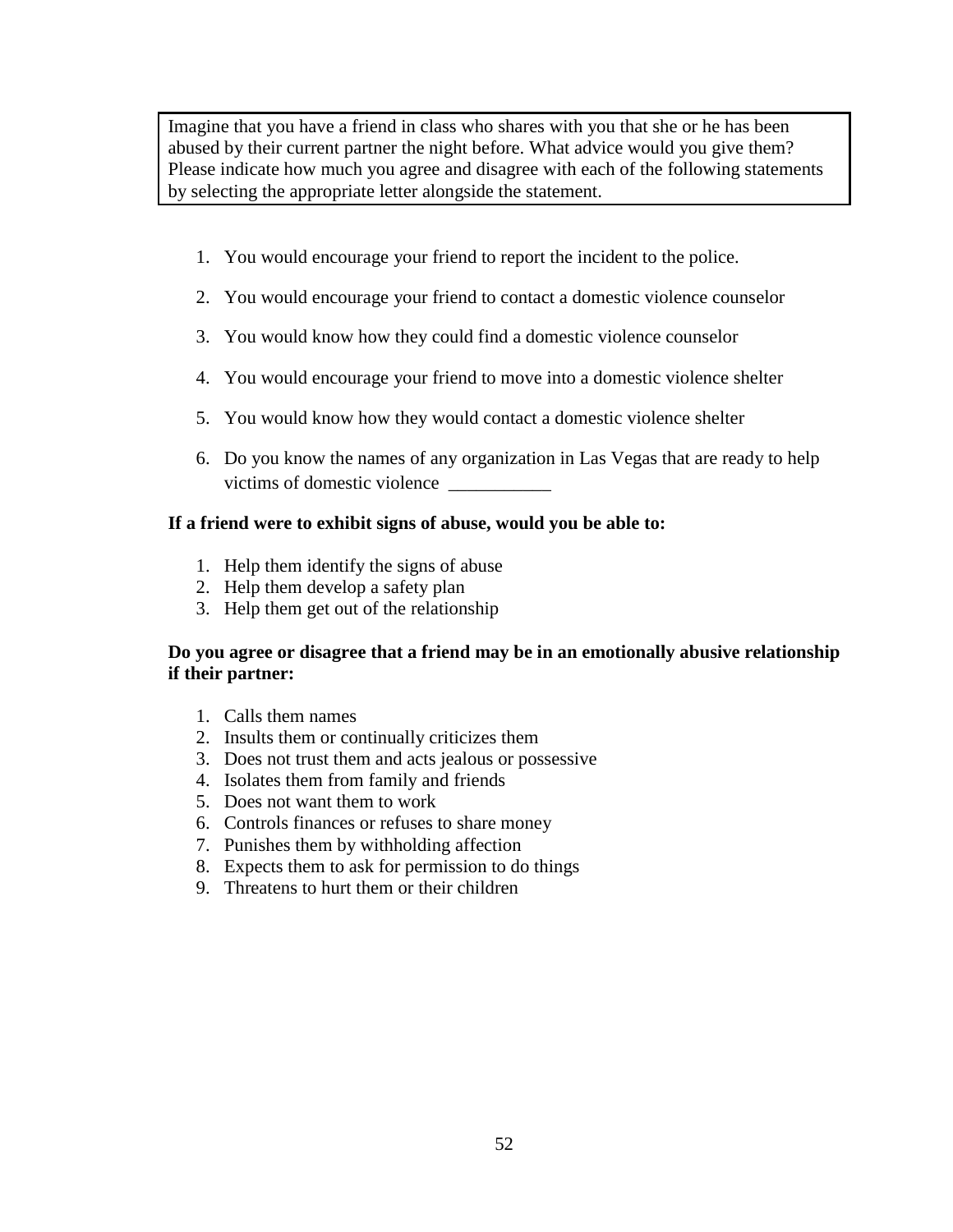# **Do you agree or disagree that a friend may be in a physically abusive relationship if their partner has:**

- 1. Damaged property when angry
- 2. Pushed, slapped, bitten, kicked or choked them
- 3. Abandoned them in a dangerous or unfamiliar place
- 4. Scared them by driving recklessly
- 5. Used a weapon to threaten or hurt them
- 6. Forced them to leave home
- 7. Trapped them in their home or kept them from leaving
- 8. Prevented them from calling police or seeking medical attention
- 9. Hurt their children

# **Do you agree or disagree that a friend may be in a sexually abusive relationship if their partner:**

- 1. Views women as objects
- 2. Accuses them of cheating or is jealous of outside relationships
- 3. Wants them to dress in a sexual way
- 4. Insults them in sexual ways or calls you sexual names
- 5. Has ever forced them or manipulated them into having sex or performing sexual acts
- 6. Held them down during sex
- 7. Has demanded sex when they were sick, tired, or after beating them
- 8. Hurt them with weapons or objects during sex
- 9. Has involved other people in sexual activities with them
- 10. Ignored their feelings regarding sex

Below are some general questions about domestic violence. We would like to know if you agree or disagree with each one. If you are uncomfortable answering the following questions, please remember that you do not have to answer.

## **Do you agree or disagree that:**

- 1. There is adequate support for domestic violence victims
- 2. Victims of domestic violence should have to contact hotline counselors
- 3. Information about domestic violence is readily available to all
- 4. Victims of domestic violence are always able to contact help

## **Do you agree or disagree that:**

- 1. If a partner hits you once, they would be more likely to do it again
- 2. Abuse can be both physical and psychological
- 3. Females are the only victims of domestic violence
- 4. Isolation from friends and family is a warning sign of abuse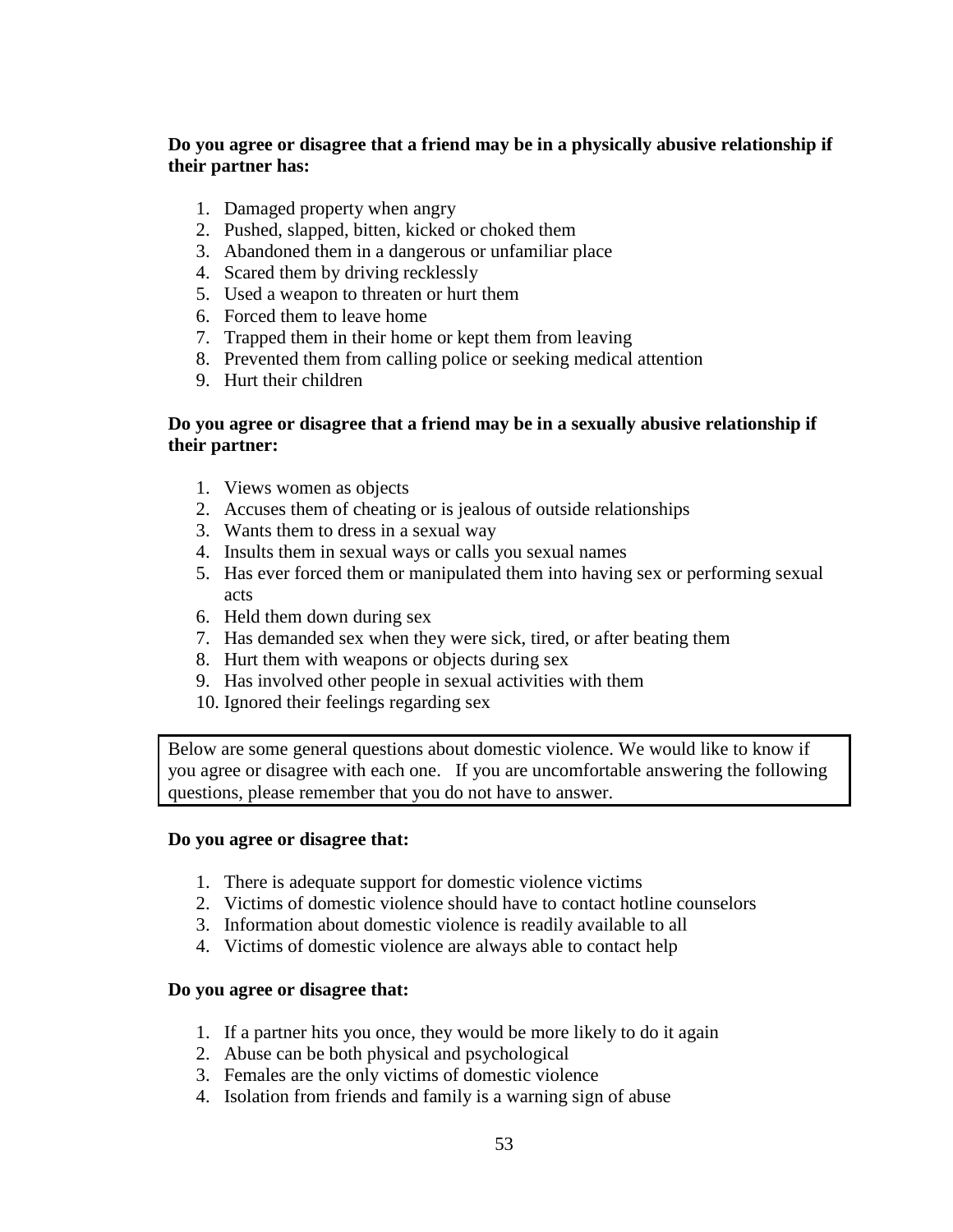**Do you have any other comments that you would like to share about domestic violence?**

\_\_\_\_\_\_\_\_\_\_\_\_\_\_\_\_\_\_\_\_\_\_\_\_\_\_\_\_\_\_\_\_\_\_\_\_\_\_\_\_\_\_\_\_\_\_\_\_\_\_\_\_\_\_\_\_\_\_\_\_\_\_\_\_\_\_\_\_\_\_\_\_

\_\_\_\_\_\_\_\_\_\_\_\_\_\_\_\_\_\_\_\_\_\_\_\_\_\_\_\_\_\_\_\_\_\_\_\_\_\_\_\_\_\_\_\_\_\_\_\_\_\_\_\_\_\_\_\_\_\_\_\_\_\_\_\_\_\_\_\_\_\_\_\_

\_\_\_\_\_\_\_\_\_\_\_\_\_\_\_\_\_\_\_\_\_\_\_\_\_\_\_\_\_\_\_\_\_\_\_\_\_\_\_\_\_\_\_\_\_\_\_\_\_\_\_\_\_\_\_\_\_\_\_\_\_\_\_\_\_\_\_\_\_\_\_\_

# **Demographics**

| Please answer each question. This is a completely anonymous survey, so please honestly |
|----------------------------------------------------------------------------------------|
| answer as many questions as possible.                                                  |
| What is your area of study?                                                            |
|                                                                                        |
|                                                                                        |
| Gender: (Please circle one) Male<br>Female                                             |
| Ethnicity: (Please circle as many as apply)                                            |
| African-American Asian Caucasian Hispanic                                              |
|                                                                                        |
| Religion: (Please circle one)                                                          |
| None Christian Mormon Islamic Jewish Catholic                                          |
| Other: $\qquad \qquad$                                                                 |
|                                                                                        |
|                                                                                        |
|                                                                                        |
| Have you ever been employed in law enforcement? Yes________ No________                 |
| Have you ever been employed in counseling? Yes________ No________                      |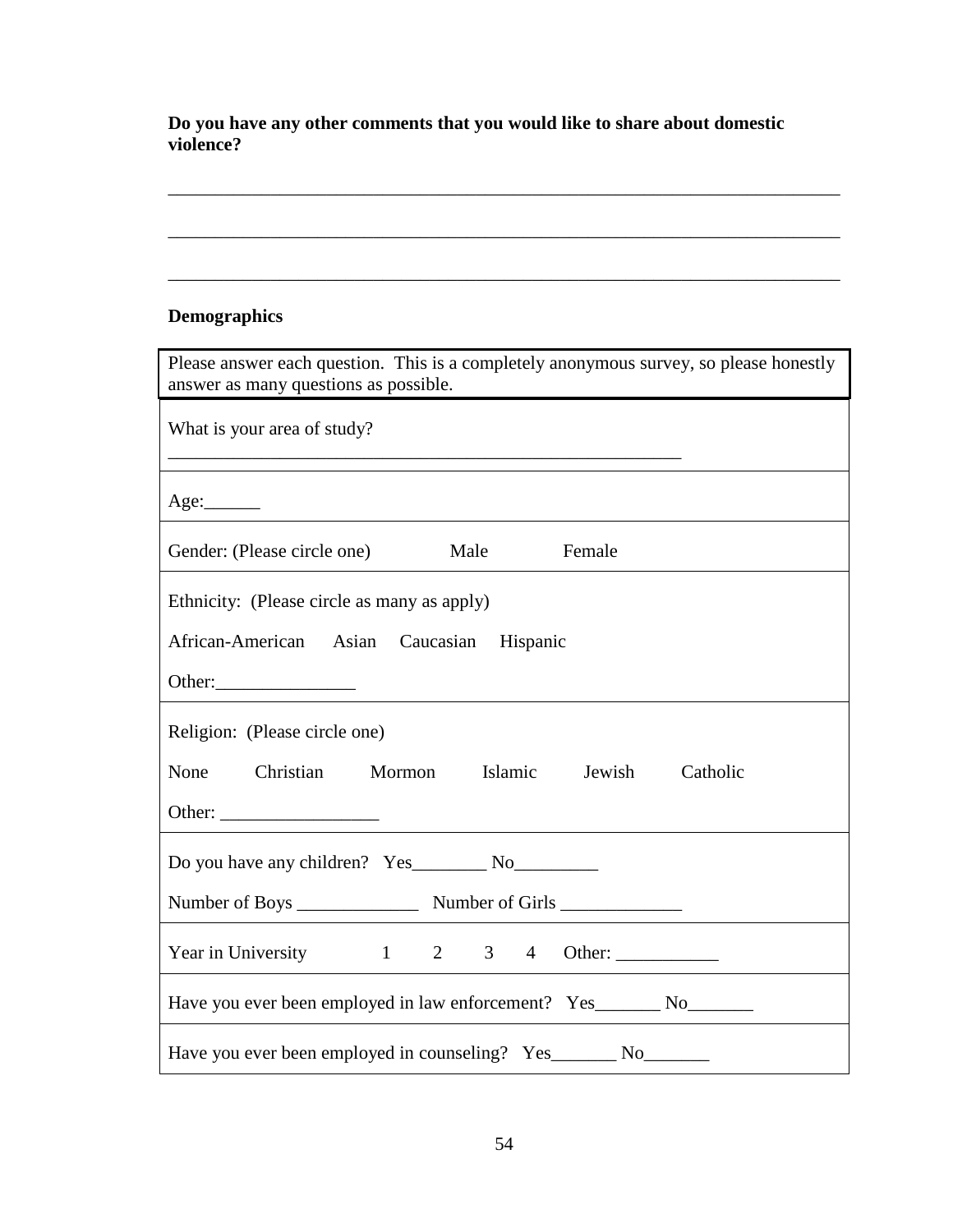#### BIBLIOGRAPHY

- Barry, K. (2003). Domestic violence: Perspectives on the male batterer. *Journal of Pastoral Counseling*, 59-72.
- Benson, M.L., Wooldredge, J., Thistlethwaite, A.B., Fox, G.L. (2004). The correlation between race and domestic violence is confounded with community context. *Social Problems*, 51(3), 326-342.
- Black, M.C. (2011). Intimate partner violence and adverse health consequences: Implications for clinicians. *Am J Lifestyle Med*, 5(5), 428-439.
- Black, M.C., Basile, K.C., Breiding, M.J., Smith, S.G., Walters, M.L., Merrick, M.T.,…Stevens, M.R. (2011). The national intimate partner and sexual violence survey (NISVS): 2010 summary report. National Center for Injury Prevention and Control, Centers for Disease Control and Prevention.
- Breiding, M.J., Black, M.C., & Ryan, G.W. (2008). Chronic disease and health risk behaviors associated with intimate partner violence—18 U.S. states/territories, 2005. *Annals of Epidemiology*, 18(7), 538-544.
- Campbell, J. C. (1986). Assessment of risk for homicide for battered women. *Advances in Nursing Science*, *8*(4), 36-51.
- Campbell, J. C. (1989). A test of two explanatory models of women's responses to battering. *Nursing Research*, *38*, 18-24.
- Campbell, J. C. (Ed.). (1995). *Assessing dangerousness: Violence by sexual offenders, batterers, and child abusers* (pp. 96-113). Thousand Oaks, CA: Sage.
- Campbell, J. C. (2005). Assessing dangerousness in domestic violence cases: History, challenges, and opportunities. *Criminology and Public Policy*, *4*(4), 653-672.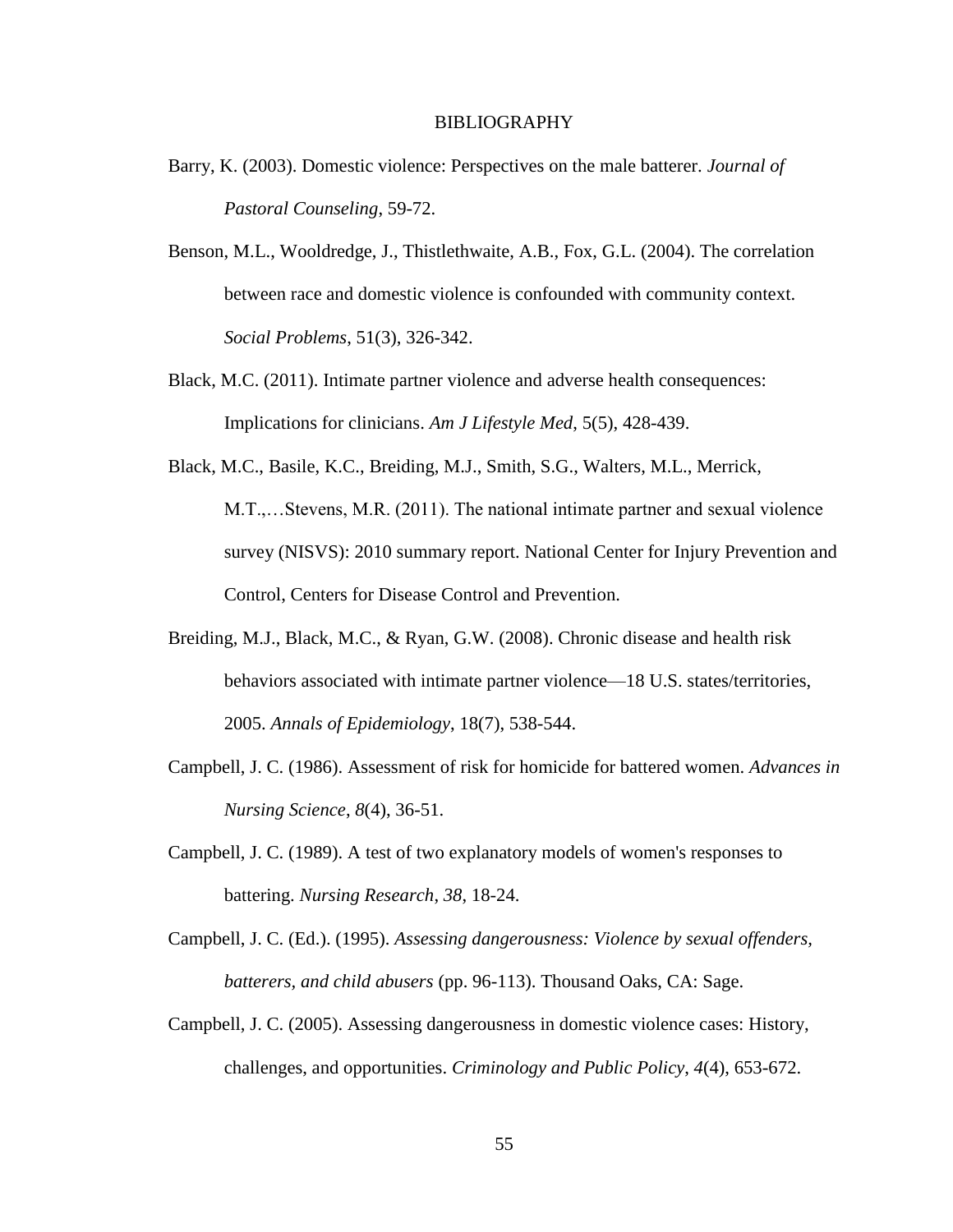- Campbell, J. C., & Manganello, J. (2006). Changing public attitudes as a prevention strategy to reduce intimate partner violence. *Journal of Aggression, Maltreatment, and trauma*, *13*(3), 13-39. doi:10.1300/J146v13n03\_02
- Campbell, J. C., Webster, D. W., & Glass, N. (2009). The danger assessment: Validation of a lethality risk assessment instrument for intimate partner femicide. *Journal of Interpersonal Violence*, *24*(4), 653-674. doi:10.1177/0886260508317180
- Campbell, J. C., Webster, D.W., Koziol-McLain, J., Block, C. R., Campbell, D. W., Curry, M. A., & Gary, F. A. (2003). Assessing risk factors for intimate partner homicide. *National Institute of Justice Journal*, *250*, 14-19.
- Center for Disease Control and Prevention (2003). Costs of intimate partner violence against women in the United States. Retrieved from:

[http://www.cdc.gov/violenceprevention/pub/IPV\\_cost.html](http://www.cdc.gov/violenceprevention/pub/IPV_cost.html)

- Center for Disease Control and Prevention (2009a). Sexual violence: Definitions. Retrieved from: [www.cdc/violenceprevention/sexualviolence/definitions.html](http://www.cdc/violenceprevention/sexualviolence/definitions.html)
- Center for Disease Control and Prevention (2009b). Sexual violence: Risk and protective factors. Retrieved from:

[www.cdc.gov/violenceprevention/sexualviolence/riskprotectivefactors.html](http://www.cdc.gov/violenceprevention/sexualviolence/riskprotectivefactors.html)

Center for Disease Control and Prevention (2010a). Intimate partner violence:

Definitions. Retrieved from:

[www.cdc.gov/violenceprevention/intimatepartnerviolence/definition.html](http://www.cdc.gov/violenceprevention/intimatepartnerviolence/definition.html)

Center for Disease Control and Prevention (2010b). Intimate partner violence: Risk and protective factors. Retrieved from: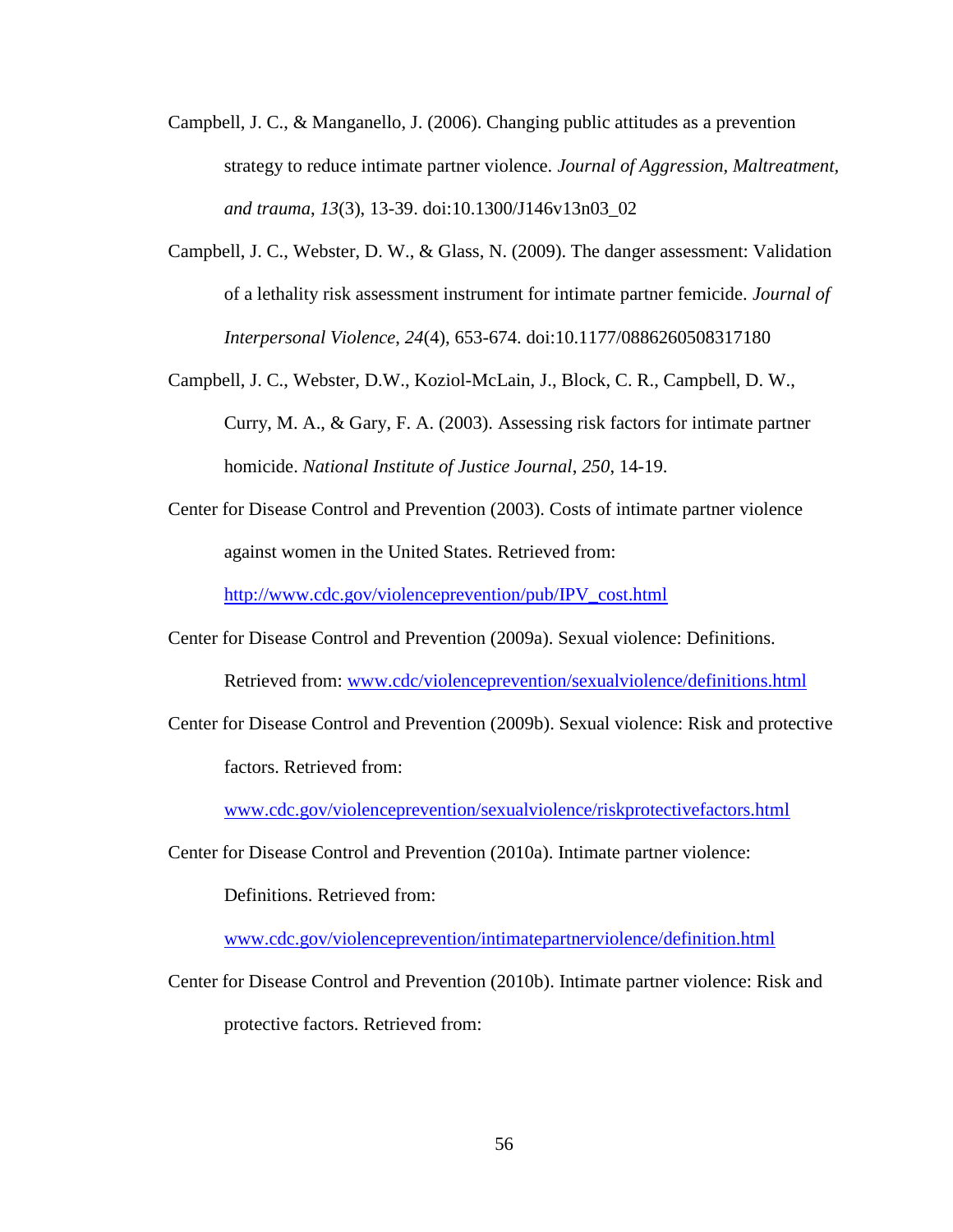[http://www.cdc.gov/violenceprevention/intimatepartnerviolence/riskprotectivefact](http://www.cdc.gov/violenceprevention/intimatepartnerviolence/riskprotectivefactors.html) [ors.html](http://www.cdc.gov/violenceprevention/intimatepartnerviolence/riskprotectivefactors.html)

Center for Disease Control and Prevention (2012a). Intimate partner violence:

Consequences. Retrieved from:

[http://www.cdc.gov/violenceprevention/intimatepartnerviolence/consequences.ht](http://www.cdc.gov/violenceprevention/intimatepartnerviolence/consequences.html)

[ml](http://www.cdc.gov/violenceprevention/intimatepartnerviolence/consequences.html)

Center for Disease Control and Prevention (2012b). Understanding intimate partner violence. Retrieved from:

[http://www.cdc.gov/ViolencePrevention/pub/IPV\\_factsheet.html.](http://www.cdc.gov/ViolencePrevention/pub/IPV_factsheet.html)

- Cocozza, J. J., & Steadman, H. J. (1976). The failure of psychiatric predictions of dangerousness: Clear and convincing evidence. *Rutgers Law Review*, *29*, 1084- 1101.
- Cohen, L. E., & Felson, M. (1979). Social change and crime rate trends: A routine activities approach. *American Sociological Review*, *44*, 588-608.
- Crofford, L.J. (2007). Violence, stress, and somatic syndromes. *Trauma Violence Abuse*, 8(3), 299-313.
- Crowell, N. A., & Burgess, A. W. (1996). *Understanding violence against women*. Washington, DC: National Academy Press.
- De Becker, G. (1997). *The gift of fear: Survival signs that protect us from violence*. New York, NY: Little Brown & Co.
- Dobash, R.E., & Dobash, R.P. (2000). Evaluating criminal justice interventions for domestic violence. *Crime and Delinquency*, 46(2), 252-270.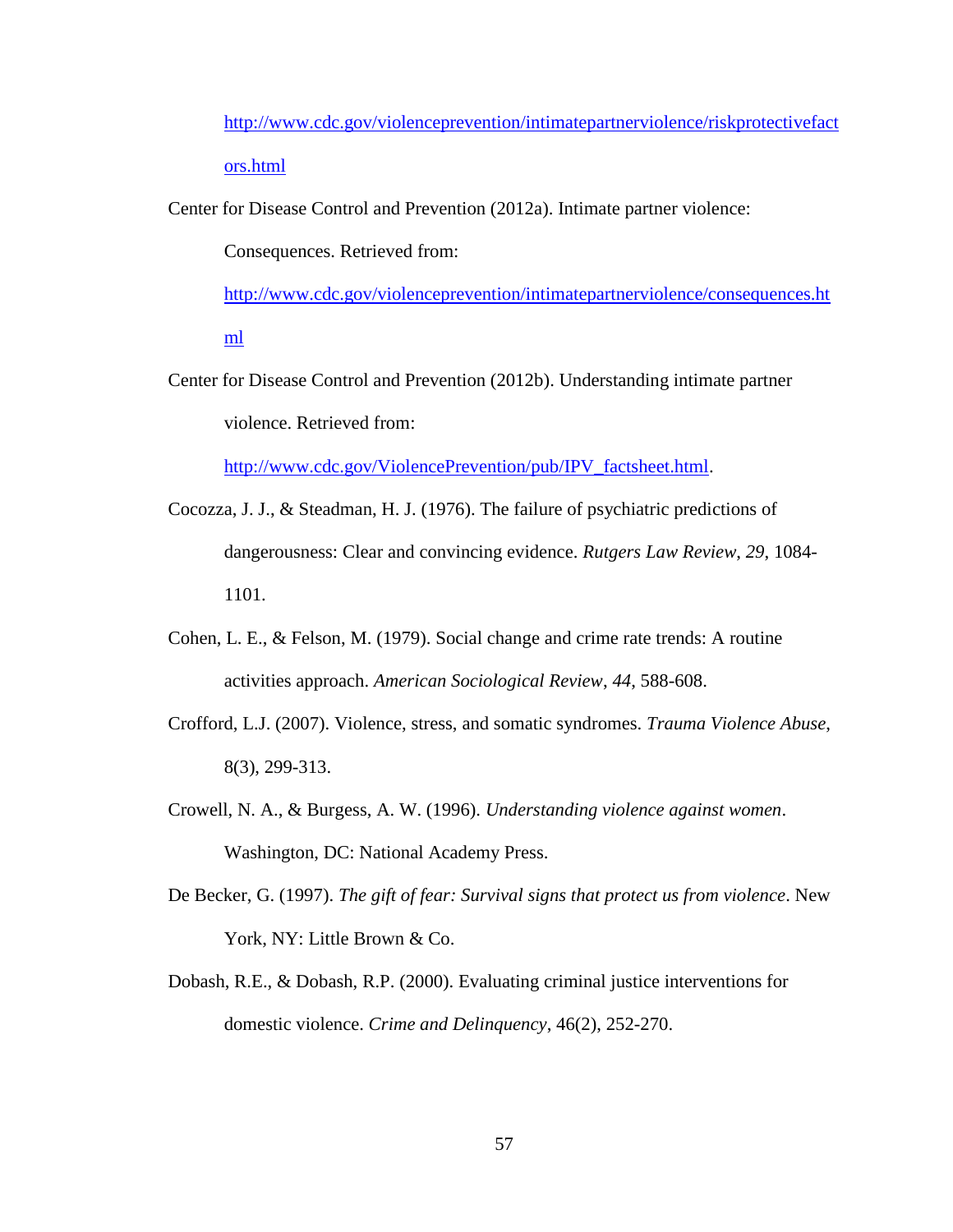- Dutton, D. G., & Kropp, P. R. (2000). A review of domestic violence risk instruments. *Trauma, Violence, and Abuse*, *1*(2), 171-181. doi:10.1177/1524838000001002004
- Dutton, D. G., Landolt, M., Starzomski, A. J., & Bodnarchuk, M. (2001). Validation of the PAS in diverse male populations. *Journal of Family Violence*, *16*, 69-73.

Erez, E. (1986). Intimacy, violence, and the police. *Human Relations*, *39*(3), 265-281.

- Gelles, R. (1998). Lethality and risk assessment for family violence cases. Paper presented at the Fourth International Conference on Children Exposed to Family Violence, San Diego, CA.
- Hale, J.L., Householder, B.J., & Greene, K.L. (2002). The theory of reasoned action. The Persuasion Handbook: Developments in Theory and Practice, 259-286.
- Hamby, S.L. (1998). Partner violence: Prevention and intervention. In J. Jasinski & L. Williams (Eds.), *Partner violence: A comprehensive review of 20 years of research* (pp. 210-258). Thousand Oaks, CA: Sage.
- Hilton, N. Z., Harris, G. T., Rice, M. E., Lang, C., Cormier, C., & Lines, K. J. (2005). A brief actuarial assessment for the prediction of wife assault recidivism: The Ontario domestic assault risk assessment. *Psychological Assessment*, *16*, 267-275.
- Klein, A. R. (2012). Lethality assessments and the law enforcement response to domestic violence. *Journal of Police Crisis Negotiations*, *12*(2), 87-102. doi:10.1080/15332586.2012.720175
- Kropp, P. R., & Hart, S. D. (2000). The spousal assault risk assessment guide (SARA): Reliability and validity in adult male offenders. *Law and Human Behavior*, *24*, 101-118.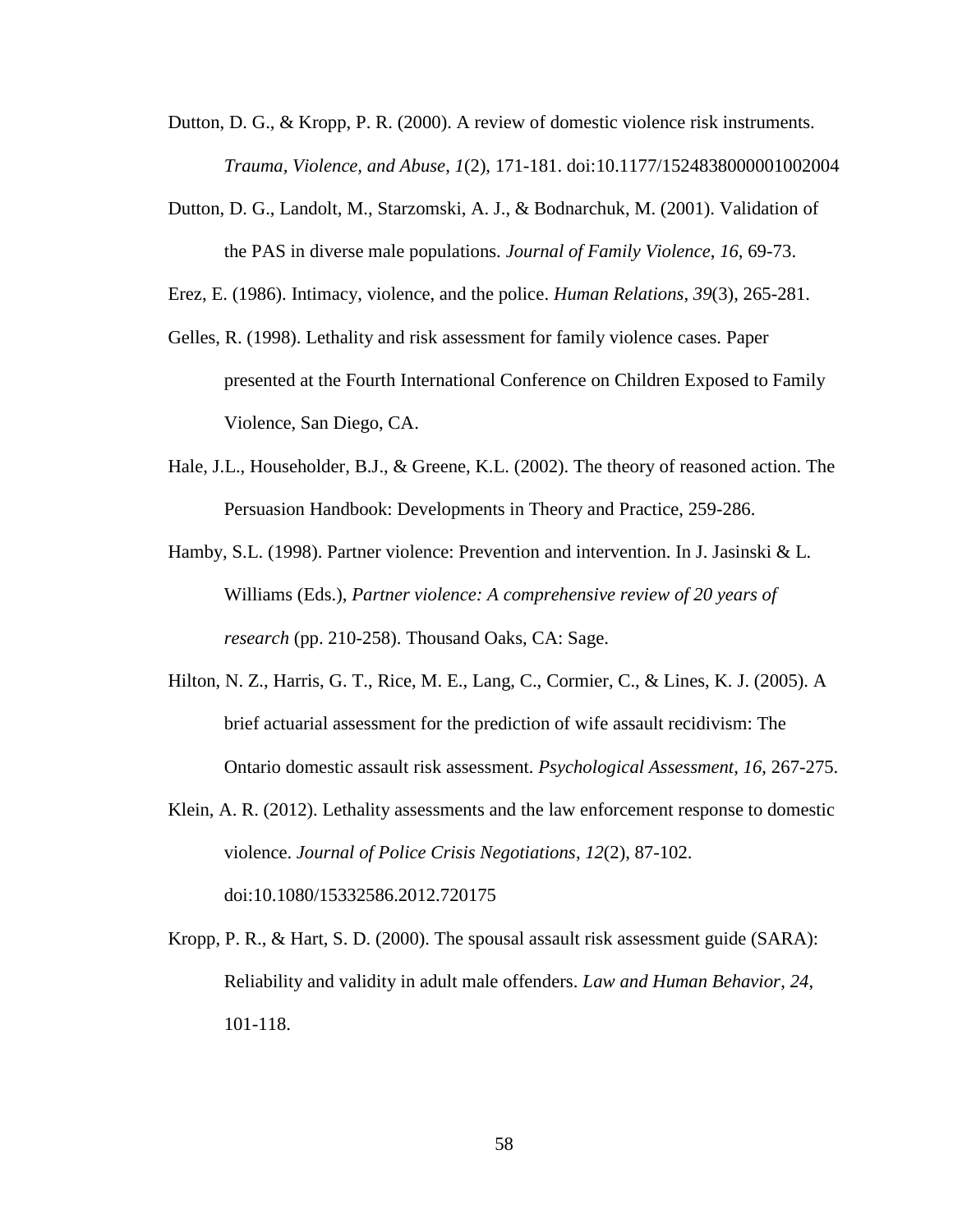- Lesserman, J., & Drossman, D.A. (2007). Relationship of abuse history to functional gastrointestinal disorders and symptoms and some mediating mechanisms. *Trauma, Violence, & Abuse*, 8(3), 331-343.
- Lyon, E. (1998). The revised K-SID: Analysis of reliability and relationships to new arrests after one year (Interim Report). The Office of Policy and Management State of Connecticut.
- Maryland Network Against Domestic Violence (2005). Lethality assessment program Maryland model for first responders: Learning to read the danger signs. Retrieved from Maryland Network Against Domestic Violence website: [http://mnadv.org/\\_mnadvWeb/wp-content/uploads/2011/10/LAP\\_Info\\_Packet-](http://mnadv.org/_mnadvWeb/wp-content/uploads/2011/10/LAP_Info_Packet--as_of_12-8-10.pdf) [as\\_of\\_12-8-10.pdf.](http://mnadv.org/_mnadvWeb/wp-content/uploads/2011/10/LAP_Info_Packet--as_of_12-8-10.pdf)
- Maryland Network Against Domestic Violence (2012). Lethality assessment program: The Maryland model. Retrieved from Maryland Network Against Domestic Violence Website: [http://mnadv.org/\\_mnadvWeb/wp](http://mnadv.org/_mnadvWeb/wp-content/uploads/2011/08/LAPMNADV-LAP-Brochure1.pdf)[content/uploads/2011/08/LAPMNADV-LAP-Brochure1.pdf.](http://mnadv.org/_mnadvWeb/wp-content/uploads/2011/08/LAPMNADV-LAP-Brochure1.pdf)
- Monahan, J. (1981). *Predicting violent behavior: An assessment of clinical techniques*. Beverly Hills, CA: Sage.
- Pattavina, A., Hirschel, D., Buzawa, E., Faggiani, D., & Bentley, H. (2007). A comparison of the police response to heterosexual versus same-sex intimate partner violence. *Violence Against Women*, 13(4), 374-394.
- Reynolds, M.W., Wallace, J., Hill, T.F., Weist, M.D., & Nabors, L.A. (2001). The relationship between gender, depression, and self-esteem in children who have witnessed domestic violence. *Child Abuse & Neglect*, 25, 1201-1206.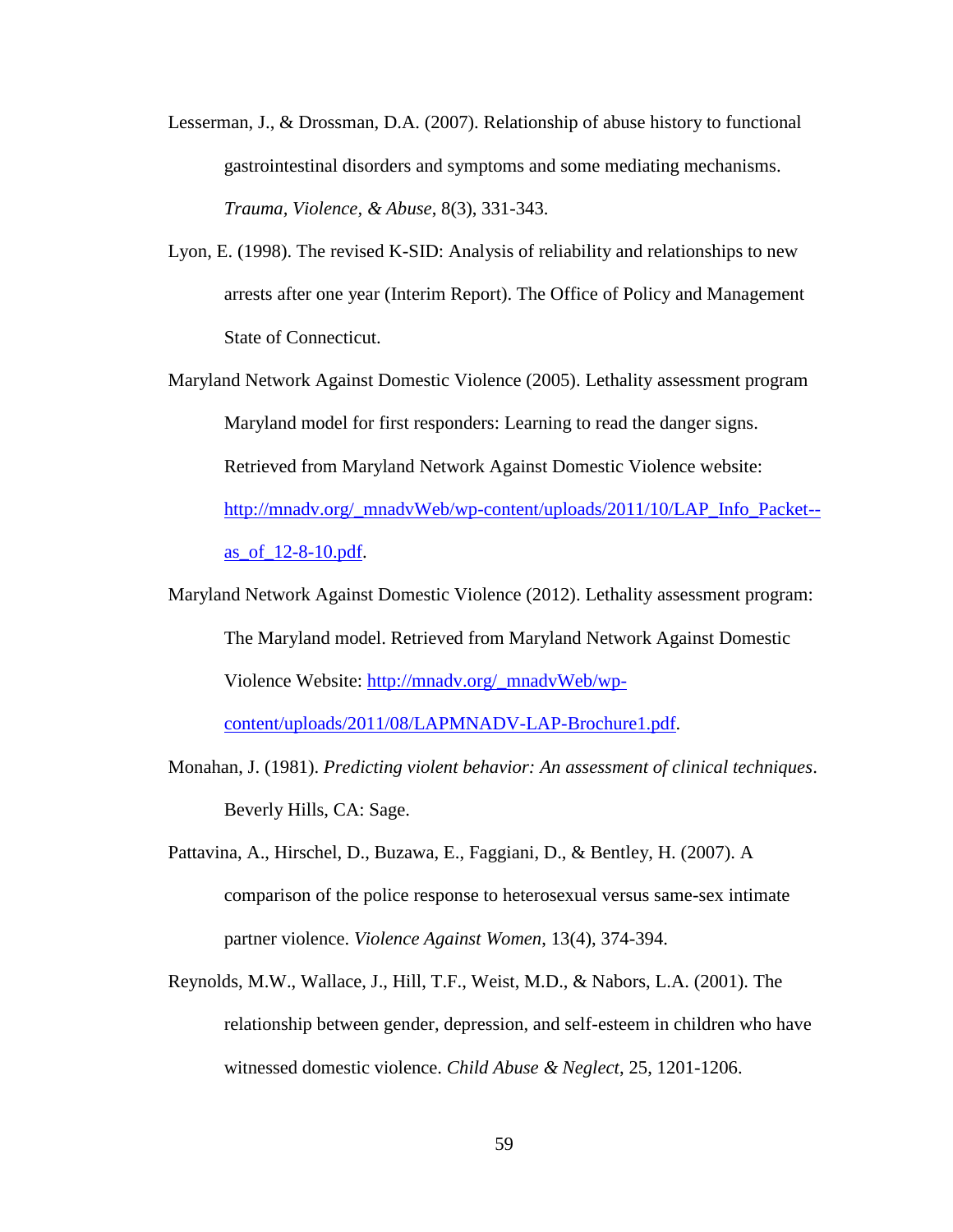- Sampson, R., Eck, J.E., & Dunham, J. (2010). Super controllers and crime prevention: A routine activity explanation of crime prevention success and failure. *Security Journal*, 23(1), 37-51.
- Sherman, L.W., & Berk, R.A. (1984). The Minneapolis domestic violence experiment. Police Foundation Reports.
- Silverman, J.G., Raj, A., Mucci, L., & Hathaway, J. (2001). Dating violence against adolescent girls and associated substance use, unhealthy weight control, sexual risk behavior, pregnancy, and suicidality. *JAMA: The Journal of the American Medical Association*, 286(5), 572-579.
- Sumter, M. (2006). Domestic violence and diversity: A call for multicultural services. *Journal for Health and Human Services Administration*, 173-190.
- Taket, A., Nurse, J., Smith, K., Watson, J., Shakespeare, J., Lavis, V.,…Feder, G. (2003). Routinely asking women about domestic violence in health settings. *British Medical Journal*, 327(7416), 673-676.
- Thronson, V.T. (2012). Domestic violence and immigrants in family court. *Juvenile and Family Court Journal*, 63(1), 63-76.
- Violence Policy Center (2012). When men murder women: An analysis of 2010 homicide data. Retrieved from the Violence Policy Center website:

[http://www.vpc.org/studies/wmmw2012.pdf.](http://www.vpc.org/studies/wmmw2012.pdf)

- Williams, K. R., & Houghton, A. B. (2004). Assessing the risk of domestic violence reoffending: A validation study. *Law and Human Behavior*, *28*, 437-455.
- Wolfe, D. A., & Jaffe, P. G. (1999). Emerging strategies in the prevention of domestic violence. *Future of Children*, *9*(3), 133-144.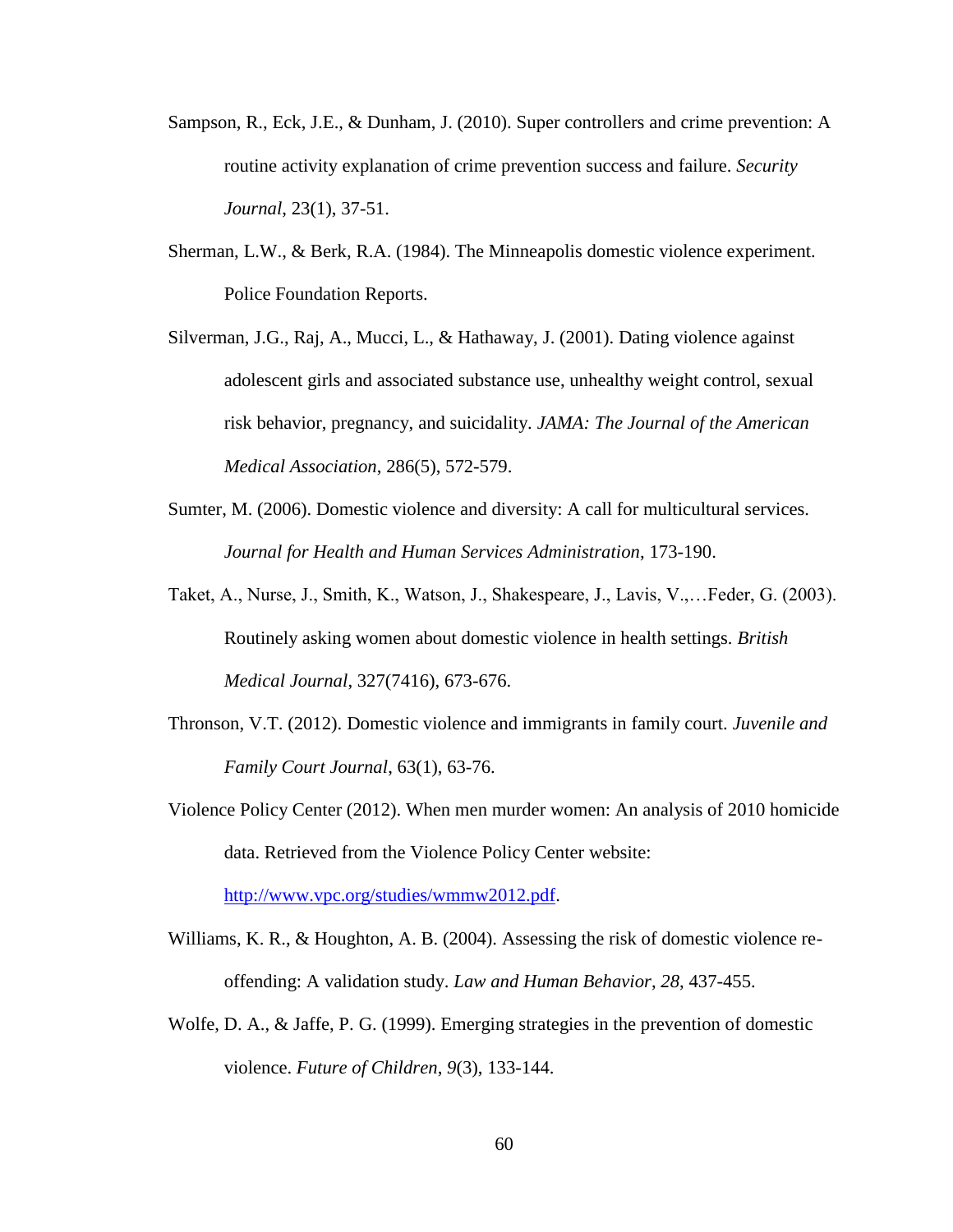Worden, A.P. (2000). The changing boundaries of the criminal justice system:

Redefining the problem and the response in domestic violence (NIJ No. 185525). Retrieved from the National Criminal Justice Research Service website:

[https://www.ncjrs.gov/app/abstractdb/AbstractDBDetails.aspx?id=185525.](https://www.ncjrs.gov/app/abstractdb/AbstractDBDetails.aspx?id=185525)